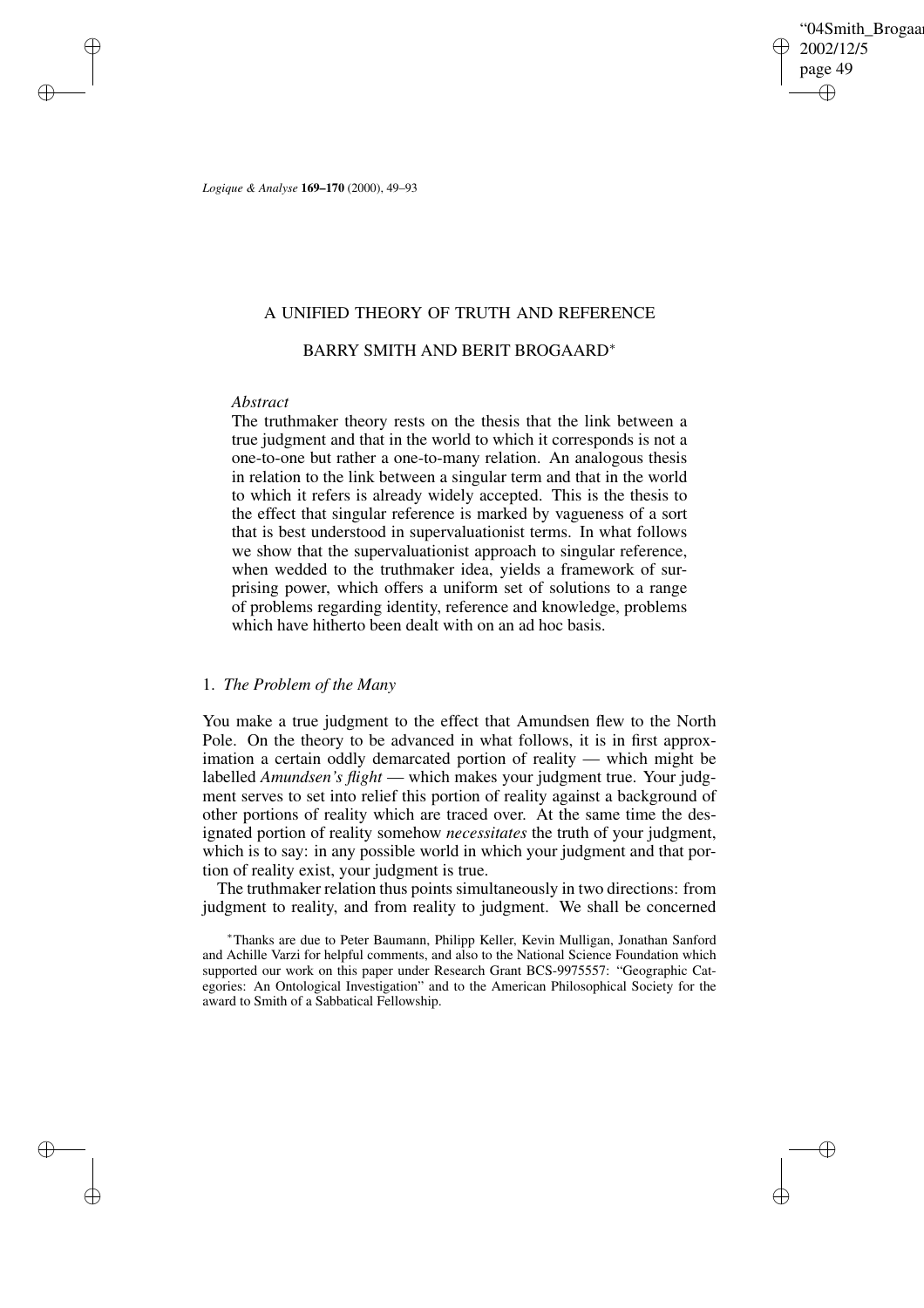'04Smith\_Brogaa 2002/12/5 page 50 ✐ ✐

✐

✐

#### 50 BARRY SMITH AND BERIT BROGAARD

initially with the first arm of this relation, which might be called 'representation' or 'projection.' When you use the name 'Bruno' to refer to the cat in your office, this serves to make Bruno the object of your attention, to set him into relief against a certain background. Our strategy will be to seek to understand how true judgments project upon corresponding portions of reality by taking as our clue this setting into relief of one single object.

But there is a catch: the referring relation between a singular term and its object is itself more complex than might at first appear. For think of Mont Blanc, with its rabbits and foothills. Clearly, there is no single answer to the question as to what it is to which the term 'Mont Blanc' refers. Rather there are, at any given time, many answers, since there are many parcels of reality that are equally deserving of the name 'Mont Blanc.'

This does not mean that the world is vague. It is not that there are bits of physical reality that neither belong nor do not belong to other bits of physical reality. Rather, many of the terms we use to refer to objects in reality are such that, when we use these terms, we stand to the corresponding parcels of reality in a relation that is one-to-many rather than one-to-one. The same applies also when we perceive objects in reality. Here, too, our perceptual acts stand to the corresponding parcels of reality in a projection relation that is one-to-many rather than one-to-one.

Unger (1980), Lewis (1993), and others have already observed that there are many equally good boundaries for many of the entities we name and perceive in the everyday world:

There are always outlying particles, questionable parts of things, not definitely included and not definitely not included. So there are always many aggregates, differing by a little bit here and a little bit there, with equal claim to be the thing. We have many things or we have none, but anyway not the thing we thought we had. (Lewis 1993, pp. 164f.)

We should not exaggerate this problem. A stone the size of your fist does, it is true, lose an atom from its surface about once every second — but this atom is almost always immediately recaptured by the stone. Even hard objects like stones will however manifest some version of the vagueness problem at the quantum level, and the problem arises already at quite coarsegrained levels in regard to everything that undergoes evaporation or erosion or abrasion: 'think of yourself, or any organism, with parts that gradually come loose in metabolism, or excretion or perspiration or shedding dead skin. In each case, a thing has questionable parts, and therefore is subject to the problem of the many.' (Lewis 1993, p. 165)

Unger concludes that entities such as clouds do not exist. Lewis favors the view according to which clouds exist but our uses of the word 'cloud' in descriptions such as 'that cloud over the hill' do not ordinarily pick out any

✐

✐

✐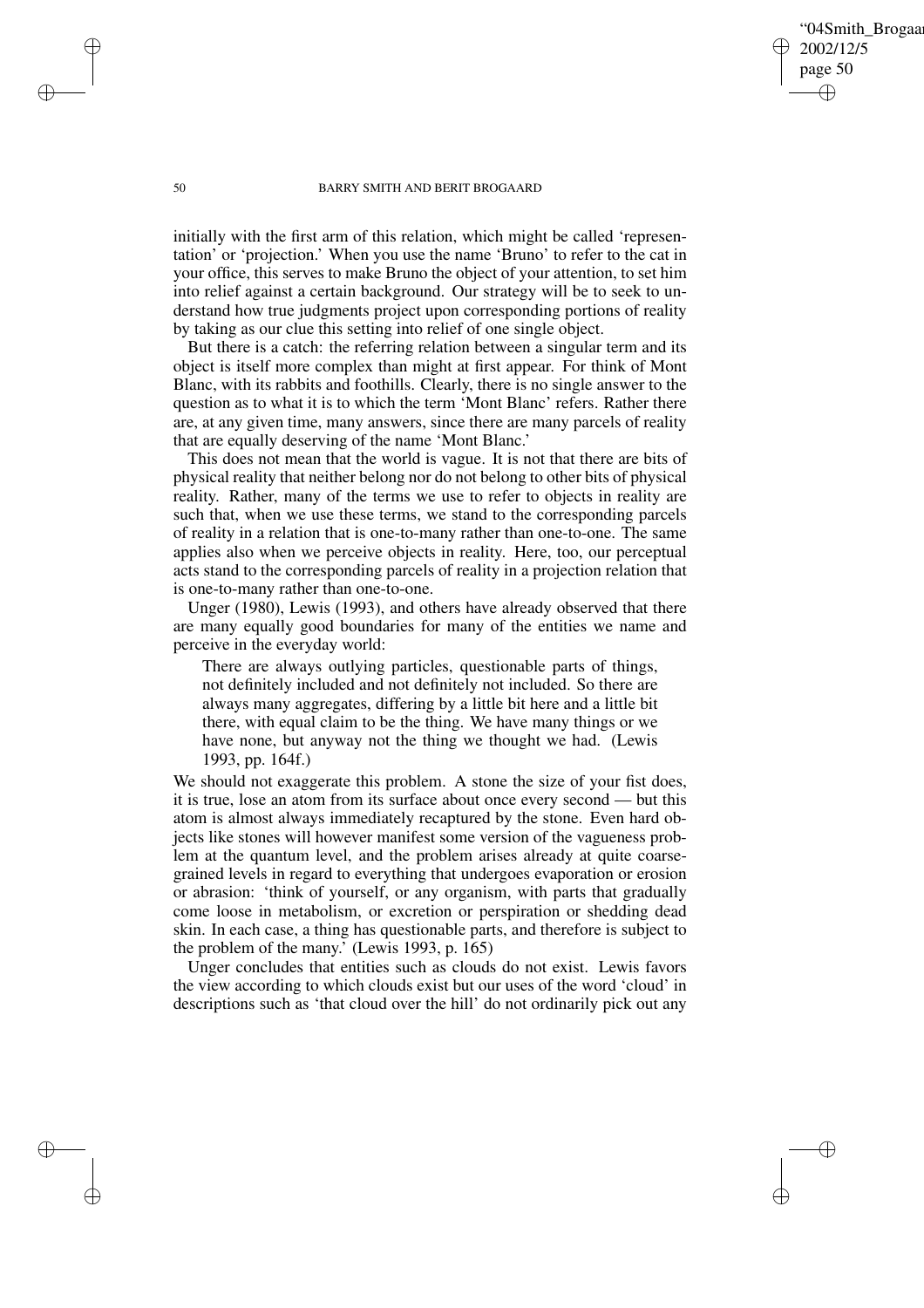single one of the many members of the relevant extension. In what follows, we defend a version of Lewis's view.

Our cat Bruno is shedding hairs. Individual strands of hair become gradually loosened and are supported for a time by the surrounding hairs. If, now, we find hairs in the kitchen and Bruno is in the living room, then we can be confident that those hairs do not belong to Bruno. But from that we cannot infer that there is, in the kitchen, some crisp aggregate that is the unique referent of the term 'Bruno.'

You point to a glass on a table, and you ask your friend if he could hand you *that glass*. Here again there is no single aggregate that could serve as designated referent. For think of all the fingerprints and soap particles on the glass or the air bubbles and neutrinos in its interior. The Unger-Lewis problem-of-the-many arises for all of those things that have questionable parts, parts that can be gained and lost without the things themselves ceasing to exist.

But as Lewis points out (1993, p. 178), the many are, in the cases treated of in the above, not *entirely* distinct, since they are not disjoint mereologically. Indeed they overlap to a considerable degree. Although no two of them are identical, any two of them are *almost identical* in that they share almost all their parts in common. They are many, but almost one.

## 2. *Supervaluationism and Beyond*

 $\rightarrow$ 

 $\rightarrow$ 

✐

✐

The standard framework for understanding the vagueness involved in singular reference is the method of supervaluation (van Fraassen 1966, Fine 1975). This draws on the recognition that a sentence can often be assigned a determinate truth-value independently of how the referents of its constituent singular terms are more precisely specified — which means: independently of how such referents are restricted to some one of the many available precisified aggregates of matter. A sentence is called *supertrue* if and only if it is true (and superfalse if and only if it is false) under all such precisifications. If, on the other hand, it is true under some ways of precisifying and false under others, then it is said to fall down a supervaluational truth-value gap.

It is then supertrue to say that there is just one cat in your office, or that Bruno is a nice cat. Sentences of this sort are true no matter which of the many aggregates of matter you assign as the precisified referent of the pertinent referring term.

One might, with Lowe (1995), object to this conclusion. For consider the sentence:

[A] Mont Blanc is many mountains.

'04Smith\_Brogaa

2002/12/5 page 51

✐

✐

✐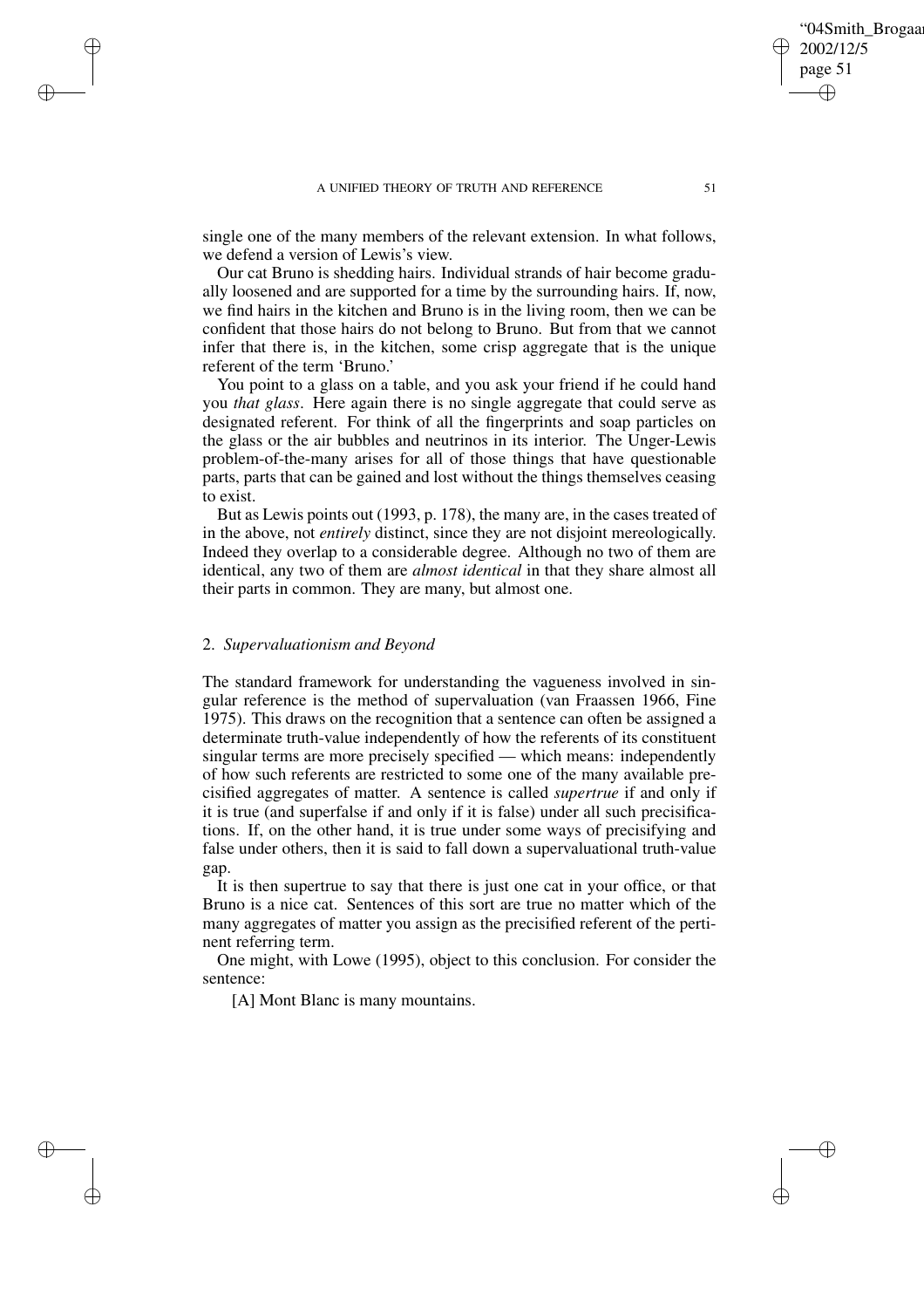'04Smith\_Brogaa 2002/12/5 page 52 ✐ ✐

✐

✐

#### 52 BARRY SMITH AND BERIT BROGAARD

If [A] were used to express a judgment in some everyday context, then this judgment would be evaluated as false under any one of the many candidate precisifications. [A] is accordingly (as we should expect) superfalse from the supervaluationist perspective. But must not the supervaluationist assume precisely that something like [A] is true? Not necessarily. For she can insist that our ordinary talk of mountains (and of 'Mont Blanc' as having just one mountain as its referent) is, *in ordinary contexts*, in perfect order as it stands. It is merely that such talk must be carefully distinguished from talk of 'precisifications' and the like in contexts of semantics and ontology. The supervaluationist must thus assume, not [A], but rather:

[A'] Mont Blanc can be any one of *these* mountain-shaped chunks of reality.

Lowe's objection is intriguing, however, for it draws attention to the fact that the very same sentence can behave differently in different contexts. This fact is of course well known to those who work on indexicals and like phenomena. What we are about to discover is that it applies in relation to the phenomenon of vagueness, too. In standard semantics, of course, sentences are evaluated semantically in abstraction from any context of use. It is possible, however, to apply semantic evaluations not to sentences but to the judgments which such sentences express. This adds an extra element of realism to the supervaluationist account, since it is through judgments that terms are projected onto reality by intending subjects. It then transpires that the very same sentence may be used in different contexts to express distinct judgments even where the singular terms involved refer to what is intuitively the same parcel of reality. The supervaluations of the given judgments will then look very different, even though the sentences in question are, as syntactic objects, one and the same, and the degree and the type of vagueness by which referring terms are affected will be dependent on this context.

Focusing upon judgments in their contexts will in addition have the effect of aligning singular terms such as 'John' or 'Cleopatra's Needle' with indexical expressions such as 'him' or 'that' (so that we can speak indiscriminately in what follows of 'singular terms' or 'referring expressions,' paying no attention to the distinction between indexicals and non-indexicals). At the same time the shift in focus will mean that our linguistically mediated reference toward objects will become aligned theoretically with the non-linguistically mediated reference we find in perception.<sup>1</sup>

 $\rightarrow$ 

 $\rightarrow$ 

✐

 $1$ It may indeed be that reference-fixing is perception-dependent for all singular terms, including not only demonstratives and indexicals but also proper names; on this see Mulligan 1997.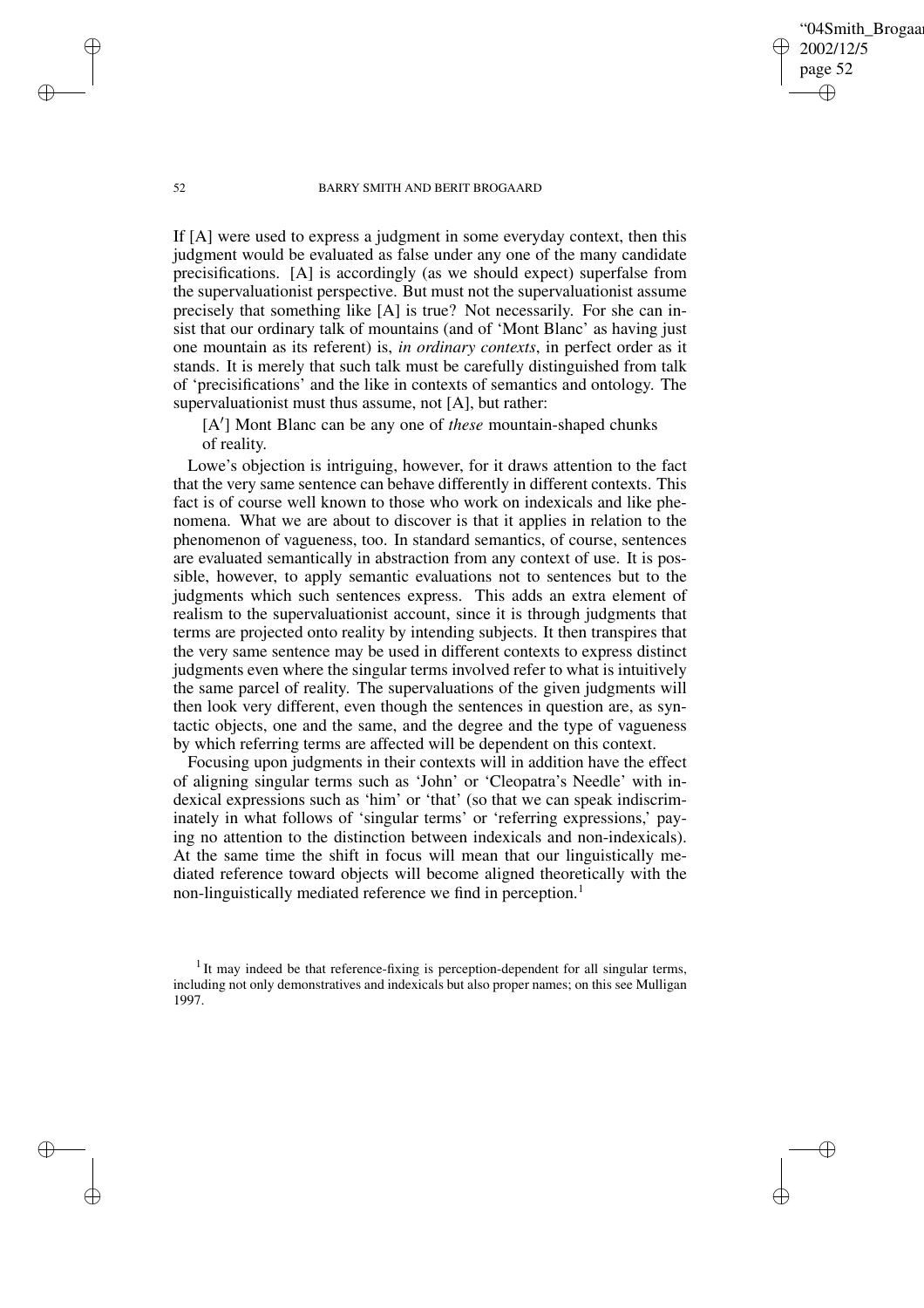$\rightarrow$ 

 $\rightarrow$ 

✐

✐

Our goal, then, is to add contexts to the supervaluationist approach. A context, for our purposes, is a portion of reality associated with a given conversation or perceptual report and embracing also the beliefs and interests and background knowledge of the participants, their mental set, patterns of language use, ambient standards of precision, and so forth. Above all it is a matter of what is paid attention to by participant speakers and hearers on given occasions. This initially somewhat sprawling notion of context will however be tamed when we set forth our ideas in more formal terms at the end of the paper. There it will become apparent that the work done by contexts in our theory rests on one single feature, namely on the fact that contexts may be *more or less refined*, or in other words that they may determine a greater or lesser *granularity* of ways in which we relate to objects in the world.

To see how this works, consider:

[B] This glass is empty.

This sentence will come out supertrue in the context occupied by your thirsty brother after draining his glass, because it will come out true independently of how the referent of 'this glass' as he intends it in that context is further precisified. The same sentence, however, will come out superfalse when it is uttered by a public hygiene inspector examining the contents of the glass under a powerful microscope. This is because, in the former context, the molecules of water, soap and grease attaching themselves to the interior walls of the glass are not distinguished by your brother from the glass which he holds in his hand. In the latter, more refined context, however, these molecules are so salient that they must be taken account of in all precisifications consistent therewith.

The move from an everyday inspection of the glass to the more careful inspection involving powerful microscopes amounts to what we can think of as a context switch — a phenomenon analogous to the sort of Gestalt switch which occurs when you move from *duck* to *rabbit*. Consider what happens when you suddenly realize that you have wandered unknowingly onto a film set, or that you are the victim of an elaborate hoax. Such switching of context can be brought about rather easily. Even simply mentioning a certain possibility may suffice. Imagine, for example, that you are looking at Mont Blanc from a distance. There are almost no clouds in the sky. You see the mountain clearly on the horizon. It seemingly has a sharp boundary that separates it from the surrounding sky. You cannot see the people and trees on the mountain or the small rabbits crawling around under its bushes. You know perfectly well that there are such things, but in the given circumstances, in which they are in no way salient to you, you quite properly ignore them. Your perception does not separate out the things you are seeing from '04Smith\_Brogaa

2002/12/5 page 53

✐

✐

✐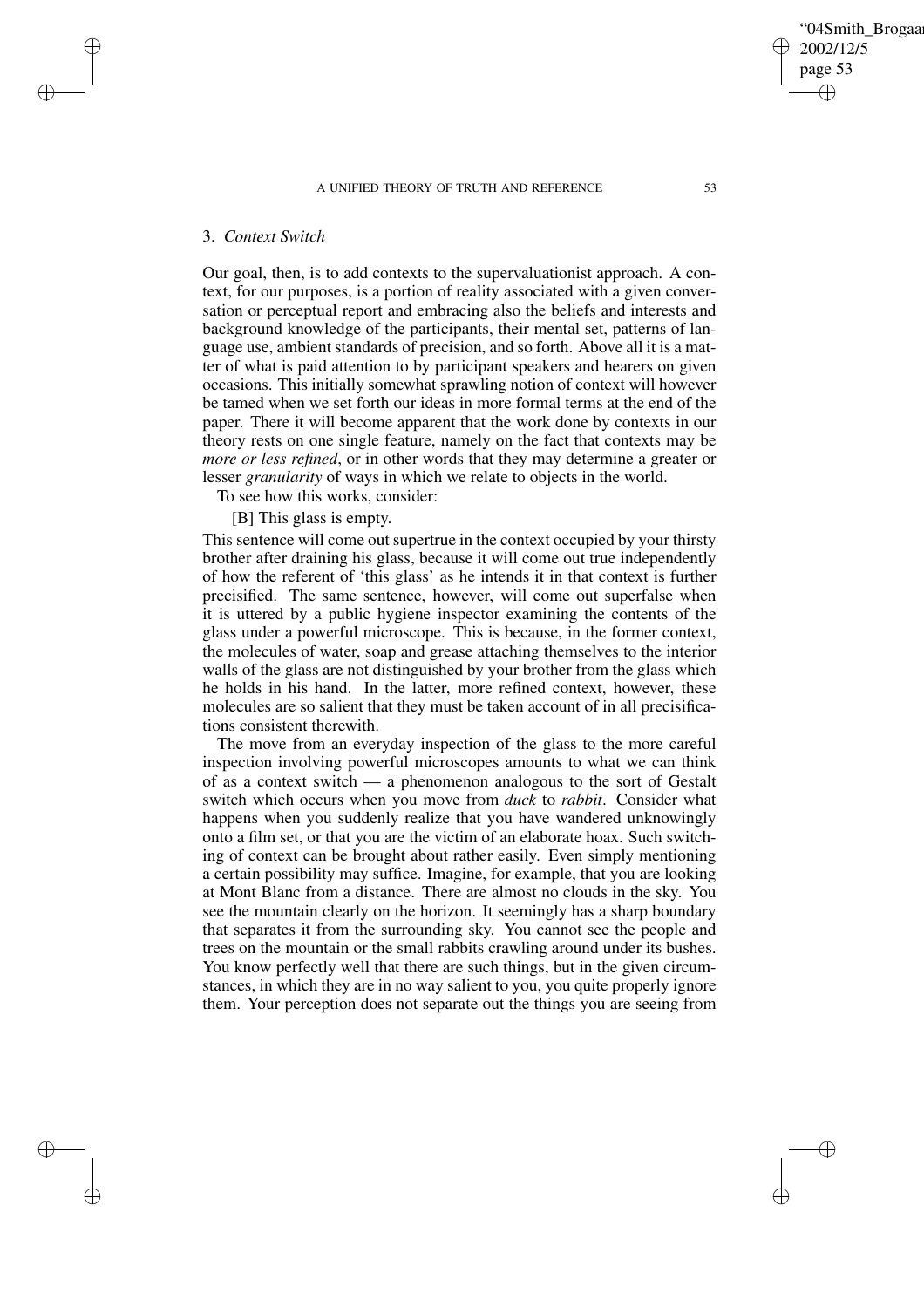## '04Smith\_Brogaa 2002/12/5 page 54 ✐ ✐

✐

✐

#### 54 BARRY SMITH AND BERIT BROGAARD

the things you are ignoring. It bears upon reality as through a diffuse beam, comprehending aggregates some of which include rabbits and some of which do not.

But suppose someone now asks you whether you think that rabbits are part of Mont Blanc. This very question establishes a new context. The lazy diffuseness of your earlier perceptual projection is suddenly brought to an end. For in responding to this question your use of the term 'Mont Blanc' picks out only aggregates that do not include rabbits as parts. The beam of your referential searchlight has, in the new context, become narrowed, its focus adjusted, and this in a highly specific way. A new battery of what Fine (1975) calls 'penumbral conditions' on available precisifications has been brought into effect.

Since we pay attention in different ways and to different things in different contexts, terms refer differently in those different contexts. In the first, perceptual context — in which you do not pay attention to rabbits — your attentions in the direction of Mont Blanc relate to a family of aggregates some of which will include rabbits as parts. The rabbits are in that context not parcelled out as distinct things. In the second context, however, your attentions are directed to a family of aggregates none of which includes those rabbits as parts. This is because the rabbits have been set into relief as objects distinct from the mountain: they have been carved out in your attention as objects in their own right.

Surprisingly, now, it is through all of these transformations never the case that judgments of the form:

## [C] Rabbits are parts of Mont Blanc

are true. Indeed no such judgments are effected at all. For again: as soon as a judger is in a position where he might be able to formulate such a judgment, he has moved to a context within which he is, willy nilly, executing a *finer partition of reality*, in which rabbits are cognized as entities disjoint from mountains. A sentence like [C] might express a true judgment in a context in which you do not pay attention to the rabbits on the mountain; then however you would not be capable of making a judgment of that sort. Consider, for other examples of the same phenomenon, sentences such as: 'the microbes in John's ear are parts of John,' 'the dirt on your hubcaps is part of your car,' 'the umbrella in your cocktail is part of your meal.' These sentences are, we shall say, unjudgeable. (A Wittgensteinian might say that the corresponding language games *are not played*.)

Whether or not a sentence is judgeable in a given context depends on whether a speaker would feel comfortable expressing the sentence in that context (and we hazard that sentences expressing logical contradictions are unjudgeable in every normal context). Whether or not a speaker feels comfortable depends on his own psychology and on his stock of beliefs as well

 $\rightarrow$ 

 $\rightarrow$ 

✐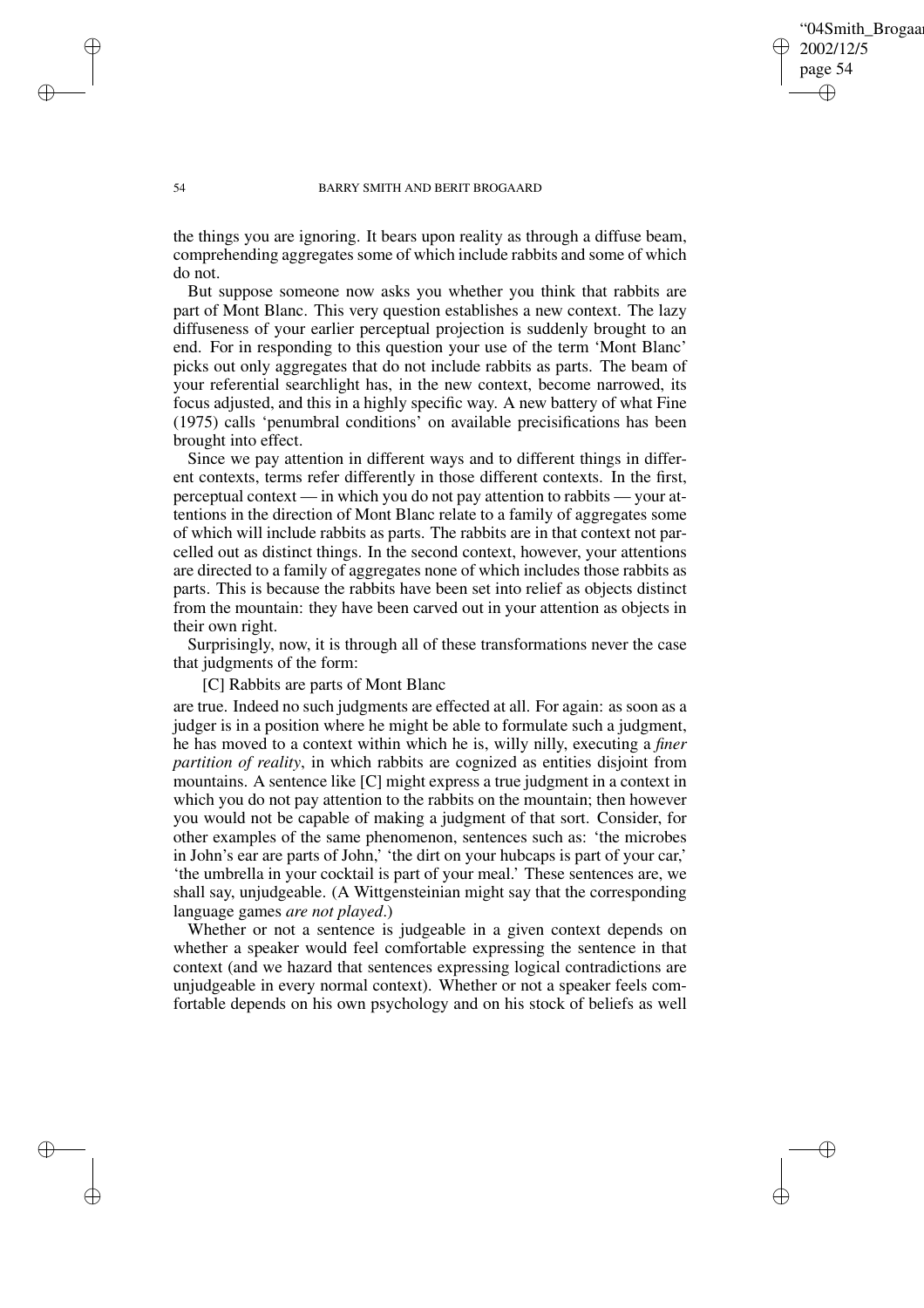as on the linguistic and epistemological standards imposed by the community to which he belongs. In our community there is a real estate market for houses which include garages as parts. Thus nobody would feel uncomfortable judging that a given garage is part of a given house. In many hunting communities, similarly, there is a real estate market for parcels of land in which the owner of a mountain is thereby also the owner of all the animals on that mountain. The sentence 'these rabbits are part of my mountain' is then perfectly judgeable in such communities.

Whether or not a sentence is judgeable in a given context depends also on what the subject perceives in that context. A subject may see differently in different contexts even in spite of the fact that his underlying perceptual experiences are phenomenologically (which means: internally) indistinguishable. This is not least because, as Mulligan points out (1999), the way your perceptions relate to external reality depends upon your trajectories of possible action. Seeing Mont Blanc *pur* is relevant to one sort of action, seeing Mont Blanc with rabbits is relevant to another. Seeing the glass without the grease is relevant to one sort of action, seeing it with the grease is relevant to another.

# 4. *Elusive Reference*

 $\rightarrow$ 

 $\rightarrow$ 

✐

✐

The above considerations dictate what we might call 'reference contextualism' — a view analogous to the epistemological contextualism defended by Lewis in his "Elusive Knowledge" (1996). Knowledge that  $p$  is elusive, for Lewis, if the very fact that one begins to discuss what possibilities there are that *not-p* brings it about that one no longer knows that  $p$ . He is referring specifically to the knowledge involved in presupposing, as when, in telling the time when glancing up at the church clock, you presuppose that the clock is in good working order. Such knowledge is knowledge, Lewis holds,

but it is an *especially* elusive sort of knowledge, and consequently it is an unclaimable sort of knowledge. You do not even have to practice epistemology to make it vanish. Simply *mentioning* any particular case of this knowledge, aloud or even in silent thought, is a way to attend to the hitherto ignored possibility, and thereby render it no longer ignored, and thereby create a context in which it is no longer true to ascribe the knowledge in question to yourself or others. (1999, p. 438)

Knowledge that is not completely certain *is* knowledge, for Lewis, but it is not claimable knowledge.

And so similarly for us here: our everyday perceptions will often pick out parcels of reality which include alien objects as parts because the latter are,

'04Smith\_Brogaa

2002/12/5 page 55

✐

✐

✐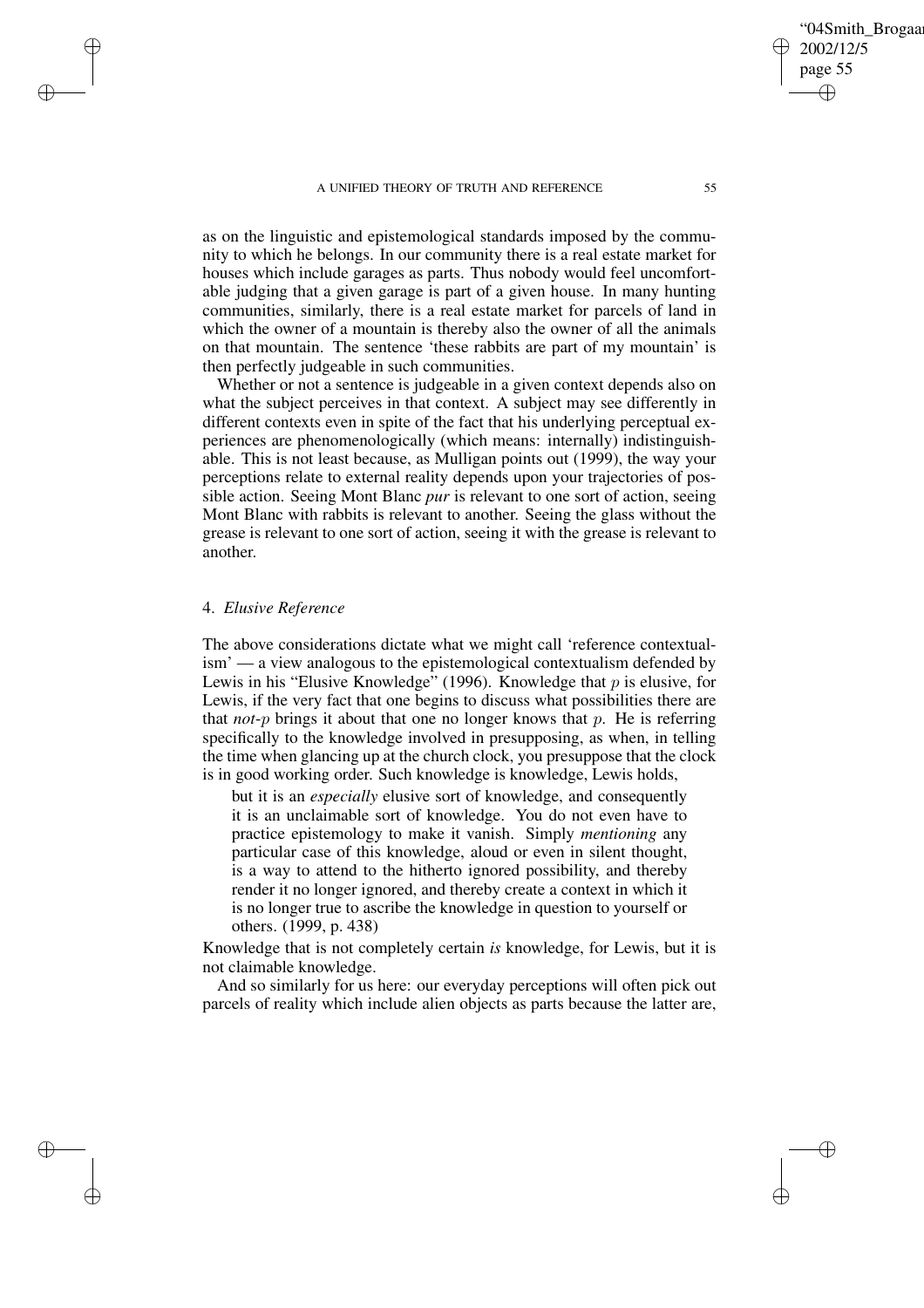'04Smith\_Brogaa 2002/12/5 page 56 ✐ ✐

✐

✐

#### 56 BARRY SMITH AND BERIT BROGAARD

in everyday contexts, not projected, not set into relief, as distinct. Yet this sort of parthood is elusive: it is never claimable, since to claim it would amount to bringing about a shift in context.

Under Lewis's contextualism, the truth-value of a knowledge ascription varies with the context in which it is made. Lewis's proposal is based on the idea that, for someone to have knowledge that  $p$ , the evidence she has for  $p$ must eliminate the possibilities that not- $p$ . We do not want to require that all such possibilities must in all contexts be eliminated, for that would commit us to skepticism.

We can apply an analogous distinction also to the case of reference. When a subject uses a referring term to refer in a given context, then the context helps to determine what is projected by the term. That is, if the term is vague, then the context helps to determine the family of nearly identical, overlapping parcels of reality which will fall within its scope when evaluated supervaluationistically. What is ignored or paid attention to in a given context is determined in some cases by the spatial or temporal distance between the user of a term and its referent, in other cases by the specific repertoire of concepts or interests which the user brings to bear. The greater the distance or the more general or vacuous the concepts, the more diffuse will be the corresponding projection onto reality and therefore the more items may come to be included in the corresponding parcels of reality. 2

The considerations advanced above now dictate a quite specific version of the view according to which it is not the case that, because of some epistemological defect, we mortal creatures do not know what does and what does not belong to the mountain. There is no single answer to this question, we can now say, because the many possible answers — which is to say: the many possible specifications of relevant families of overlapping candidate parcels of reality — will vary according to the context in which the question is raised.

# 5. *Granularity: the Source of Vagueness*

Our earlier remarks about Mont Blanc and itsrabbits can now be generalized. When you refer to John, who is cooking in the kitchen, you do not think of all the parts of John or of his surroundings. The cells in John's arm and the

 $2$  Note that the determination of the kind and degree of vagueness is in every case a matter of what pertains to the context of reference currently occupied by the user. Thus we distance ourselves from those who would impute the vagueness adhering to our uses of singular terms to a lack of knowledge of the putative initial baptismal act by means of which the term is supposed to have been glued to some precisely determinate object.

 $\rightarrow$ 

 $\rightarrow$ 

✐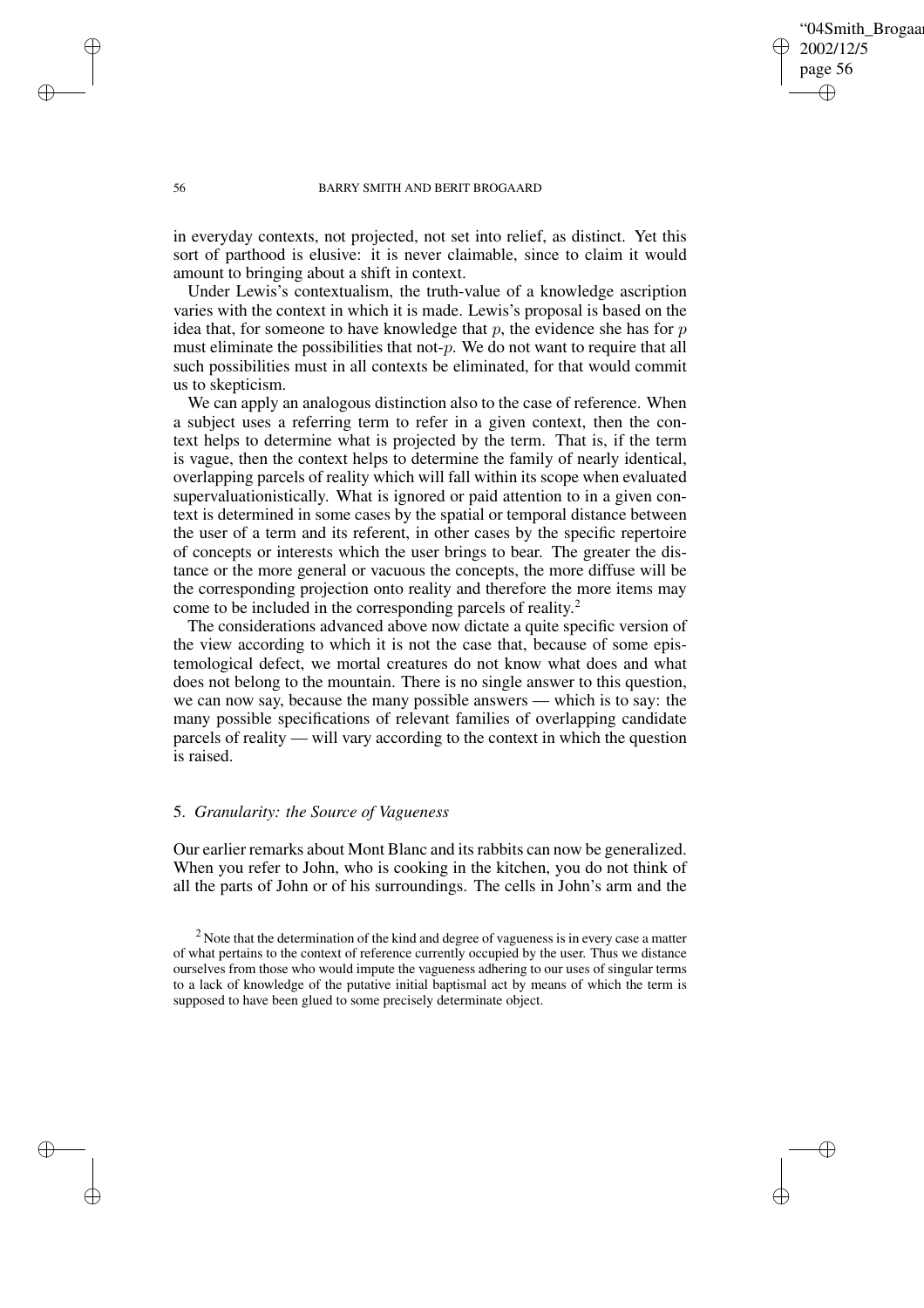fly next to his ear belong to the portion of the world that does not fall under the beam of your referential searchlight. They are traced over.

Every use of a referring expression accordingly brings about, in its context, a partition of reality into two domains: the foreground domain, within which the object of reference is located, and the background domain, which comprehends all entities left in the dark by the operating referential searchlight. But this partition cannot, unfortunately, be understood along simple geographical lines. That is to say, it is not as if one connected, compact (hole-free) portion of reality is set into relief in relation to its surroundings, as Beverly Hills is set into relief within the wider surrounding territory of Los Angeles. For if an object is included in the foreground domain, this does not imply that all the parts of the object are also included therein. This is because each referential partition comes, roughly speaking, with its own granularity: it does not recognize parts beneath a certain size. It is for this reason that each such partition is compatible with a range of possible views as to the ultimate constituents of the objects included in its foreground domain, and the same applies also to the partitions associated with our acts of perception.

It is the coarse-grainedness of our partitions which allows us to ignore questions as to the lower-level constituents of the objects foregrounded by our uses of singular terms. This in its turn is what allows such objects to be specified, not precisely, but rather in such a way that a range of alternative but nearly identical objects are simultaneously included within their corresponding supervaluational scopes. The unwitting author of the coarsegrained partition does not recognize this 'many' because she is focused, precisely, on those parts and moments of the matters in hand which lie above the pertinent granularity threshold.

Consider once again your thirsty brother's judgment to the effect that this glass is empty. This judgment is, as your brother intends it, true. Suppose that there are, as a matter of fact, tiny drops of water at the bottom of the glass. The partition of reality effected by your brother does not recognize these drops of water because they fall beneath the pertinent granularity threshold.

## [B] This glass is empty

 $\rightarrow$ 

 $\rightarrow$ 

✐

✐

would in normal circumstances entail: 'There are no drops of water in this glass,' and the latter is false in the case in hand. The mentioned entailment must thus be unavailable to your brother in the given context. That it is unavailable can now be understood as follows: when the question of the presence or absence of molecules of water is raised, this will have the effect of instituting, for him, a new and more refined context, and within this new context any judgment to the effect that 'this glass is empty' would be false.

'04Smith\_Brogaa

2002/12/5 page 57

✐

✐

✐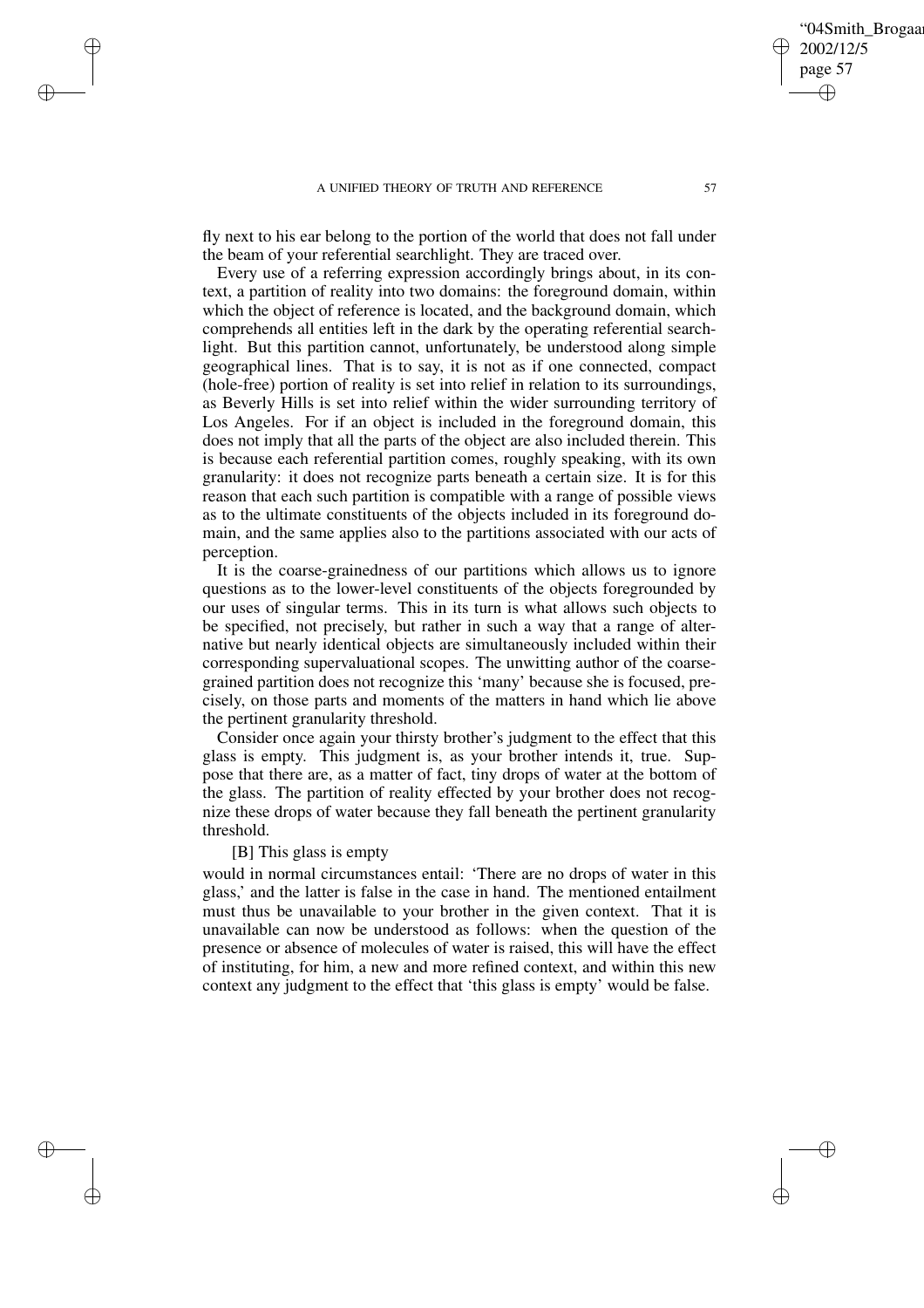#### 58 BARRY SMITH AND BERIT BROGAARD

## 6. *The Problem of Substitutability*

Sentences can switch back and forth between judgeability and unjudgeability as a result of such context switch, even though as far as the objects themselves are concerned everything remains the same. Consider 'The Morning Star is not a star' or 'Karol Wojtyła is more intelligent than John Paul II.' These examples point us in the direction of a new sort of solution to the classical puzzles about substitutability. Consider:

[D] Lois believes that Superman can fly.

[E] Lois does not believe that Clark Kent can fly.

Judgments made using sentences like these may be true simultaneously, it is normally held, even though 'Superman' and 'Clark Kent' are co-referential terms. This is Frege's puzzle about beliefs, and as Kripke showed, the same problem can arise even without substitution. Consider:

[F] Peter believes of Paderewski that he had musical talent.

[G] Peter does not believe of Paderewski that he had musical talent.

[F] is true because of what Peter believes regarding a certain pianist. [G] is true because of what Peter does not believe regarding a certain statesman. The musician and the statesman are one and the same, but Peter is not aware of this. Kripke's puzzle is to explain how both [F] and [G] can be true in a way that does not impugn the rationality of the believer.

A range of divergent ways of solving such puzzles has been put forward in the literature. At the one extreme stands Frege himself, who claimed that terms occurring in the scope of intentional verbs do not have their customary references at all, but rather refer to their customary senses, so that we are forced to postulate entirely unmotivated shifts of reference in what may be the course of a single discourse.

At the other extreme stands Russell, who talks of 'propositions' as entities which relate to the objects and properties they are about as a whole relates to its parts. This yields what might be called an identity theory of truth, according to which truthmaker and truthbearer are one and the same.

Frege, we might say, postulated too large a gap between the bearer of truth and (ordinary) referents; the Russellian position, on the other hand, denies the existence of a such a gap entirely. Clearly, on the Russellian view there can be no restrictions on substitution *salva veritate*. If 'Superman' and 'Clark Kent' refer to the same individual, then the propositions expressed by sentences containing these terms are identical (they have the very same parts in the very same arrangement). The so-called 'naive' view, a modern version of Russellianism propounded by Salmon (1986) and Soames (1988), maintains accordingly (1) that referring terms preserve their customary reference and that (2) co-referring terms are intersubstitutable even when they appear within the scope of intentional verbs. Lois then believes that Clark Kent can

✐

✐

✐

✐

## '04Smith\_Brogaar 2002/12/5 page 58 ✐ ✐

✐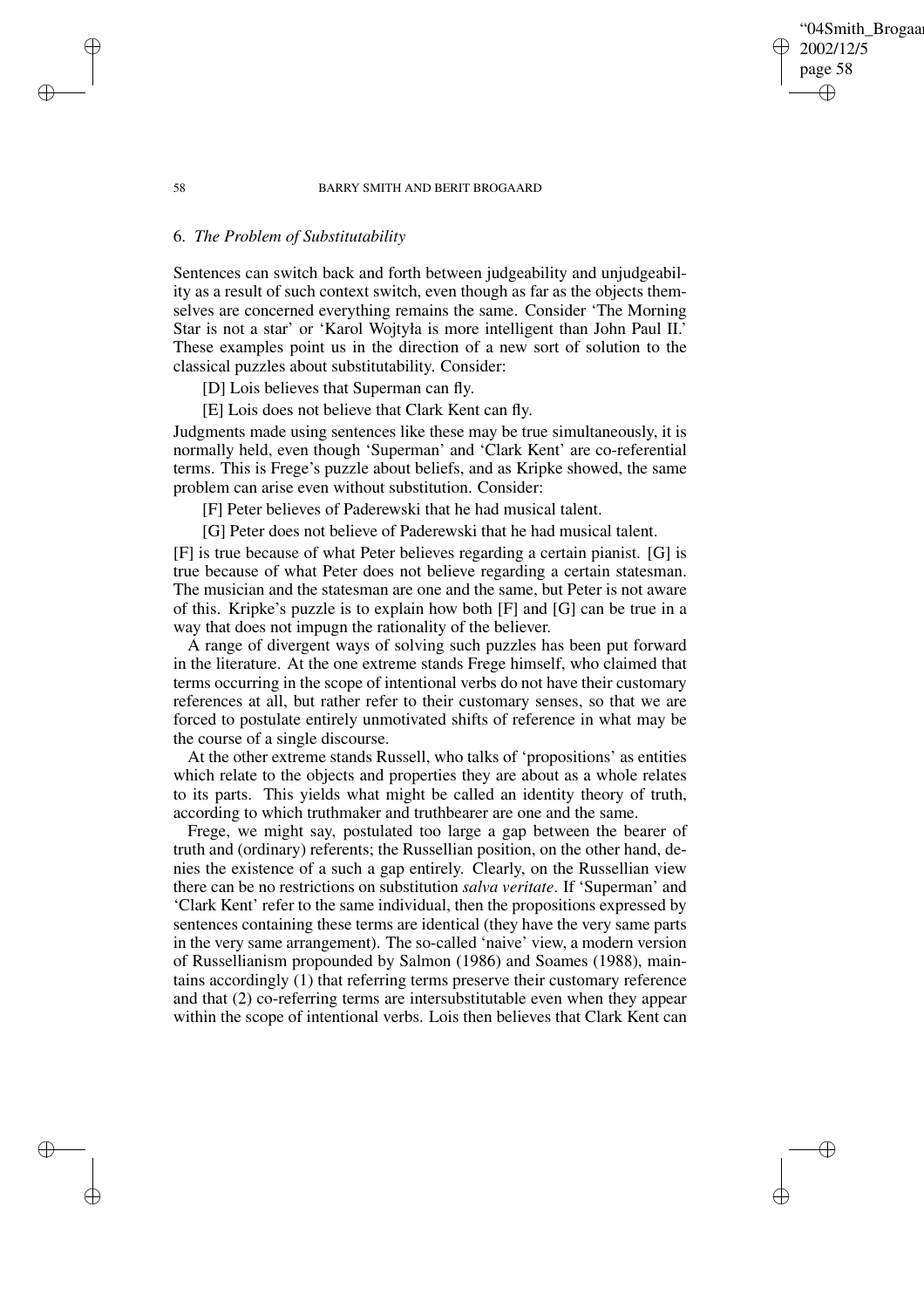fly *because* she believes that Superman can fly. The difference between the two belief reports is not semantic but rather pragmatic — it is a matter of the different presuppositions brought to bear by different speakers. The problem with substituting 'Clark Kent' for 'Superman' in [D] is seen on this view as lying in the fact that the result conveys a pragmatic implication to the effect that Lois would accept a sentence — 'Clark Kent can fly' — which she would not accept. But it is true, nonetheless, that Lois believes that Clark Kent can fly just in case she believes that Superman can fly.

Schiffer (1977), Richard (1990), and Crimmins (1992) share with Salmon and Soames the thesis that sentences like [D] and [E] convey information about Lois's different ways of thinking about the same designated individual; but they think that such ways of thinking ('senses,' in Fregean terminology) enter into the truth-conditions of the corresponding belief reports. For them, therefore, it is false to say that 'Lois believes that Clark Kent can fly' because the latter makes a false claim to the effect that Lois accepts the sentence 'Clark Kent can fly.' Belief-ascriptions, on the view in hand, make tacit reference to the believing subject's ways of thinking about the objects to which the beliefs are directed. This view is also known as the 'hidden indexical view,' because belief-ascription sentences are seen as being, like sentences containing indexicals, not absolutely true or false, but rather true or false with respect to the contexts in which they are used to express judgments.

## 7. *Substitutability Contextualized*

✐

✐

✐

✐

On our more thoroughgoing contextualist approach, now, we can bring order into this conflicting family of positions.<sup>3</sup> We first of all note that whether or not substitution of co-referring terms can occur *salva veritate* depends on the context in which the relevant judgment (about beliefs, or other matters) is made. It then transpires that in some contexts the hidden indexical view does yield exactly the right result. This is so wherever speakers and hearers care about which terms the believer would use to represent the object the belief is about.

Consider a context where John and Peter are talking about their friend Mary, and specifically about whether or not the judgment expressed by:

[H] Mary believes that Clemens is a famous author

 $3$  It draws in this respect on the moderate contextualism discussed in Richard (1990) and Sider (1995).

'04Smith\_Brogaa

2002/12/5 page 59

✐

✐

✐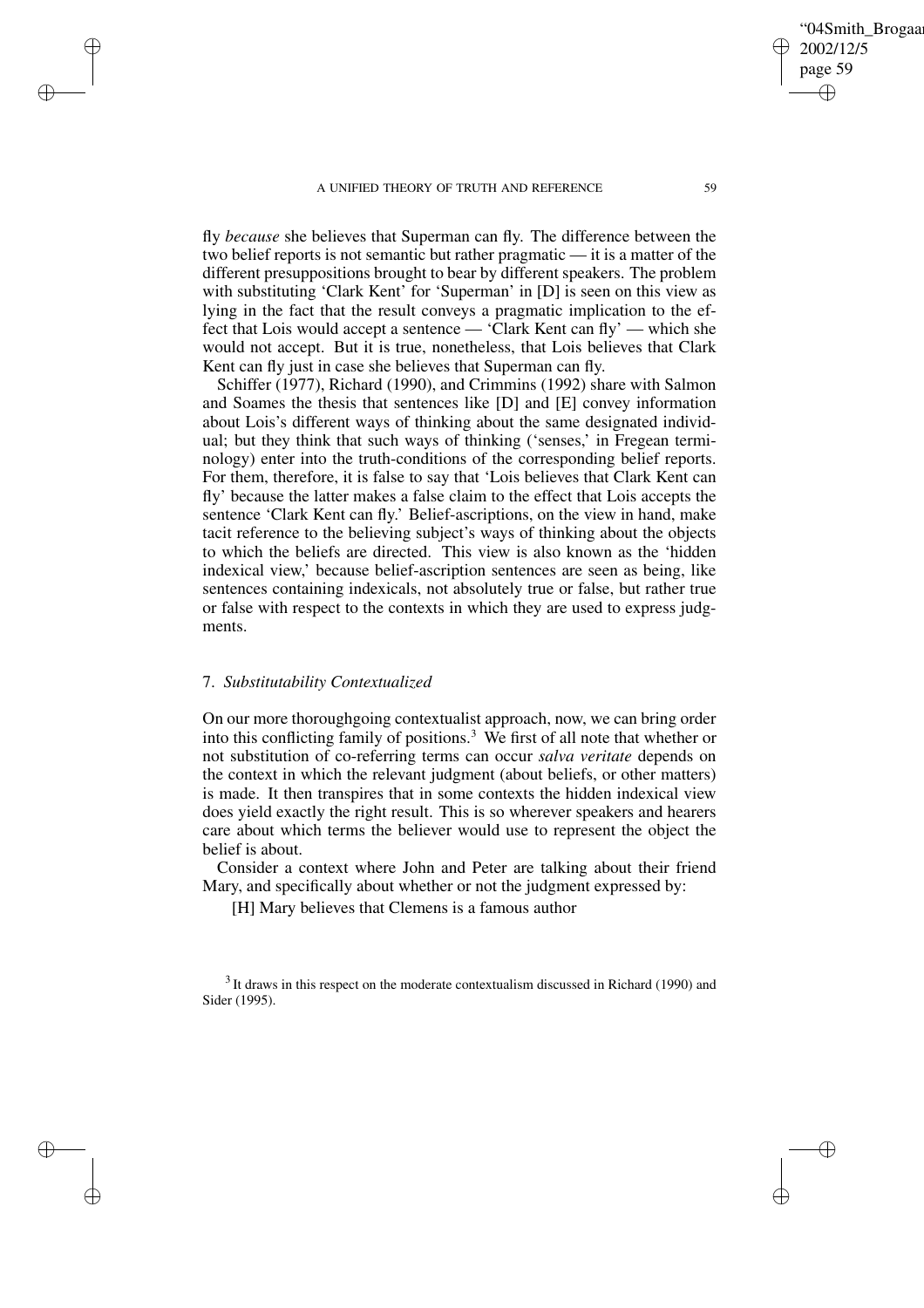## '04Smith\_Brogaa 2002/12/5 page 60 ✐ ✐

✐

✐

#### 60 BARRY SMITH AND BERIT BROGAARD

is true. They already know that Mary believes that Twain is a famous author. The question is whether she would use the name 'Clemens' to represent 'Twain.'

In other contexts, however, substitution even within the scope of intentional verbs turns out to be fully permissible. Consider for example a context in which John and Peter are concerned merely to establish whether Mary believes that that man, Clemens, depicted in that picture, is a famous author, and they do not care how Mary herself would or could express this belief. Here there are no restrictions on which terms may be used to represent Clemens. In such a context [H] would express a judgment which is true. Because John and Peter are in a context where they do not focus on how Mary refers to Clemens, any referring expression will do to represent Mary's thoughts about Clemens, including mere demonstratives.

In a context in which there are no restrictions on substitution, it may be that we can truly express a person's belief by means of a contradictory sentence without thereby indicating that the person's belief is itself contradictory. Imagine that Mary knows various things about Clemens but does not believe that he is an author. John might point to a picture of Clemens and say 'Mary believes that that author is not an author.' Mary herself, of course, would in no context use 'That author is not an author' to make a judgment — and thus we see that the issue of substitutability is closely related to that of judgeability.

It would take us too far afield to address in detail how the ways in which singular terms project upon corresponding portions of reality are affected, on the contextualist view, by the fact that such terms appear within the scope of intentional verbs. We note only that our approach can be applied also to judgments which give rise to anti-substitution intuitions even though the corresponding sentences involve no intentional verbs. Imagine, for example, that you are on holiday in Metropolis and that you hear the sentences:

[I] Clark Kent went into the phone booth, but Superman came out.

[J] Lois kissed Superman before she kissed Clark Kent.

These sentences (taken from Saul 1997) are used to express judgments by people who you, a stranger to Metropolitan ways, meet on the street.

[K] \*Clark Kent went into the phone booth, but Clark Kent came out

[L] \*Lois kissed Superman before she kissed Superman

are on the other hand unjudgeable (a fact that is indicated by the use of the linguist's asterisk). [J] and [L] are in addition — to the degree that they can be used to express judgments at all — false. In this, as we shall see, they are similar to 'The Evening Star is brighter than the Morning Star.'

[M] Superman is Clark Kent

✐

✐

✐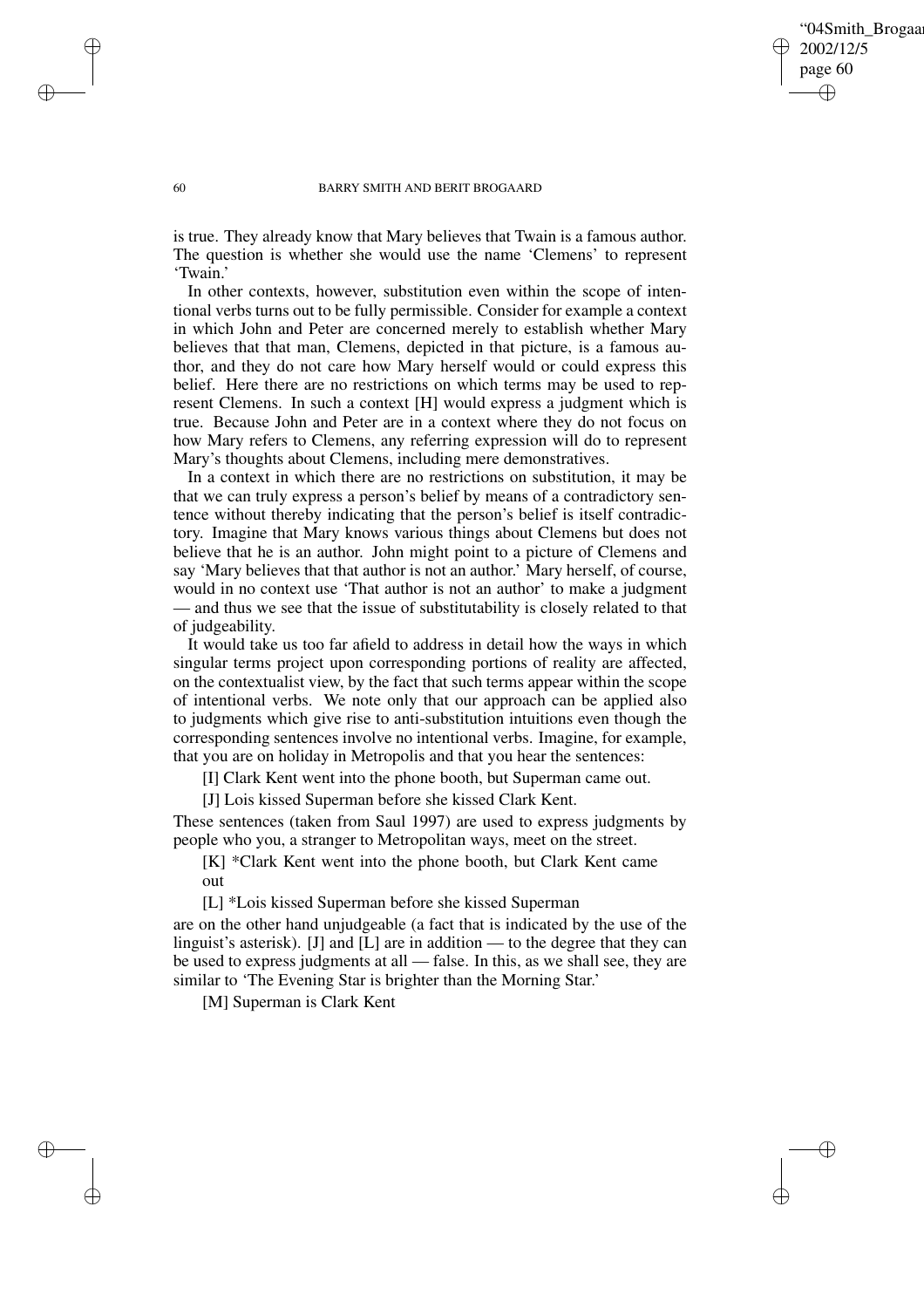on the other hand is (in some, informed, Metropolitan contexts) both judgeable and true.

## 8. *Hesperus and Phosphorus*

✐

✐

✐

✐

Matutinus is a stick-in-the-mud astronomer who spends every morning looking at the heavens.<sup>4</sup> Matutinus does not know that the Morning Star is identical to the Evening Star, but his friend Noctis, who does his astronomy in the evenings, has told him that the Evening Star is very bright. The object Matutinus observes does not seem to him to be so bright. He thus thinks to himself, in his partial ignorance, that the Evening Star is very bright, but that the Morning Star is less so. The sentence which he uses to express this judgment is in *our* context close to a logical contradiction; it is, for us, not judgeable, although we can of course mouth the corresponding words. Matutinus, however, because he is in his context not apprised of the fact that the Morning Star and the Evening Star are one and the same, can perfectly well judge (as he sees it) that the one is brighter than the other.

Matutinus has a particular interest in the object he calls 'the Morning Star.' He is working, in our terms, with a partition of reality that traces over (is agnostic about) everything that happens to this object when it is not visible in the morning. Noctis, on the other hand, effects a different partition which picks out what is (unbeknownst to him) the same object but traces over everything that happens to this object when it is not visible in the evenings. The two partitions are compatible with a range of possible views concerning the identity or non-identity of the objects included in their respective foreground domains.

Much of what Matutinus says about the Morning Star is true. For example: 'The Morning Star is brighter than Mars,' 'The Morning Star appears in the morning,' and so on. Matutinus can even utter truths by using sentences which refer simultaneously to both the Morning Star and the Evening Star, as for example:

[N] The Morning Star does not have magical powers, and neither does the Evening Star.

Sentences of this type are however pragmatically flawed, and they will become unjudgeable when once it is discovered that the Morning Star and the Evening Star are one and the same.

Matters are even worse in regard to false judgments of the given types. For when Matutinus uses the terms 'the Morning Star' and 'the Evening

<sup>4</sup> Our remarks here echo similar thought experiments considered and rejected by Saul (1997) and Kriegel (1998).

'04Smith\_Brogaar

2002/12/5 page 61

✐

✐

✐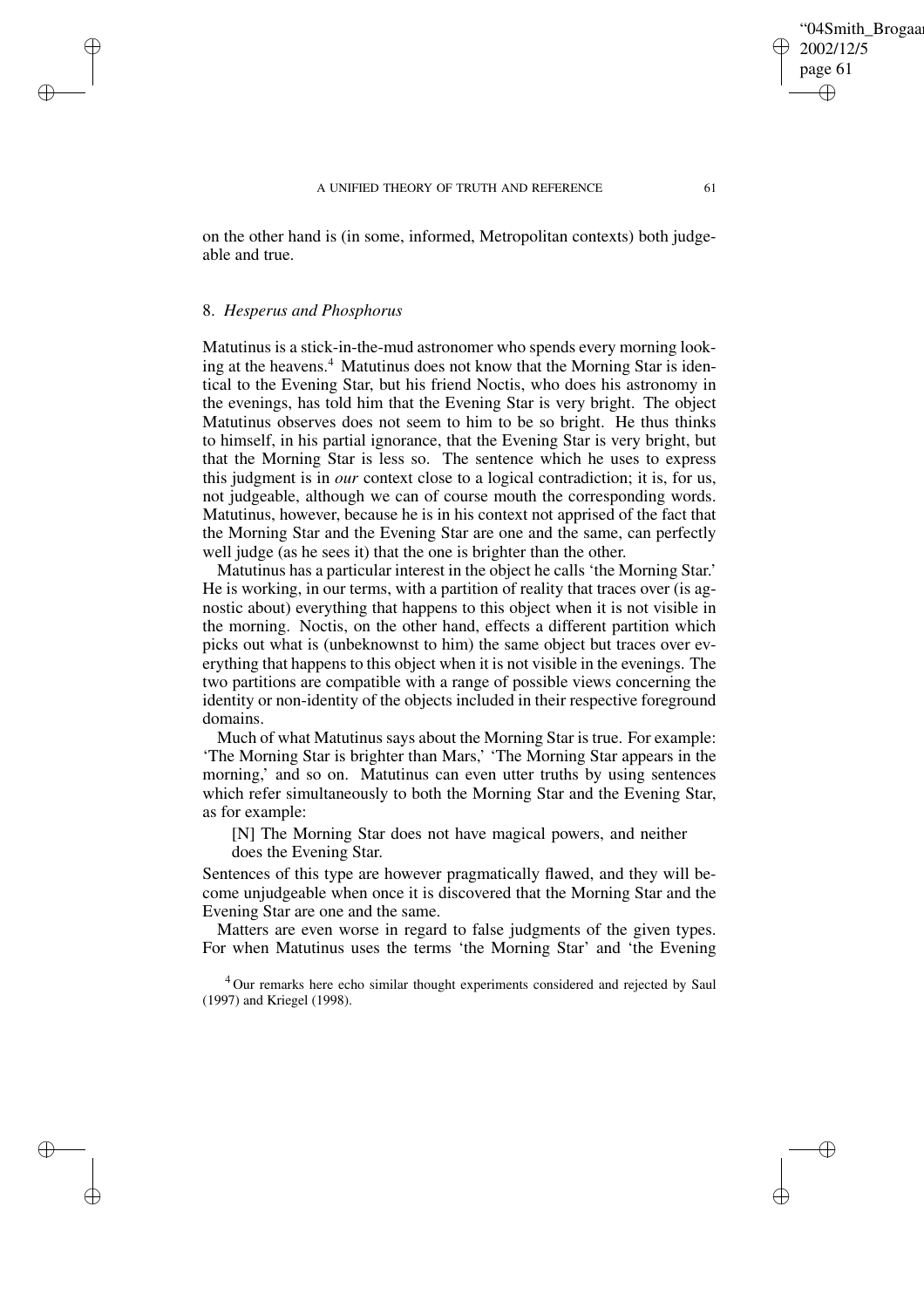'04Smith\_Brogaar 2002/12/5 page 62 ✐ ✐

✐

✐

#### 62 BARRY SMITH AND BERIT BROGAARD

Star' simultaneously in a sentence like 'The Evening Star is brighter than the Morning Star,' *he is attempting to execute a partition of reality which reality cannot sustain* — a partition which seeks to recognize two distinct and mereologically non-overlapping objects in its foreground domain where no such objects can be found. Judgments effected on the basis of such partitionfailure manifest a special type of falsehood which makes them quite peculiarly unstable in the sense that, when once it has been recognized that reality does not sustain partitions of the needed sort, not only the corresponding sentences but also a broad family of associated sentences are rendered unjudgeable *en masse*.

# 9. *Theseus's Ship; the Statue and the Clay*

A ship sails the seas. Over the years it has all its parts replaced, plank by plank. A museum curator collects the planks, and reassembles them in their original arrangement. There are now two ships. Both are in some way related to the original ship, but which one is identical thereto?

Our contextualist theory can be applied to this problem also, and it then transpires that the key to a solution lies once again in taking seriously the different ways in which referring terms project, diffusely, onto objects in reality. In some contexts, our terms will refer in such a way that it will be true that the ship is, even after all the repairs, still the same as the original ship. These might be contexts in which we are interested only in the ability of the ship to do its job in sailing from port to port. Our partitions in those contexts trace over the separate planks within the ship. In other contexts, however, for example inside museums of naval archaeology, our terms may refer in such a way that it is precisely these planks which are important, so that the ship may for example enjoy continued existence even when it is in a disassembled state.

Simons (1987) has proposed that these two ways of looking at identity through time involve appeals to different notions of identity: functional identity, in the eyes of the shipowner, and material identity, in the eyes of the curator. Simons comes close to providing a correct account of the problem in hand. But once again our contextualist theory is more thoroughgoing, since it grants to a much wider range of actual and possible contexts in which successor relations are tracked across time the power to determine corresponding families of true judgments of identity. Thus in particular both the shipowner and the museum curator can make true judgments of identity relating to the original ship, though there is of course no context in which these two sets of judgments can come out true together. Gallery directors, sculptors, mineralogists and chemists can likewise make true judgments of identity relating to statues and to the lumps of clay and aggregates of clay

✐

✐

✐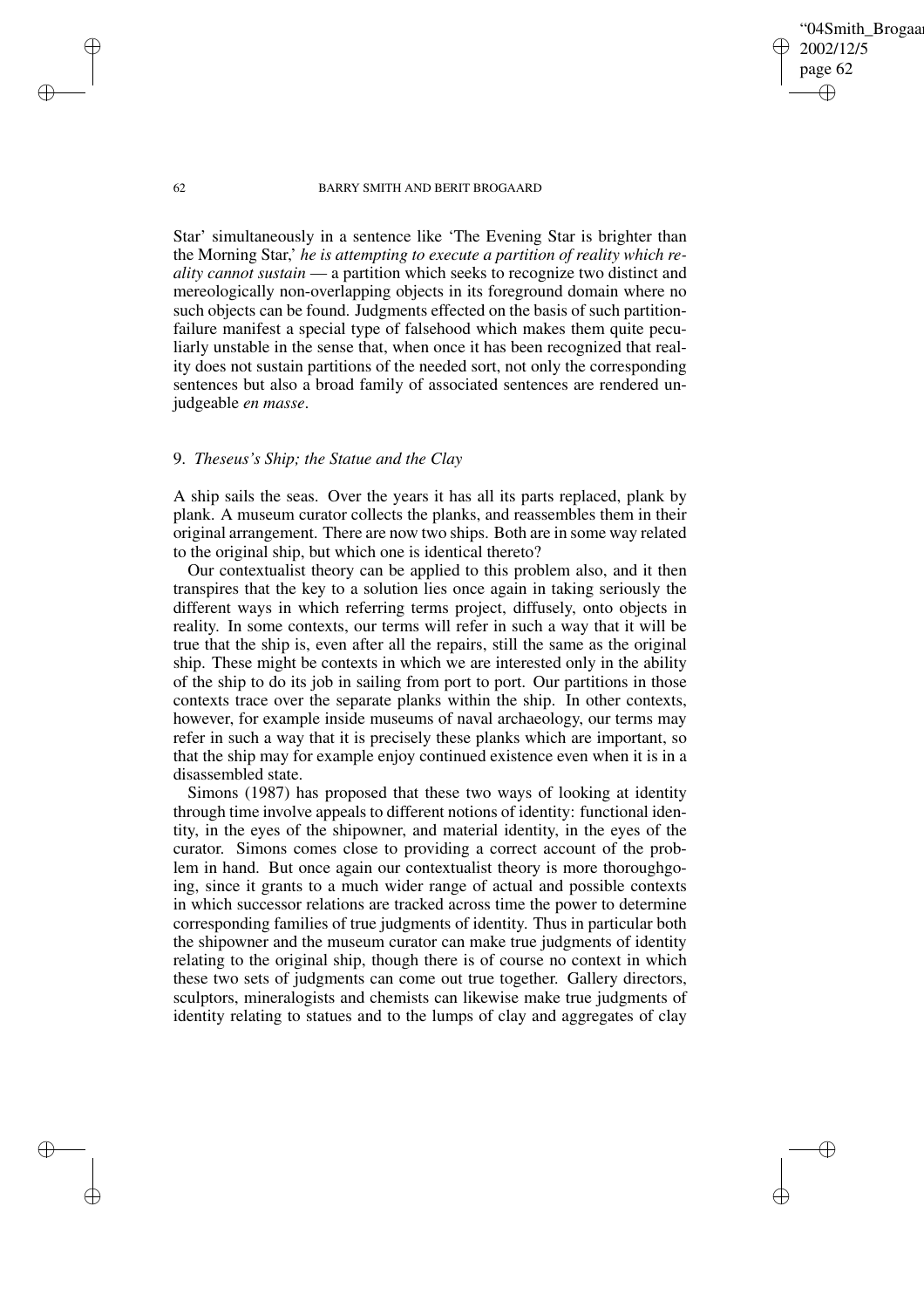molecules by which such statues are at any given time constituted. And then again: there is no context in which their respective sets of judgments can be made to come out true together and thus also no context in which we can use the transitivity of identity to yield a contradiction.

## 10. *Skepticism and the Barn*

✐

✐

✐

✐

The problem with skepticism is this: if maximal justification of beliefs is required in order that something be known, then it is impossible to know anything. The reason is that knowledge is closed under known implication. This means that if you know that p, and if you know that p entails q, then you must also know that  $q$ . The skeptic now uses this closure principle to prove that you have no ordinary knowledge. He first of all explains to you why most everyday beliefs (such as that you have two hands) entail the denial of the skeptical hypothesis (e.g. the hypothesis that you are a brain in a vat). He then, by contraposing on the closure principle, argues that if you fail to know that you are not the victim of a skeptical hypothesis, then it must follow that you also fail to know any of those everyday propositions.

On our theory, however, as we saw already in dealing with the empty glass and your thirsty brother, there are contexts in which otherwise obvious implications are blocked. When your thirsty brother utters 'this glass is empty,' then the inference to 'this glass contains no drops of water' is, to him, unavailable. This is because carrying out the given inference would entail a switch of context which would immediately put your brother in a position where any judgment he might make to the effect that 'this glass is empty' would be false.

Something similar holds, now, in every context in which you enjoy ordinary knowledge. If you say, in an ordinary context, 'I know that it is 4 o'clock,' then a sentence like 'I do not know whether or not I am a brain in a vat' is unjudgeable. There is no way in which you can remain in the ordinary context and still sincerely utter the latter sentence, since uttering it would initiate a switch of context. Once the switch is made, then it is indeed false to say 'I know that it is 4 o'clock' because the stricter context imposes stricter criteria of justification. But this does not detract from the existence of that ordinary knowledge which you possess in those original, ordinary contexts in which you are, like the rest of us, for most of the time happy to live.

Consider now the barn. You are looking at the only genuine barn in an area spawned with barn facades. You say: 'I know that this is a barn.' Intuitively, you fail to know that this is a barn because it is merely accidental that you are looking at the only real barn in the area and not at one of the many barn facades. On our contextualist view, in contrast, you could very well be in a '04Smith\_Brogaa

2002/12/5 page 63

✐

✐

✐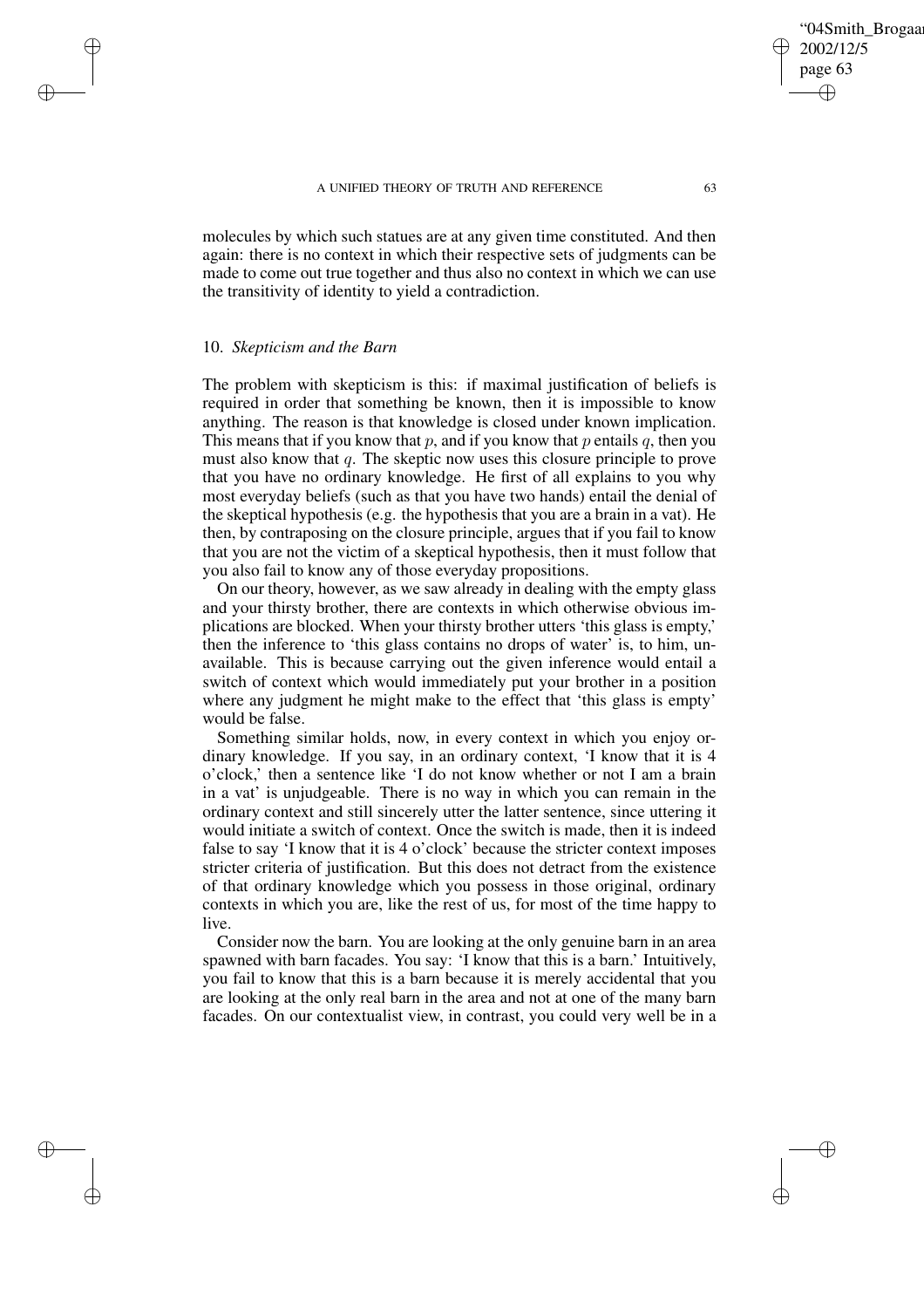'04Smith\_Brogaa 2002/12/5 page 64 ✐ ✐

✐

✐

#### 64 BARRY SMITH AND BERIT BROGAARD

context in which this case does count as genuine knowledge. Your context may, for example, be a very local one in which it is just this barn which falls within your focus of concern; or it may even be a very far-reaching context in which the many real barns in the surrounding areas suffice to make the barn you see once more typical. But there are of course also intermediate contexts in which the fact that there are so many fake barns in your immediate surrounding area suffices to cast doubt on your claim to knowledge. These are contexts in which you ought to have had the additional knowledge about the surrounding area, so that it is merely an accident that you did not do so and thus also merely an accident that you acquired the belief that the thing in front of you is a barn. If you had known about the barn facades you would have been much more skeptical with respect to the barn in front of you. You do not now, as it turns out, have this extra knowledge. But in a context of the given sort it is very likely that you will soon acquire it. Perhaps you will continue along the road and you will notice that the next barn is merely a facade; or you will meet an actor who will tell you that a film set has been constructed in the area. Any knowledge you might possess to the effect that the thing in front of you is a barn is, therefore, in a context of the given sort, at best knowledge of an unstable sort.

In the first, very local context, the only barn partition which comes to be associated with your judgment is the one which projects upon the barn before you. In the second, very wide-ranging context, your judgment is associated in addition with a much-wider ranging barn partition whose domain might be the whole of Wisconsin. The latter projects in indeterminate fashion across all the barns in this domain and the cluster of barn facades in your immediate surrounding area is thereby traced over, in much the way in which chemical impurities are customarily traced over when we use a term like 'water.' In the intermediate, problematic context, in contrast, your judgment can too easily become associated with the attempt to impose a barn partition upon your immediate surrounding area. This attempt would, however, fail — with fatal consequences for your original claim to knowledge — because reality cannot sustain a partition of the needed sort.

You are thus in a position very like that which is involved in another Gettier scenario: the stopped clock. You look at the clock and you see that it is noon. But you fail to appreciate that the clock is broken. It is just a coincidence that you happen to look at it exactly at noon, the one time during daylight when it shows the time correctly. Your knowledge that it is noon (if you have such knowledge at all), is here of a maximally unstable sort. It is unstable because your judgment, like all judgments of the given type and aetiology, can all too easily become associated with a partition of the successive (distinct) positions of the clock's hands over time — a partition which reality, here, cannot sustain. Note that the fact that your knowledge is maximally unstable does not *ipso facto* deprive it of the claim to being

✐

✐

✐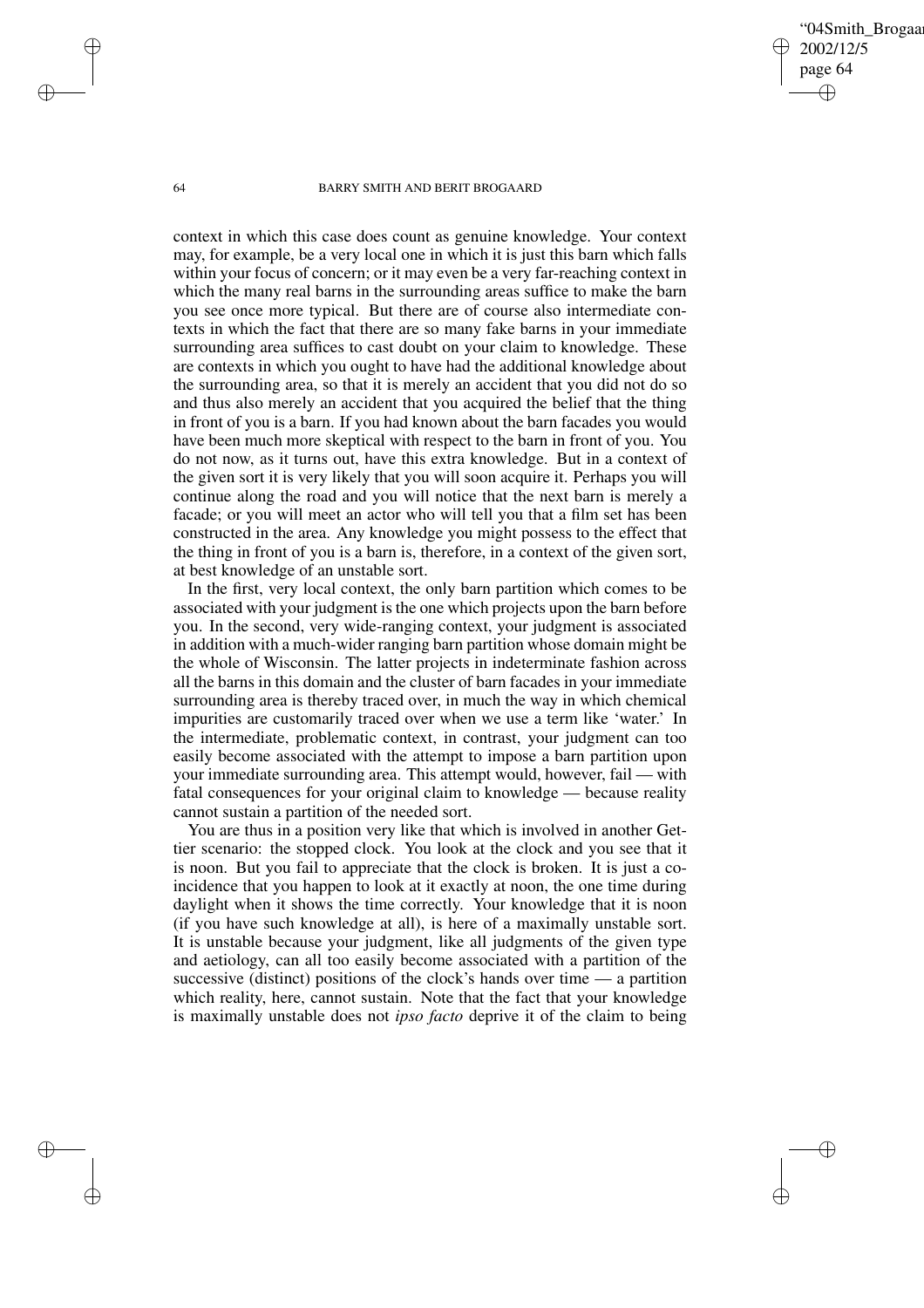knowledge. For consider the scenario in which the clock has been in perfect working order until one second *after* you use it to tell the time.

## 11. *New Light on Supervaluational Truth-Value Gaps*

Taking contexts and partitions into account in this fashion reveals to us that many commonly advanced examples of sentences which fall down supervaluational truth-value gaps do not in fact do so, either because there are no normal contexts in which they can serve as vehicles for judgment or because their corresponding normal contexts have features which render them immune from indeterminacy. The sentence:

[O] Rabbits are part of Mont Blanc,

✐

✐

✐

✐

on a supervaluationist account, might be true on some ways of making the unmade decision of putting a specific aggregate of molecules into the extension of 'Mont Blanc' and false on others. On the contextual account of reference, however, no such conclusion follows. For as we have seen, [O] is in our normal contexts not judgeable. And so also in many other types of case. We still, to be sure, need to recognize three different alternatives as far as the corresponding *sentences* are concerned. Now, however, these will have the labels: *judgeable and true*, *judgeable and false*, and *not judgeable*, and one and the same sentence can in principle (in different contexts) instantiate all three.

Yet when it comes to our judgments themselves, no such variation is possible: it is in every case an absolute affair whether or not a judgment is true. For it is as if each judgment brings its context along with it, so that to evaluate a judgment as to supertruth and -falsehood is in every case to evaluate that judgment in its context. This implies the following principle:

A judgment of the form ' $P(a_1, ..., a_n)$ ' is supertrue if and only if:

(T1) the judgment successfully imposes in its context C a partition of reality assigning to its constituent singular terms ' $a_1$ ,' ..., ' $a_n$ '

corresponding families of aggregates  $F_1$ , ...,  $F_n$ , and

(T2) the corresponding families of aggregates are such that, however we select individual  $f_i$  from the many  $F_i$ , ' $P(f_1, ..., f_n)$ ' is true.

A judgment is, in other words, supertrue if and only if it is true under all ways of putting members of the pertinent 'many' into the extensions of the corresponding terms. 'Bruno is in the living room' is supertrue when your use of 'Bruno' singles out a certain portion of reality and all of the aggregates consistent with this singling out are in fact in the living room.

Importantly, now, the contextualist approach will imply that supertruth and superfalsehood are not symmetrical. For while there is only one way in

'04Smith\_Brogaar

2002/12/5 page 65

✐

✐

✐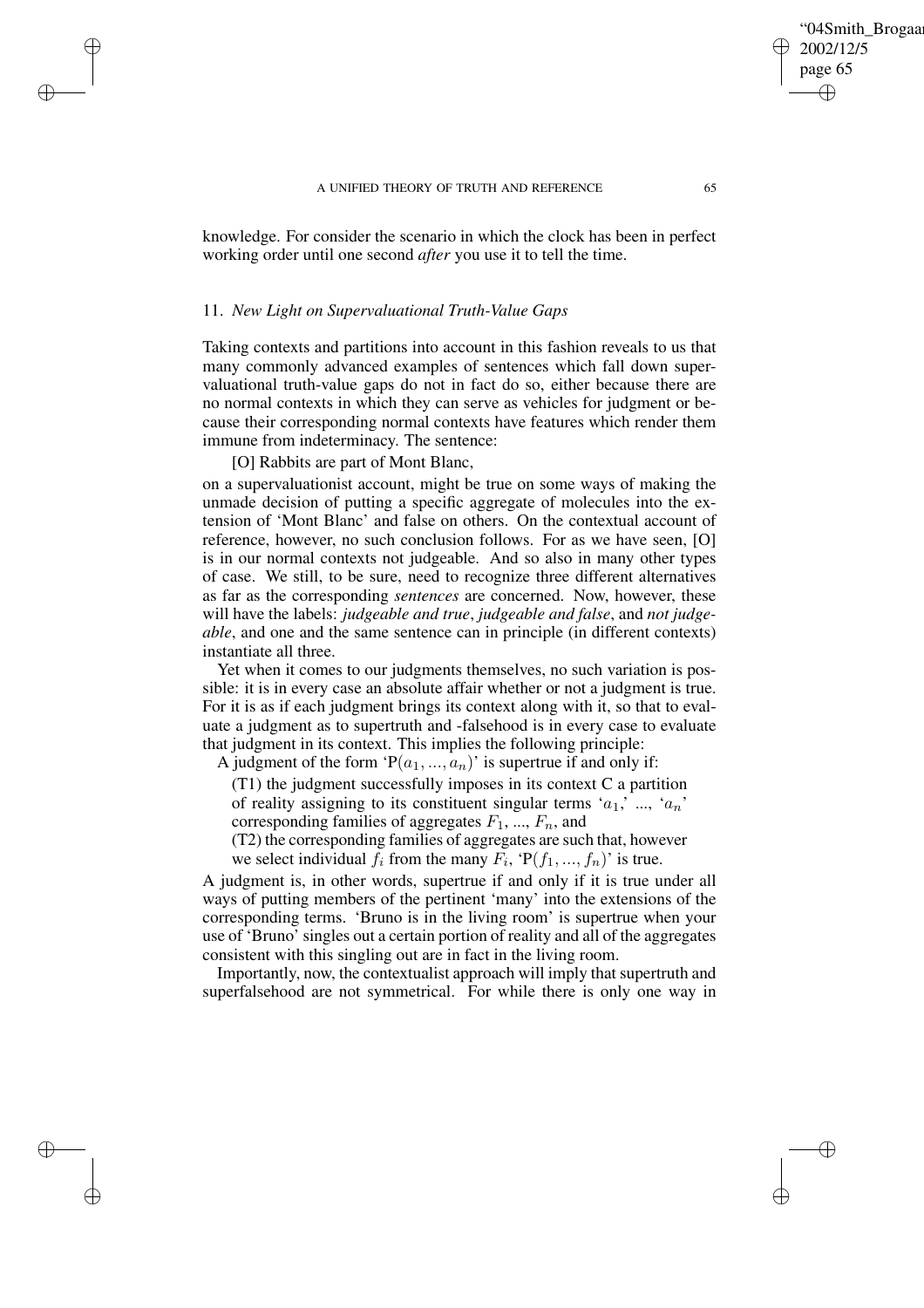## '04Smith\_Brogaa 2002/12/5 page 66 ✐ ✐

✐

✐

#### 66 BARRY SMITH AND BERIT BROGAARD

which a judgment of the given form can be supertrue, it can be superfalse in two distinct ways, which we can formulate as follows:

A judgment of the form ' $P(a_1, ..., a_n)$ ' is superfalse if and only if *either*:

(F0) the judgment fails to impose in its context C a partition of reality in which families of aggregates corresponding to its constituent singular referring terms ' $a_1$ ' ..., ' $a_n$ ' are recognized,

*or both*:

(F1) the judgment successfully imposes in its context C a partition of reality assigning to its constituent singular terms ' $a_1$ ', ..., ' $a_n$ ' corresponding families of aggregates  $F_1$ , ...,  $F_n$ , and

(F2) the corresponding families of aggregates are such that, however we select individual  $f_i$  from the many  $F_i$ , ' $P(f_1, ..., f_n)$ ' is false.

Suppose Bruno is in the kitchen but your bleary-eyed husband, looking at a cat-shaped piece of furniture in your living room, utters: 'Your cat is in the living room.' This judgment is then superfalse in virtue of (F0). There are no qualified feline-in-the-living-room portions of reality which are here able to sustain a partition of the needed sort. Suppose that you look at Bruno in the kitchen and utter 'Bruno is a unicorn.' This judgment is superfalse because (F1) and (F2) are satisfied. Your judgment does project successfully a family of aggregates of the appropriate sort, but it is false of every single one of those aggregates that it is a unicorn. The job of (F0) is to set to one side, before evaluation proper begins, spurious attempts at partition (for example those which result from a Strawsonian failure of presupposition, and especially from what Evans, in *The Varieties of Reference* (p. 123), calls 'the conniving use of empty singular terms').<sup>5</sup>

The precise workings of the above can be clarified only when the concept of partition and the associated concept of recognition (setting into relief, foregrounding) of an object by a partition have been made more precise (see below). For the moment, however, our present formulations will still suffice to show why judgments commonly held to fall down supervaluational truthvalue gaps do not in fact do so.

# 12. *Fred's House*

In support of the view that everyday judgments may manifest supervaluational truth-value gaps, Lewis has offered the following example, which we can think of as his best case. A stranger is visiting Fred's house. She raises

✐

✐

✐

<sup>5</sup> This suggests also an alternative treatment of sentences falling within the orbit of (F0) that they do not express judgments at all, and thus do not have a truth-value.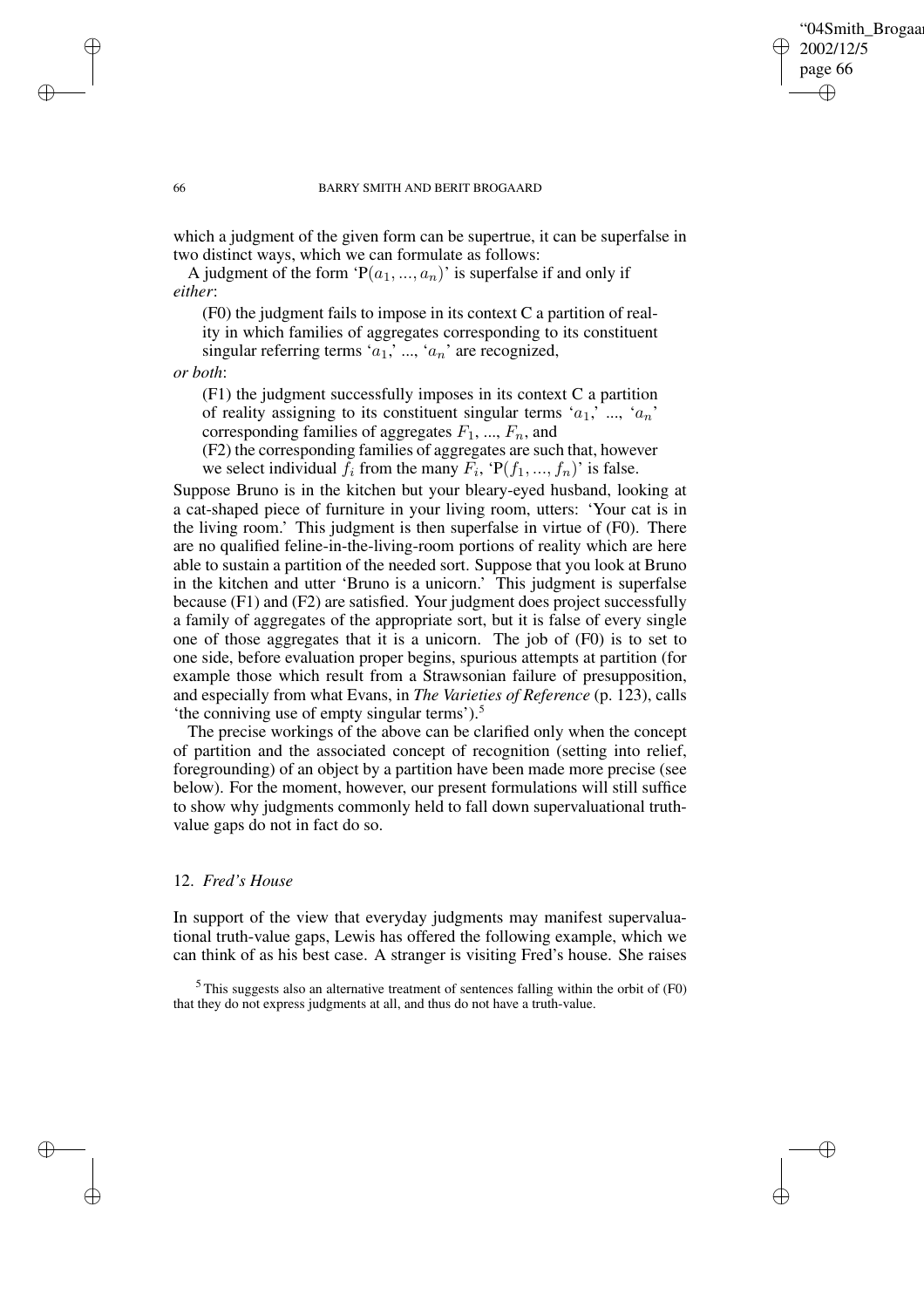the question of whether or not the garage attached to the house is or is not a *part* of the house. You can tell lots of supertrue stories about Fred's house without ever considering whether or not the house includes the garage as part. As Lewis puts it,

you say that a famous architect designed Fred's house; it never crossed your mind to think whether by 'house' you meant something that did or that didn't include the attached garage; neither does some established convention or secret fact decide the issue; no matter, you knew that what you said was true either way (1993, p. 172).

## Consider now:

✐

✐

✐

✐

[P] The garage is not a part of Fred's house.

This sentence would ordinarily be taken to fall into a supertruth-value gap, because a corresponding judgment is true under some ways of making the unmade decision as to whether or not the garage is a part of Fred's house, and false under others.

But Lewis's best case is not yet made. For he still needs to describe in coherent fashion a context C in which [P] would serve as vehicle for judgment. And he needs to do this in such a way that both (i) the strict conditions he himself imposes are indeed satisfied in C, and (ii) the resultant judgment is assigned the value *true* on some evaluations consistent with C and *false* on others.

It is however difficult to imagine contexts in which (i) and (ii) are satisfied together. This is because most naturally occurring contexts impose strong constraints on the sorts of families of aggregates available forsupervaluation. We can certainly conceive of contexts in which [P] is judgeable and in which (i) is satisfied but (ii) fails. That such contexts are conceivable is of course of no import in establishing that gap-sustaining contexts cannot exist for [P]. To describe one such context will however help us on our way to establishing the latter claim.

The hurdle we need to overcome is that of sincerity: why, if the facts are as Lewis describes, should anyone use [P] to express a genuine judgment? Well consider this: you are approached by the stranger and you assert [P] because you dimly remember the plans of Fred's house as including a boundary dividing what is labelled 'garage' from what is labelled 'house' along the plane where they meet. You thus presuppose, as concerns the reality within the vicinity of Fred's house, that it contains, prior to your judgment, a boundary of the given sort. If the conditions — 'no established convention or secret fact' — as imposed by Lewis are satisfied, however, then there is no such boundary in reality. Hence your attempt to impose a partition of the given sort fails, and your judgment is superfalse, by (F0).

'04Smith\_Brogaa

2002/12/5 page 67

✐

✐

✐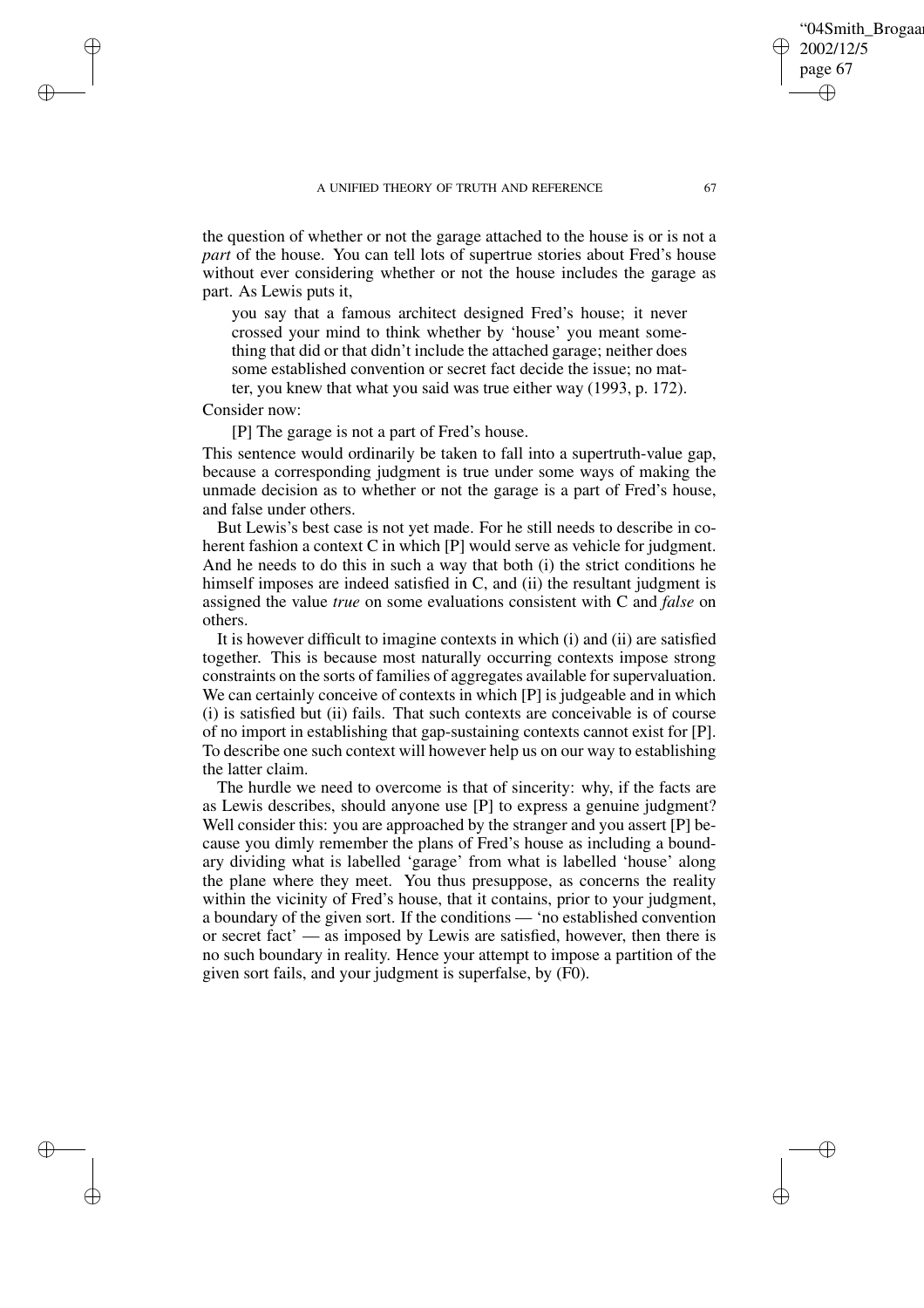## '04Smith\_Brogaar 2002/12/5 page 68 ✐ ✐

✐

✐

#### 68 BARRY SMITH AND BERIT BROGAARD

## 13. *Lake Constance*

Matters are complicated in the above by the fact that the boundary you believe to exist is not of the bona fide, physical sort that is illustrated by the walls or roof of Fred's house. Rather, it is a fiat boundary, the sort of boundary by which census tracts or postal districts are typically demarcated, and the latter are the result of a more or less arbitrary imposition (Smith 1995, 2001; Smith and Varzi 2000). Such fiat boundaries are nonetheless, when once they have been established in a duly authorized fashion, real parts of reality (and as the history of international warfare shows, they can be parts of reality of great consequence for the life of humanity). Because fiat boundaries are the results of arbitrary imposition, however, the temptation arises to suppose (1) that there is no fact of the matter as to where they lie or do not lie, and (2) that it is of no consequence if they are infiltrated into reality in idiosyncratic ways.

The issue in hand can be clarified by adverting to a real case of the (fiat) boundarylessness of the sort Lewis's fictional example involves. Switzerland, Germany, and Austria meet in the heart of Europe somewhere in the vicinity of Lake Constance. As it happens, there is as of this writing no international treaty which establishes where, in or around the Lake, their respective borders lie (a state of affairs which still occasionally gives rise to disputes, for example as concerns fishing rights in different portions of the Lake). $6$  Suppose, now, that you point to a certain kilometer-wide volume of water in the center of the Lake, and you assert:

[Q] That water is in Switzerland.

Here, too, there is no established convention or secret fact which decides the issue. What this means, however, is not that [Q] asserts a truth on some precisifications and a falsehood on others. Rather, again by criterion (F0) above, [Q] is simply (super)false. Whoever uses [Q] to make a judgment in the context of currently operative international law is making the same sort of radical mistake as is Matutinus when he judges that the Evening Star is brighter than the Morning Star. For in both cases *reality is not such as to sustain a partition of the needed sort*. It is thus as if the relevant judgment does not even reach the starting gate as concerns our ability to evaluate its truth and falsehood via assignments of specific portions of reality to its constituent singular terms.

And [P], too, is simply (super)false, for an exactly analogous reason.

<sup>6</sup> In fact Switzerland, Germany and Austria officially embrace distinct positions on the matter. Switzerland takes the view that the border runs through the middle of the Lake. Austria takes the view that all three countries have shared sovereignty over the whole Lake. And Germany, insofar as its pertinent pronouncements can be given a single coherent interpretation, takes the view that it takes no view on the matter.

✐

✐

✐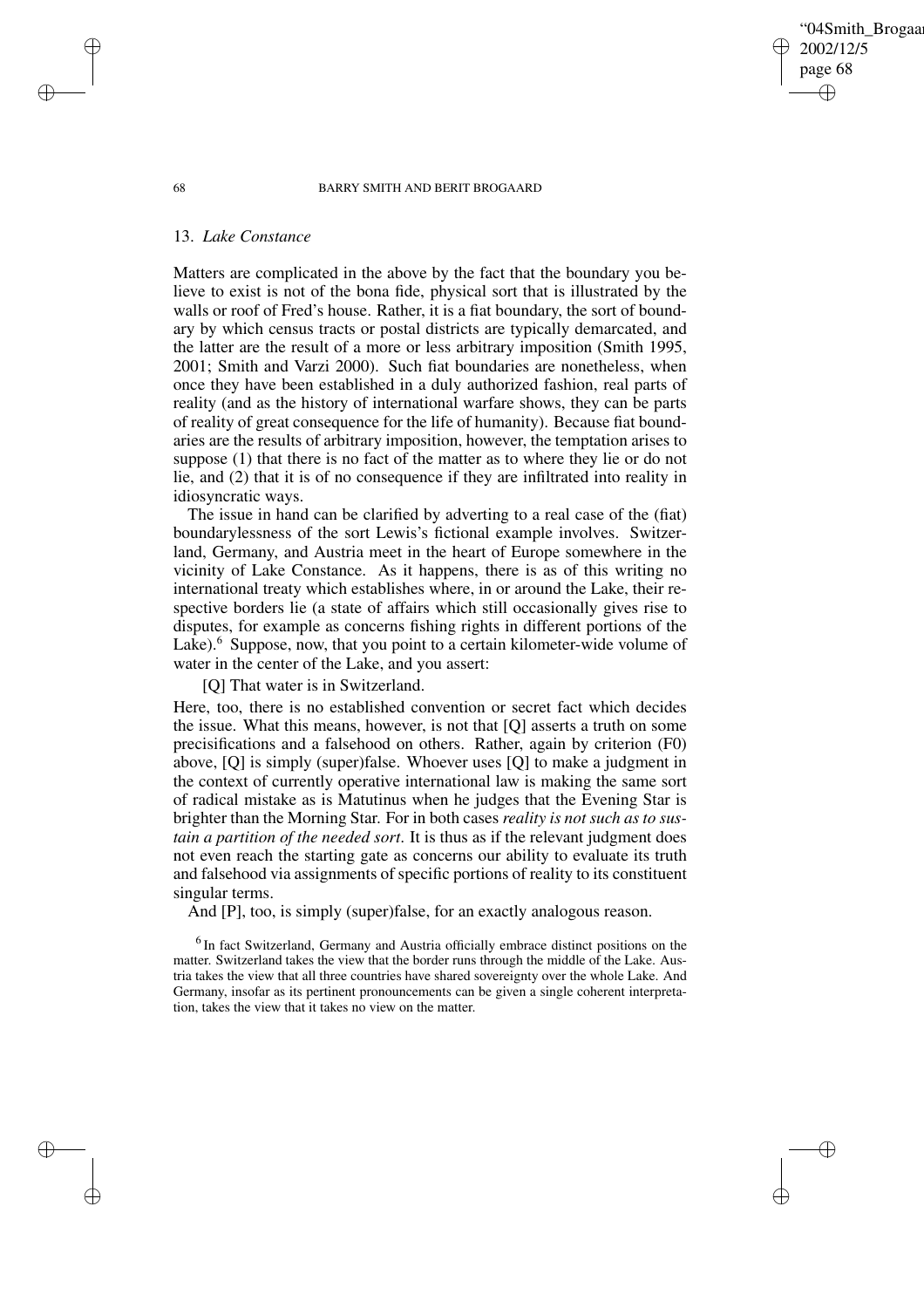✐

04Smith\_Brogaar

This, now, tells us more clearly what the friend of supervaluational truthvalue gaps needs to find in order to support her position. Such gaps can arise only if  $(T1)$  (and thus also  $(F1)$ ) is satisfied. The proponent of gaps thus needs to find an example of a sentence, for example of the form ' $P(a_1, a_2)$ ' and of a non-fangled context C in which that sentence is used to make a judgment, which is of such a sort that C determines families,  $F_1$  and  $F_2$ , comprehending pairs of aggregates:  $f_1$  and  $f'_1$ , and  $f_2$  and  $f'_2$ , respectively, which are such that P( $f_1$ ,  $f_2$ ), and not-P( $f'_1$ ,  $f'_2$ ). The corresponding precisifications are, we might say, *authorized* within the context C.

Well consider:

✐

✐

✐

✐

[R] This slurry is part of Mont Blanc

uttered by a mountaineer pointing to an aggregate of moistened rock which is on the point of beginning to move slowly down the mountain face. Take  $f_1 = f_2$  = the slurry,  $f'_1$  = Mont Blanc plus the slurry, and  $f'_2$  = Mont Blanc minus the slurry. Set  $\overrightarrow{P} =$  *is part of*, and we are home.

Again, however, there is one further task which needs to be performed by the friend of gaps. For the latter still needs to describe in coherent fashion some non-fangled context in which [R] would indeed be used to make a genuine judgment. It seems, however, that as soon as he succeeds in describing such a context — for example our mountaineer is at the same time a government surveyor authorized to determine where Mont Blanc ends for purposes of regulating the extraction of minerals — then a gap-eliminating argument along the lines of the one presented above for the cases of Fred's house and Lake Constance can be rolled out once again.

There are also temporal analogues of the same phenomenon. Suppose Geraldine is dying, and that her final death pangs lie so close to midnight that a reasonable case can be made for the thesis that 'Geraldine died before midnight' is neither supertrue nor superfalse (compare Heller (2000)). Such a case, too, presents a problem for the gap-eliminator only if he is presented also with a naturally occurring context in which the corresponding sentence will be used to make a judgment, and this in such a way as to preserve its putatively gappy status. But such a context will be difficult to find. Suppose, for example, that the issue of the precise time of Geraldine's death plays a crucial role in the execution of her will. When it comes to the evaluation of the given judgment the relevant authorities will then necessarily have recourse to some gap-eliminating procedure, for example involving inspection of the entry under 'time of death' on Geraldine's death certificate. Truth-value indeterminacy is once again eliminated via the mechanism of fiat boundaries.

Our goal here is rather modest. We aim merely to indicate some of the power of the contextualised theory, recognizing that the general project of gap-elimination will face problems — not least of the sort which arise out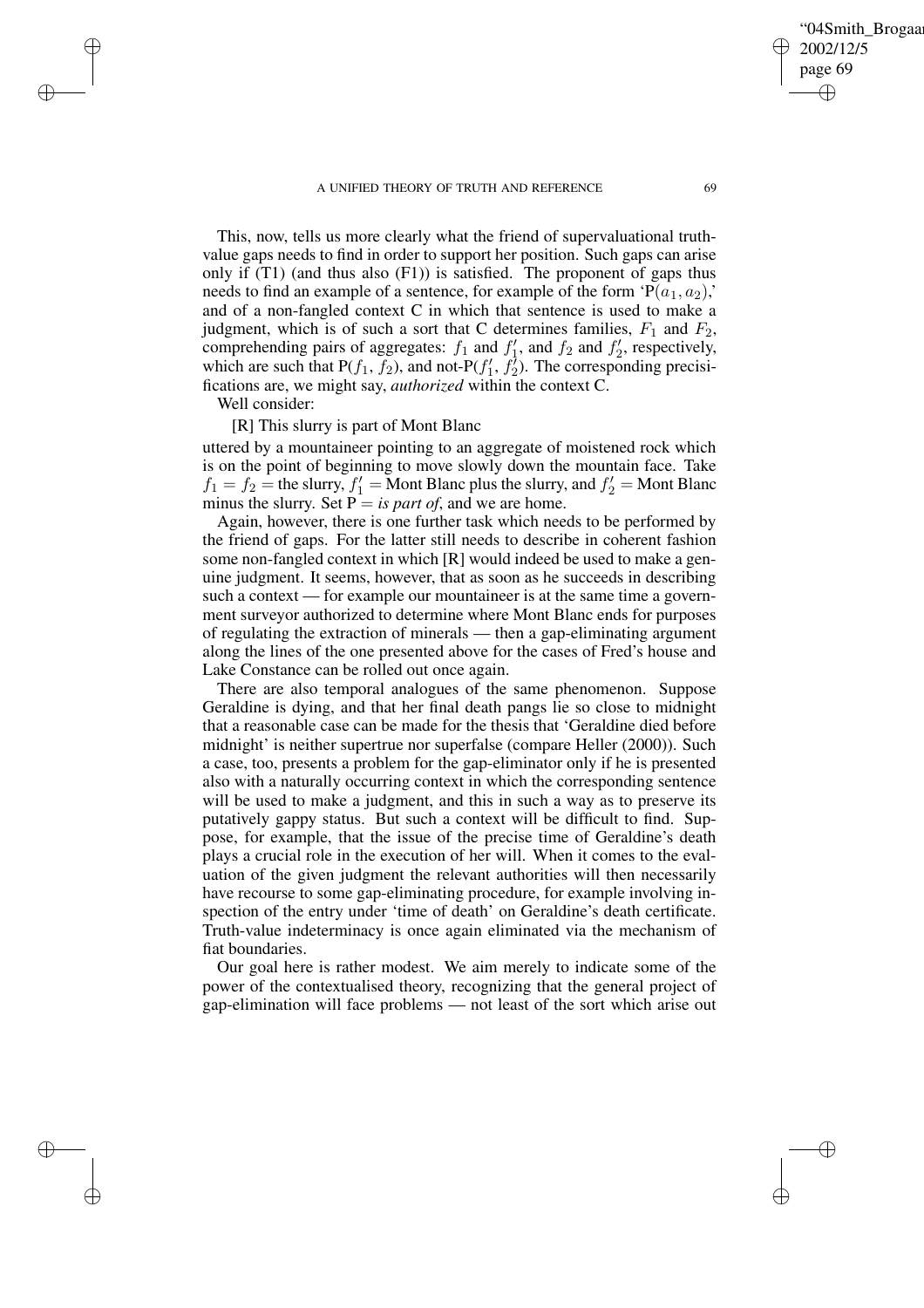## '04Smith\_Brogaar 2002/12/5 page 70 ✐ ✐

✐

✐

#### 70 BARRY SMITH AND BERIT BROGAARD

of the higher-order vagueness of terms like 'genuine' and 'succeeds' in the paragraphs above. We also concede that we will face problems when it comes to judgments expressed by means of predicates expressing first-order vagueness, for example in:

# [S] John is bald

(for John a borderline case). Here, too, however at least some progress is made when the contextualization of judgment is taken into account. Thus consider the way in which sentences predicating flatness come to be assigned the value *true* in some contexts and *false* in others. Persons from Switzerland, for example, may truly assert, while persons from Holland with stricter standards truly deny, that a particular road is flat. The judgments made by the two sets of subjects will, in their respective contexts, be true absolutely: true and supertrue.

Similarly for a judgment to the effect that John is bald. John is a borderline case — someone who, in four years' time, will be entirely hairless but who, four year's ago, was still renowned for the simian abundance of hair on his head. There are contexts in which 'John is bald' might be used to make a judgment now, already, today. You have heard news of John's recent loss of hair and you jump too rapidly to conclusions. You see John in a bad light which exaggerates his recent loss of hair. You have an idiosyncratic use of 'bald' (the baldness cell in your partition of the space of hair-density states is larger than is standardly the case). In contexts in which things do not, in these various ways, go wrong, however, [S] is simply unjudgeable. *This is part of what we mean when we say that John is, as far as baldness is concerned, a borderline case.* In most contexts, therefore, even [S] will not be capable of expressing judgments susceptible to supervaluational truth-value gaps.

## 14. *From Singular Reference to Judgment*

The vagueness involved in our ordinary uses of terms like 'the sun', 'this cloud', or 'Bruno' is, be it noted, not in any way diminished by the fact that it is hard to produce judgments whose truth-value would be correspondingly indeterminate. That Bruno is losing or gaining molecules from one moment to the next is of no consequence for our everyday purposes: it falls below our normal threshold of concern. And even where this threshold is breeched, the natural contexts in which we live — including institutional contexts such as courts of law and university examining boards — have understandably thrown up constraints against the easy formulability of judgments marked by truth-value indeterminacy. The vagueness underlying our singular reference is thereby tamed for purposes of judgment.

✐

✐

✐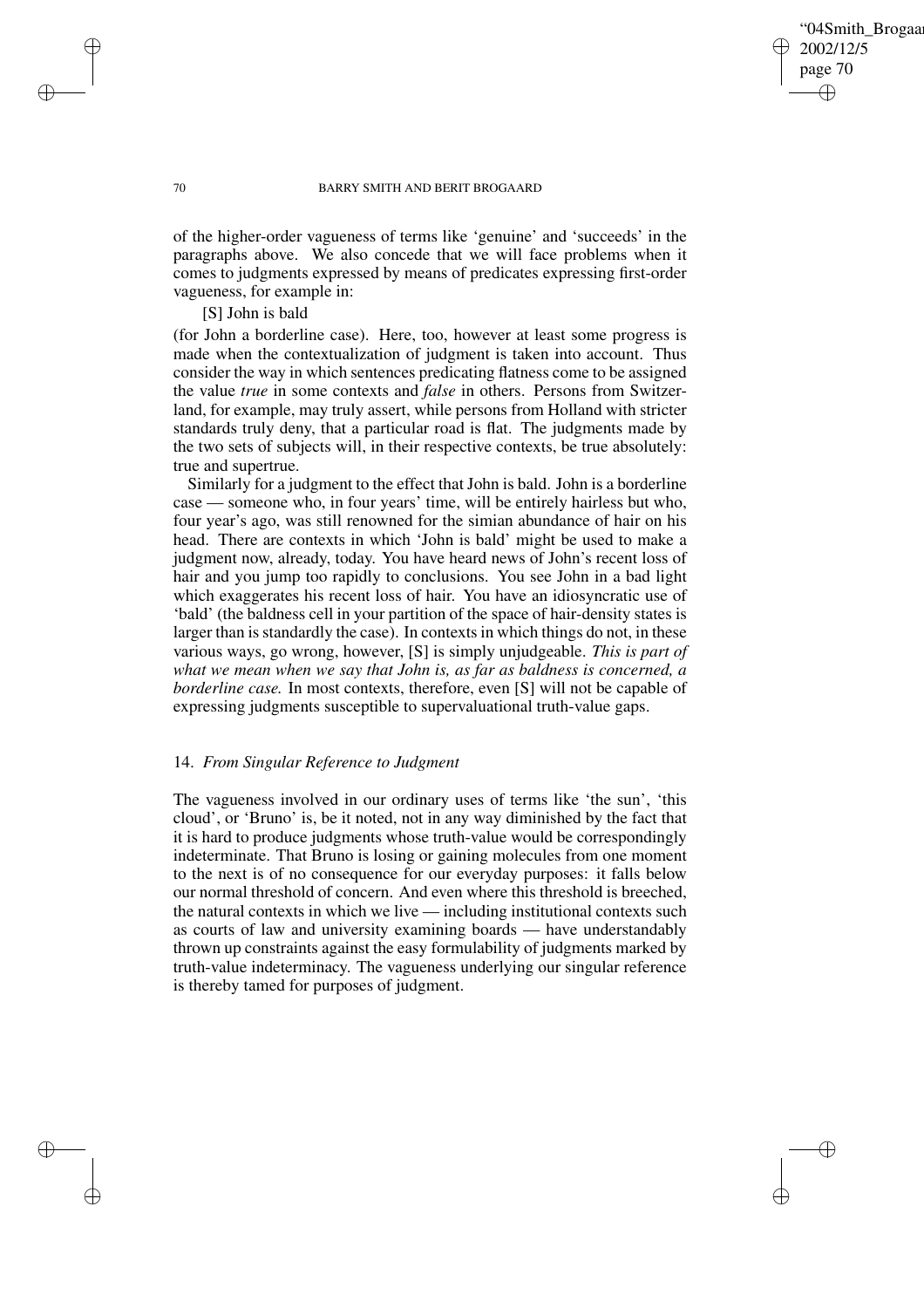The threshold is breeched, most certainly, in the case of Fred's house with and Fred's house without its garage, and in the case of Switzerland with and Switzerland without its claimed portion of Lake Constance. These are far from being 'almost identical.' 'Fred's house' and 'Switzerland' project upon reality in ways which are radically diffuse, and the same applies also to terms like 'Christmas' or 'Mary's wedding.' If I say, 'We'll have a party over at Fred's house next Christmas,' then you will know what I mean even where the underlying projective diffuseness is still at its most radical. It will in due course — to the degree that is necessary to ensure that the guests will know when and where to arrive for the party — be moderated, via a process which we can think of as one of zooming from a less to a more refined partition.

## 15. *Truthmaking and Vagueness*

✐

✐

✐

✐

Imagine that John kisses Mary on her cheek at noon on a particular Wednesday in your favorite café. John often kisses Mary on the cheek, but kissing Mary on the cheek at noon on this particular Wednesday is something he can do only once. Suppose you are sitting in the corner of the café, observing John and Mary. Almost exactly at noon you judge that John is kissing Mary. Your judgment is a particular mental episode. In virtue of what is it true? Once again, our answer is, in first approximation: a certain oddly demarcated portion of reality, which might be labelled *John's kissing of Mary*. Once again, however, we face the problem that the relation between a judgment and the pertinent truthmaking portion of reality is more complex than might at first appear to be the case. For just as a simple referring term projects diffusely upon whatever is the pertinent foregrounded portion of reality, so also do the sorts of (true, empirical, logically non-compound) judgments that concern us here project diffusely upon whatever is the pertinent, truthmaking, portion of reality.

The projective relation is carried first of all by the *verb* of the relevant sentence — and just as it is through judgments that terms are projected onto reality by intending subjects, so also it is through judgments that verbs are projected onto reality by those same intending subjects. It was this insight that led Mulligan *et al.*, to elaborate a view of truthmaking according to which

what makes it true that Socrates died is Socrates' death, what makes it true that Amundsen flew to the pole is his flight, what makes it true that Mary is smiling is her (present) smile, and so on. Or, in other words, for many simple sentences about spatio-temporal objects the truth-makers for these sentences are the moments [tropes, events, individual accidents] picked out by gerundials and other nominalised

'04Smith\_Brogaa

2002/12/5 page 71

✐

✐

✐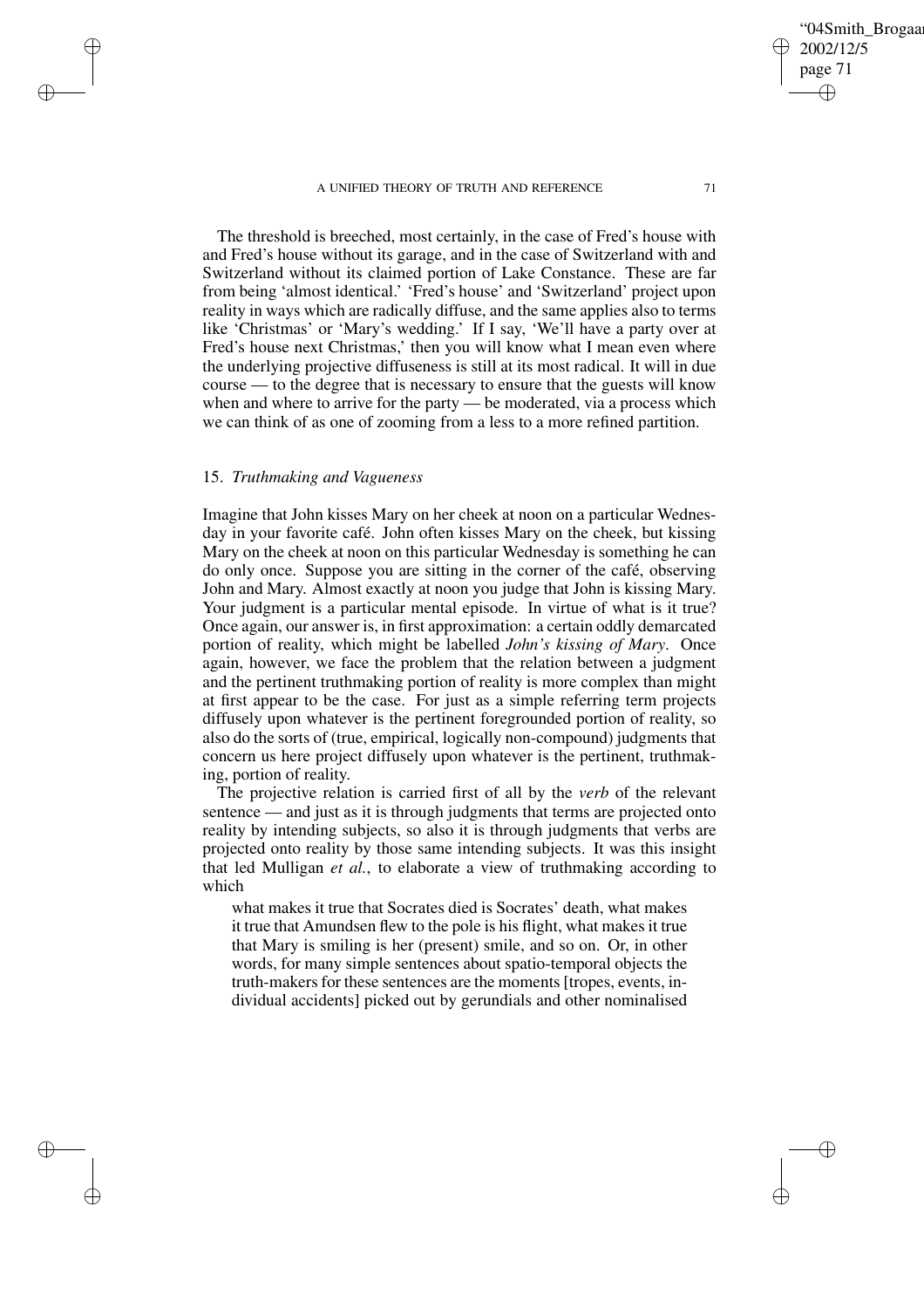# 2002/12/5 page 72 ✐ ✐

✐

✐

'04Smith\_Brogaa

## 72 BARRY SMITH AND BERIT BROGAARD

expressions closely related to the main verbs of the sentences in question ... If all atomic sentences contain a main verb, and all nominalisations denote moments, then it would follow, in fact, that all truth-makers are moments, that what makes it true that  $a$  is F is a's being F, what makes it true that  $a \, \mathbb{R}$ 's b is  $a$ 's R-ing b, and so on. (Mulligan *et al.*, 1984)

But as in the case of our singular reference to Fred's house, so also in the case of our judgments and that which makes them true. Here, too, eligible truthmaking portions of reality may overlap mereologically only to a minimal degree. This is because the truthmaker role can be played not just by parcels of reality that are 'almost identical' to the more obvious candidate real-world correlates of the corresponding verbs, but also by a variety of larger and smaller mereological fusions — as for example, in the case in hand, by the mereological sum of John and the kissing, of Mary and the kissing, of John and Mary and the kissing, of all of these summed together with John's prior handing over of the flowers, and so forth.

Every truthmaking portion of reality must in the given case include a certain kissing event as part. It is this latter, more than anything else, which is responsible for the truth of your judgment that John is kissing Mary. But which event (which portion of reality) should this be? When, for example, does the pertinent kissing begin? Does the kissing event include the Maryrelated thoughts that are simultaneously passing through John's mind or the quickening of his heartbeat? Surely, there is not just one parcel of reality that is more deserving than every other of playing the role of truthmaker for the given judgment. Rather, there are many parcels of reality which play this role, some of which differ just a little from each other. Moreover, we encounter a no less opulent abundance of mereological fusions qualified to serve as truthmakers for the given judgment if we move in the opposite direction and attempt to isolate smaller truthmaking portions of reality in the region where John makes contact with Mary's cheek. This is because John's kissing takes time, and so there are many more or less instantaneous slices of the kissing, all of which are equally qualified to serve as truthmaker for the judgment in hand.

## 16. *The Granularity Problem Posed*

How, now, do the two distinct occurrences — John's kissing Mary, and your simultaneously executed judgment — relate to each other? Your judgment is a perceptual judgment: it is a case of *seeing that*, and it can be compared, once again, to a beam of light that picks out a certain portion of reality. It thereby partitions the world into two parts: the complex token event which

✐

✐

✐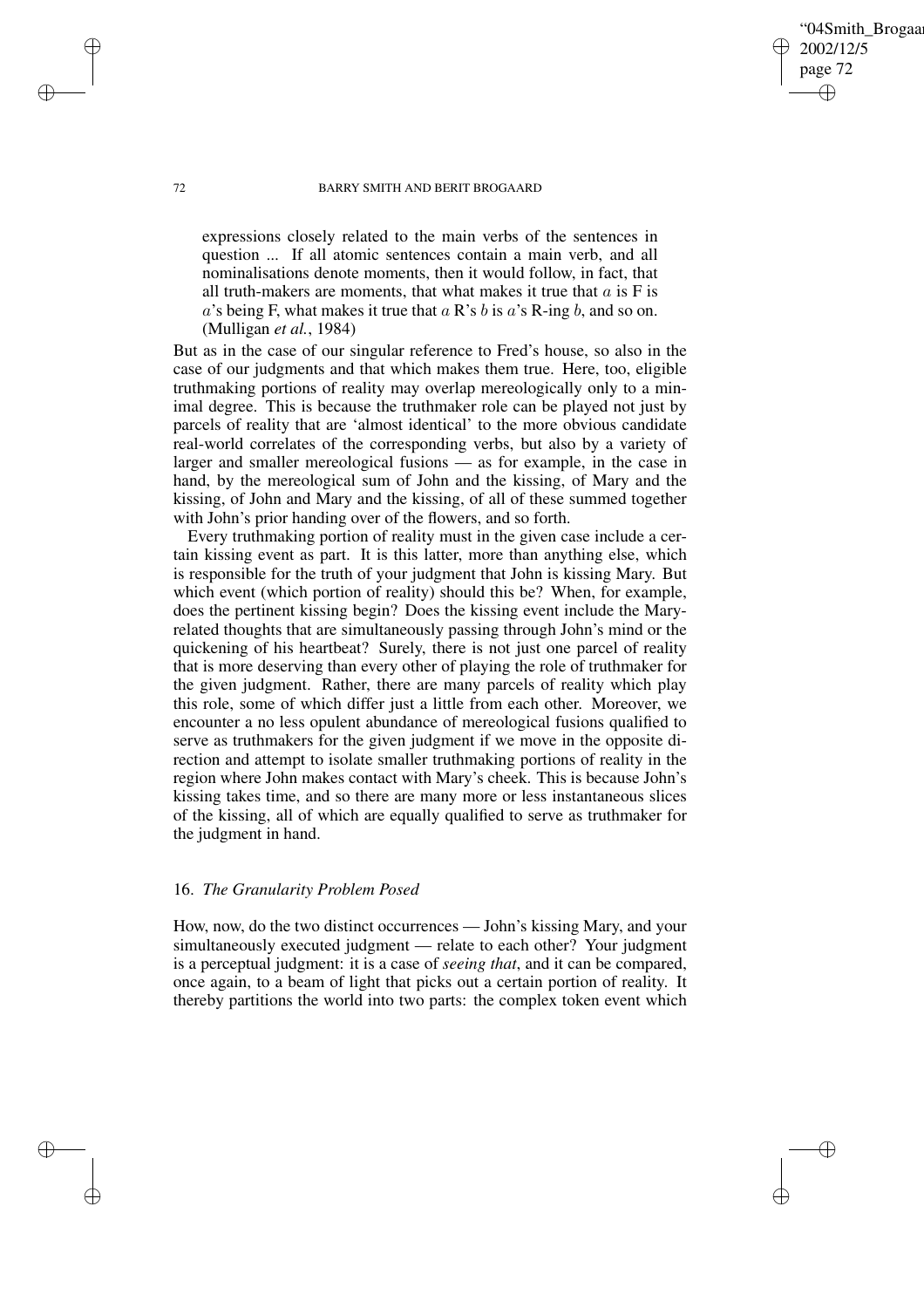is *John's kissing Mary*, on the one hand, and its complement, comprehending all of those portions of reality that do not fall within the scope of your projection, on the other.

But again: this partition is effected, not in any simple geographical way, but rather in such a way as to be marked by a certain granularity. The molecules in John's knees are not part of the object of your perceptual act. This, however, creates a problem for all of those, like the present authors, who believe that mereology is the indispensable instrument of any coherent ontology; for the relation of a part to its whole is transitive. Consider a truthmaker  $x$  for your judgment  $p$  to the effect that John is kissing Mary. Suppose that x consists of all those parts of John, Mary and the relational event of kissing (however this latter is determined) which are involved in making it true that John is kissing Mary. We can now construct the following inconsistent triad:

A. The molecules inside John are parts of John.

B. John is part of  $x$ .

✐

✐

✐

✐

C. The molecules inside John are not a part of  $x$ .

Some readers may prefer to reconstruct this trilemma in relation to facts, or states of affairs, or situations, or in relation to whatever is their favored candidate truthmaking entity. And counterpart trilemmas can be constructed also in regard to a host of other familiar animals in the philosophical zoo: sense data, surfaces, aspects, pluralities, visual fields, persons, Husserl's noemata, Kant's 'phenomenal world,' Fine's 'qua objects', and so on.

The trilemma makes itself felt also in extraphilosophical contexts. Indeed the transitivity of the part-whole relation threatens to give mereology something like the same corrosive force in relation to our common-sense ontology (of persons, hands, clocks, etc.) as is possessed by skepticism in relation to our common-sense theory of knowledge. Mereology thereby forces many to conclude that the only good ontology (and science) is one of ultimate (partless) atoms.

If, on the other hand, some way can be found to resolve the trilemma, and so block the transitivity of parthood,<sup>7</sup> then we may be in a position to do justice to entities of the mentioned sorts mereologically after all. In this way we can make safe for ontology the middle world of ordinary objects (and so also make room, within the orbit of the truthmaker theory, for the truths of the middle sciences of biology, linguistics, geography, military history, land surveying, and so forth).

 $<sup>7</sup>$  This will imply also the rejection of Varzi's "No Double Counting Principle" according</sup> to which an inventory of the world is to include an entity  $x$  if and only if  $x$  does not overlap any other entity y that is itself included in that inventory (Varzi 2000).

04Smith\_Brogaar

2002/12/5 page 73

✐

✐

✐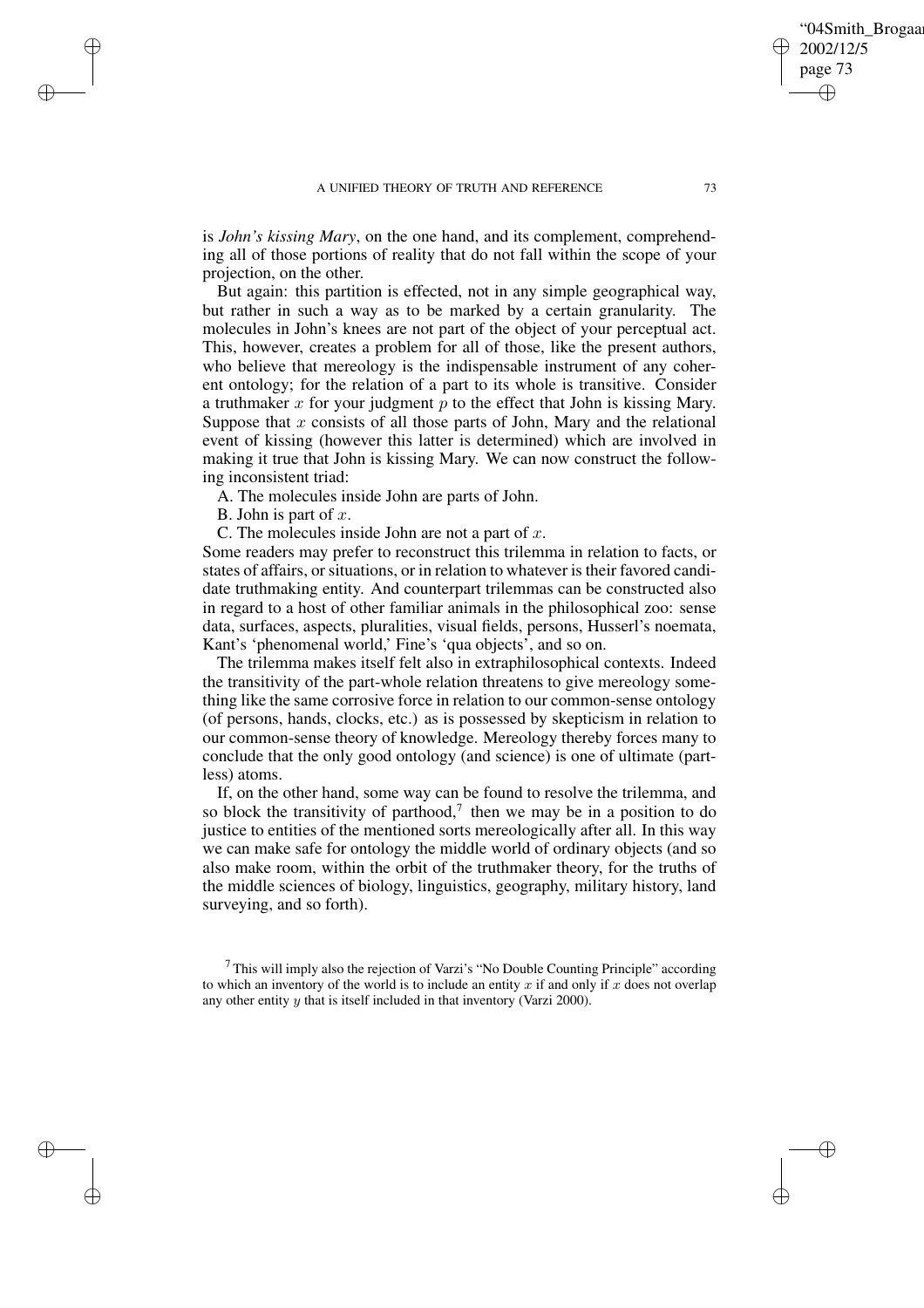## '04Smith\_Brogaa 2002/12/5 page 74 ✐ ✐

✐

✐

#### 74 BARRY SMITH AND BERIT BROGAARD

Standardly, of course, our problem is avoided by refusing to treat such entities seriously *as entities*, for example by appeal to the notion of a 'category mistake.' One is then simply not allowed to ask, for example, whether molecules of paint are or are not a part of the sense data which John sees when he focuses on a painted wall. The sentences which might serve as answers to such questions were indeed for a long time rendered unjudgeable in certain contexts.

Braver souls will however persist in raising such questions nonetheless. One standard answer utilizes the phrase 'under a description' or some comparable locution. For a solution along these lines to work, however, it must be true that this molecule is part of John under one description (for example: *physical body*), but that it is not a part of John under some other description (for example: *object visible with the naked eye*). If, however, John under these different descriptions is one and the same entity, then he thereby also has, under each description, all the same parts. If, on the other hand, John under this description is a different entity from John under that description, then we are still in need of an account of how this difference is to be understood, and this brings us back to the trilemma with which we began.

A more promising starting point for the resolution of our trilemma rests on set theory: the set-membership relationship is after all not transitive. But to use set theory as a means of blocking transitivity brings for our purposes too great a cost. For if set theory is taken realistically, then this forces us to identify elements (*Urelemente*) from out of which the larger structures which concern us would be constructed by set-theoretical means. But what would such elements be in the case of a complex event such as John's kissing Mary? And even where appropriate elements — for example atoms or molecules — do seem to present themselves for purposes of set-theoretic construction, problems arise because we then find that our ontology is either constrained, once again, to work exclusively with putative ultimate atoms — entities as yet unknown — or it is cluttered up with multiple copies of reconstructed objects existing at different levels of granularity (for example, John and Mary as sets of atoms, as sets of molecules, as sets of cells, and so on). This problem of supernumerary copies does not arise for mereology, of course, since the mereological sums of the atoms, molecules, cells, etc. constituting Mary are all one and the same object. It is precisely this, however, which makes the mereological approach susceptible to our trilemma.

We note in passing that standard set-theoretical semantics avoids the problem of granular copies in a different way: by spurning ontological realism. For such semantics deals not with John and Mary (and the kissing event by which they are briefly joined together) at all, but rather with denatured substitutes. For the domain of each pertinent model has as its members not John and Mary or any other denizen of the ever-changing world of flesh and

✐

✐

✐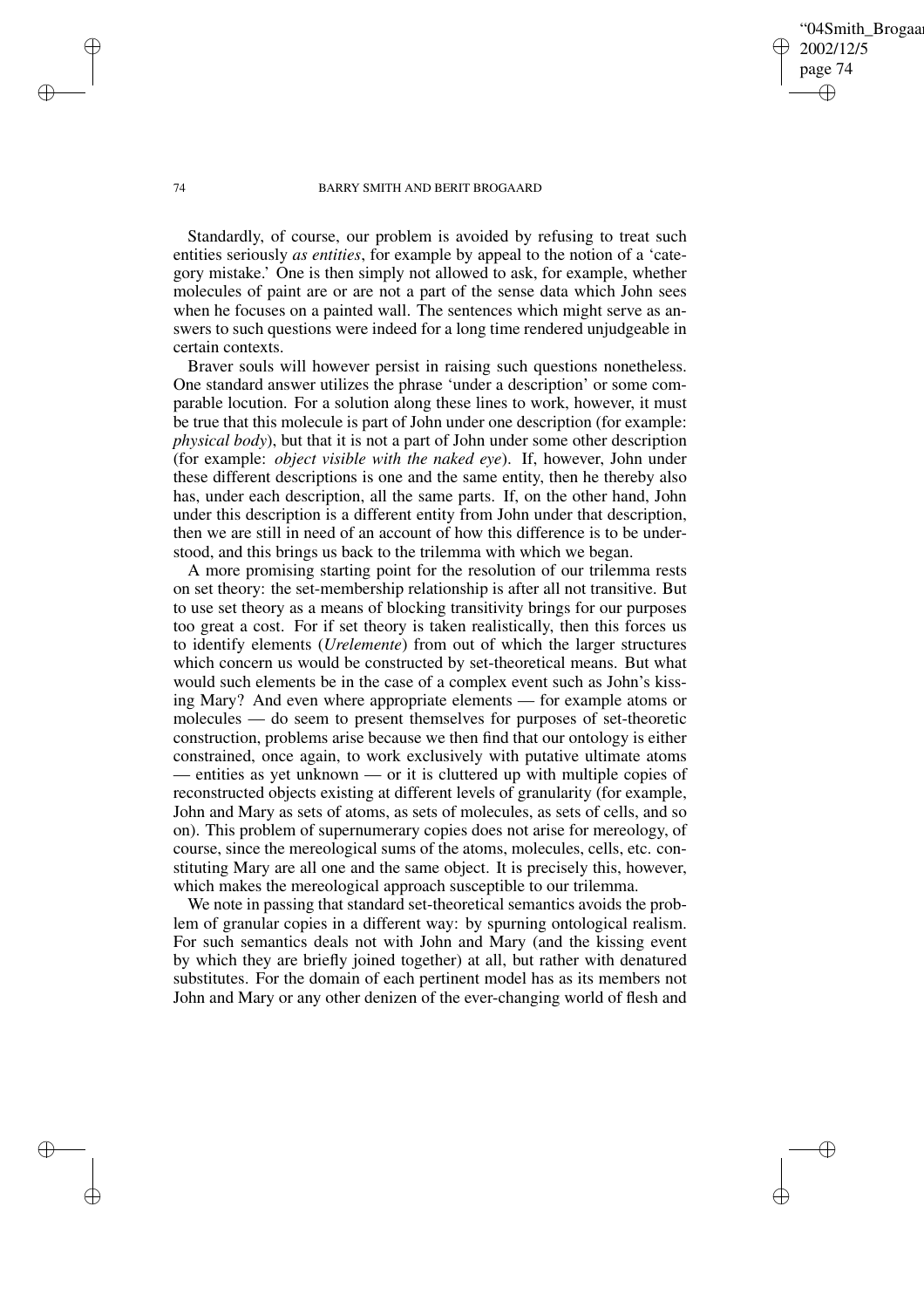blood reality, but rather abstract counterparts thereof, tailored to play a certain algebraic role. The trilemma does not arise, because what is not made of flesh and blood can have no flesh and blood parts. On the other hand, however, because standard semantics thus operates with surrogates, it leaves unanswered those questions which concern the ways in which our judgments relate to objects in reality.

# 17. *The Granularity Problem Solved*

✐

✐

✐

✐

Consider what happens when you observe a chessboard. You are working with a partition of the world into that, in the region of the chessboard, which you are focusing on, and that which is traced over. Your focus brings with it a certain granularity: you are interested, not in the atoms or molecules within the board and its pieces, but rather only in the board and pieces themselves. Moreover, you are interested in the latter not as constituting a mere list, or set, but rather as they exist within a certain arrangement. The board is divided into cells (squares). In some of these cells pieces of specific kinds are located. To understand what is going on here, we need to focus in more detail on the notion of partition and on the associated notion of cell. The first thing that we recognize is that partitions have their granularity built in, as it were from the very start. A map of France depicting its 91 *départements* or its 311 *arrondissements* is a good illustration of what is meant by a partition in our intended sense. Such maps are the result of applying a certain coarseor fine-grained grid of cells — the minimal units of the partition — to a certain portion of reality.

Partitions are at work, we now want to claim, whenever judgments are effected in relation to the empirical world of what happens and is the case. For a partition to do its work, it needs to have cells large enough to contain the objects that are of interest in the portion of reality which concerns the judging subject, but at the same time these cells must somehow serve to factor out the details which are of no concern. A partition, as here conceived, is accordingly a device for focusing upon what issalient and also for masking what is not salient. We can think of it as being laid like a net over whatever is the relevant object-domain, and, like a net (or a latticed window of the type employed in Alberti's reticular painting grid), it is to a large degree transparent. Thus, importantly, it does not in any way change the reality to which it is applied.

This reality, and each of the objects within it, is what and where it is, and it has all its parts and moments, independently of any acts of human fiat and independently of our efforts to understand it theoretically. A partition, by contrast, is precisely an artefact of our judging, classifying, theorizing, or mapping activity.

'04Smith\_Brogaa

2002/12/5 page 75

✐

✐

✐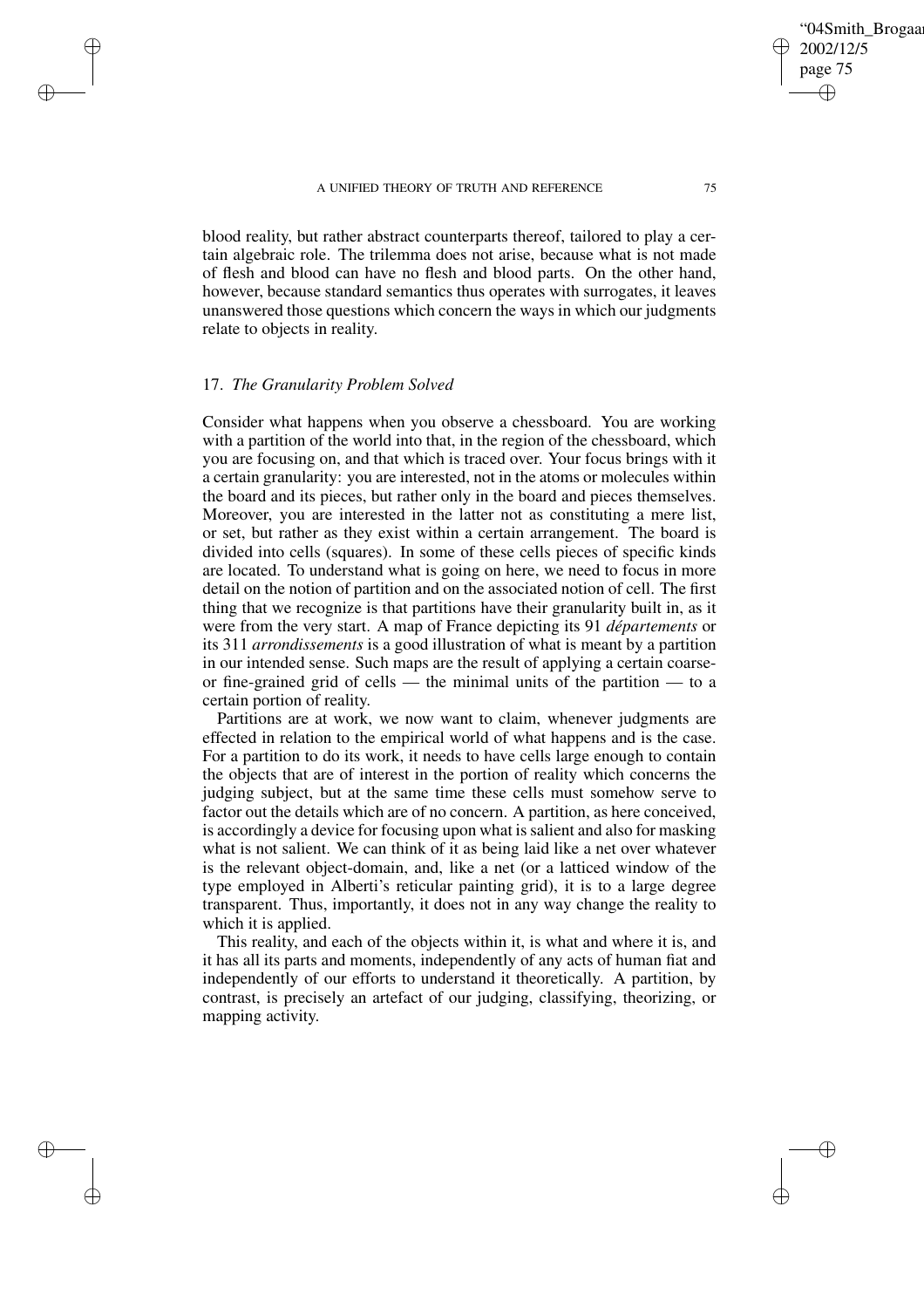## '04Smith\_Brogaa 2002/12/5 page 76 ✐ ✐

✐

✐

#### 76 BARRY SMITH AND BERIT BROGAARD

We can now begin to see how the notion of partition can help us solve the problem of granularity. Granularity as it has been treated in the above is properly at home only in the fiat realm: it pertains not to the objects themselves on the side of reality but rather to the ways we partition these objects in different contexts. All three clauses of the trilemma will be retained; now, however, they will take the following forms:

- A\*. The molecules inside John are parts of John.
- $B^*$ . John is recognized by a partition associated with the judgment p.
- C\*. The molecules inside John are not recognized by a partition associated with the judgment  $p$  (the available partitions lack appropriately fine-grained cells).

The resolution works because we are in effect exploiting an analogue of the transitivity-blocking feature of set theory. And if the notion of a partition is in some respects a generalization of the notion of set, so the notion of a cell is correspondingly a generalization of the notion of singleton. Where, however, the elements of a set exist within the set without order or location — they can be permuted at will and the set remains identical — a grid or partition standardly comes with a specific order and location of its constituent cells. The latter fit together in a determinate arrangement, like pieces in a jigsaw or like molecules in a strand of DNA.

This arrangement may be purely spatial, as in a map, where the relative positions of neighboring cells are determined by the corresponding positions of those portions of geographic reality to which the cells relate. Or it may be determined by a linear ordering, as for example where partitions are determined via quantitative scales reflecting age cohorts or tax brackets or frequency bands. The arrangement may also be determined in more complex (for example hierarchical) ways, as in the case of a partition determined by *kinds* or *concepts* (for example a partition of the animals in your local zoo into *lions*, *tigers*, *giraffes*, *small marsupials*, etc.). The partitions which come closest to mere lists are those associated with our uses of proper names. These we shall call *nominal partitions* in what follows, and we note in passing that even nominal partitions may deviate structurally from the corresponding sets in being non-extensional. Thus Peter, author of the puzzle sentences [F] and [G] above, employs a nominal partition containing *inter alia* two distinct cells, both of which are labelled 'Paderewski' and both of which pick out the same object in reality. A nominal partition relating to continuants is marked in addition by the fact that its cells are able to keep track of the corresponding objects in the world as objects that are identical from one moment to the next in spite of the fact that molecules are gained and lost.

Complex multidimensional partitions may rest upon combinations of these different types of cell arrangements. A map of the zoo, for example, might

✐

✐

✐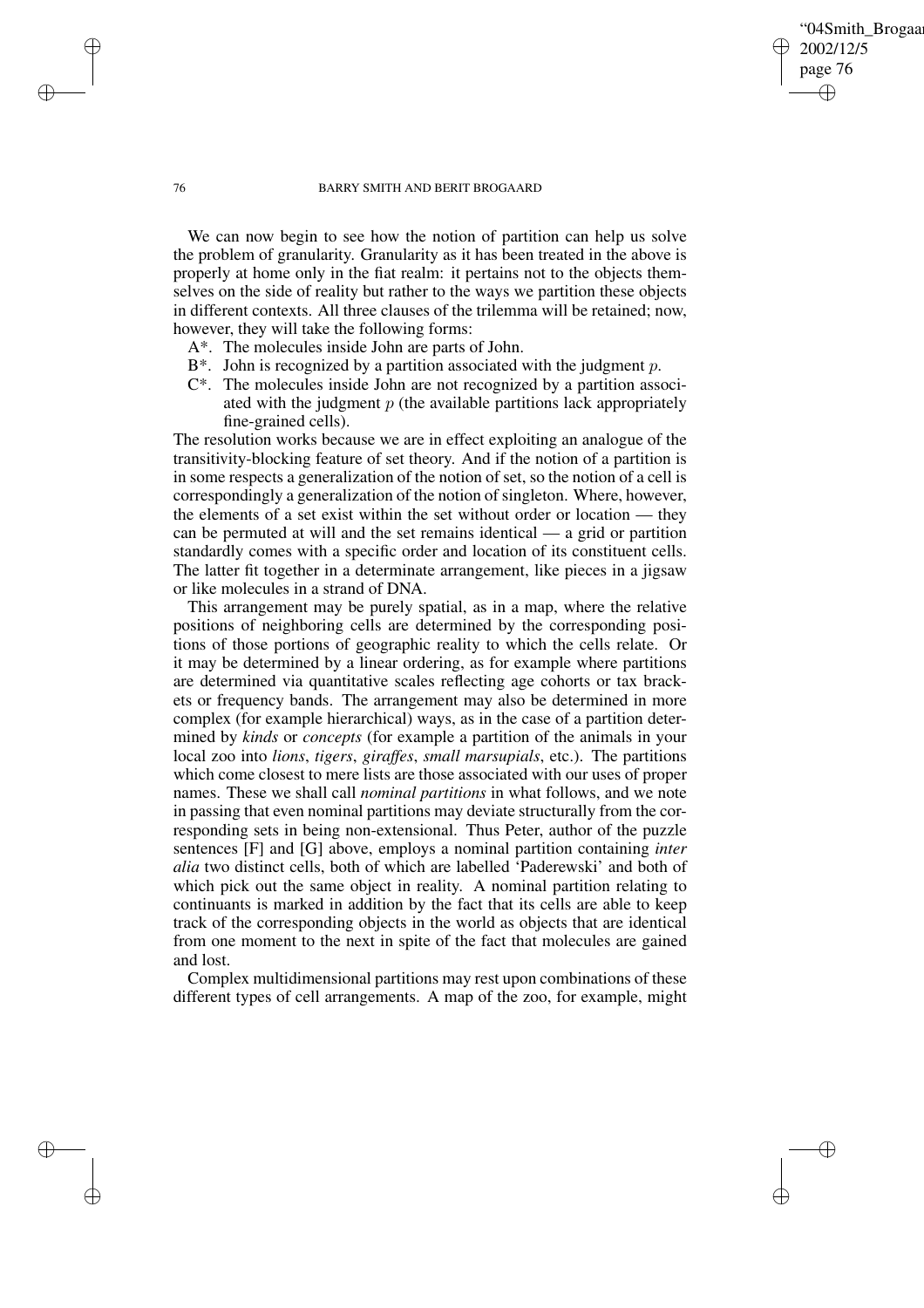indicate not only the places where animals are located but also the sorts and sizes and proper names of the animals which are located in those places.

## 18. *Better than Sets*

✐

✐

✐

✐

Set theory rests on one central relation: the relation between element and singleton. This relation is, as Lewis notes, enveloped in mystery:

since all classes are fusions of singletons, and nothing over and above the singletons they're made of, our utter ignorance about the nature of the singletons amounts to utter ignorance about the nature of classes generally. ... What do we know about singletons when we know only that they are atoms, and wholly distinct from the familiar individuals? What do we know about other classes, when we know only that they are composed of these atoms about which we know next to nothing? (1991, p. 31)

Our machinery of partitions, in contrast, rests not just on one central and mysterious relation between element and singleton, but rather on a whole series of location relations between objects and cells, each one of which is independently familiar and well understood. The relation between an object and its proper name is one such. Others include the relation between an object and its spatial location, or between an object and a concept under which it falls or a kind to which it belongs, and also the various relations which an object may bear to intervals on quantitative scales of different sorts (addressing height, velocity, quantum number, and so on). There are also more transient relations, for example the relation between an object and your visual field. It will turn out that each of these relations between an object and a cell corresponds to one or other of the ways in which, when we make a true judgment, we bring about a corresponding partition of the reality to which our judgment corresponds. And while partitions, and the cells by which they are constituted, are artefacts of our cognition, when once a given partition exists, it is, for each cell in the partition and for each object in reality, an objective matter whether or not that object is located in that cell.

## 19. *Towards a Formal Theory*

Let variables  $x, x', x_1, y, \dots$  range over objects,  $z, z', z_1 \dots$  over cells, and A,  $A'$ ,  $A_1$  ... over partitions. The cells in a partition may have sub-cells. Thus for example the cell *rabbit* is a sub-cell of the cell *mammal* in a partition of the animal kingdom. The cell *Florida* is a sub-cell of the cell *United States* in the standard geopolitical partition  $G$  of the surface of the globe. We write: '04Smith\_Brogaar

2002/12/5 page 77

✐

✐

✐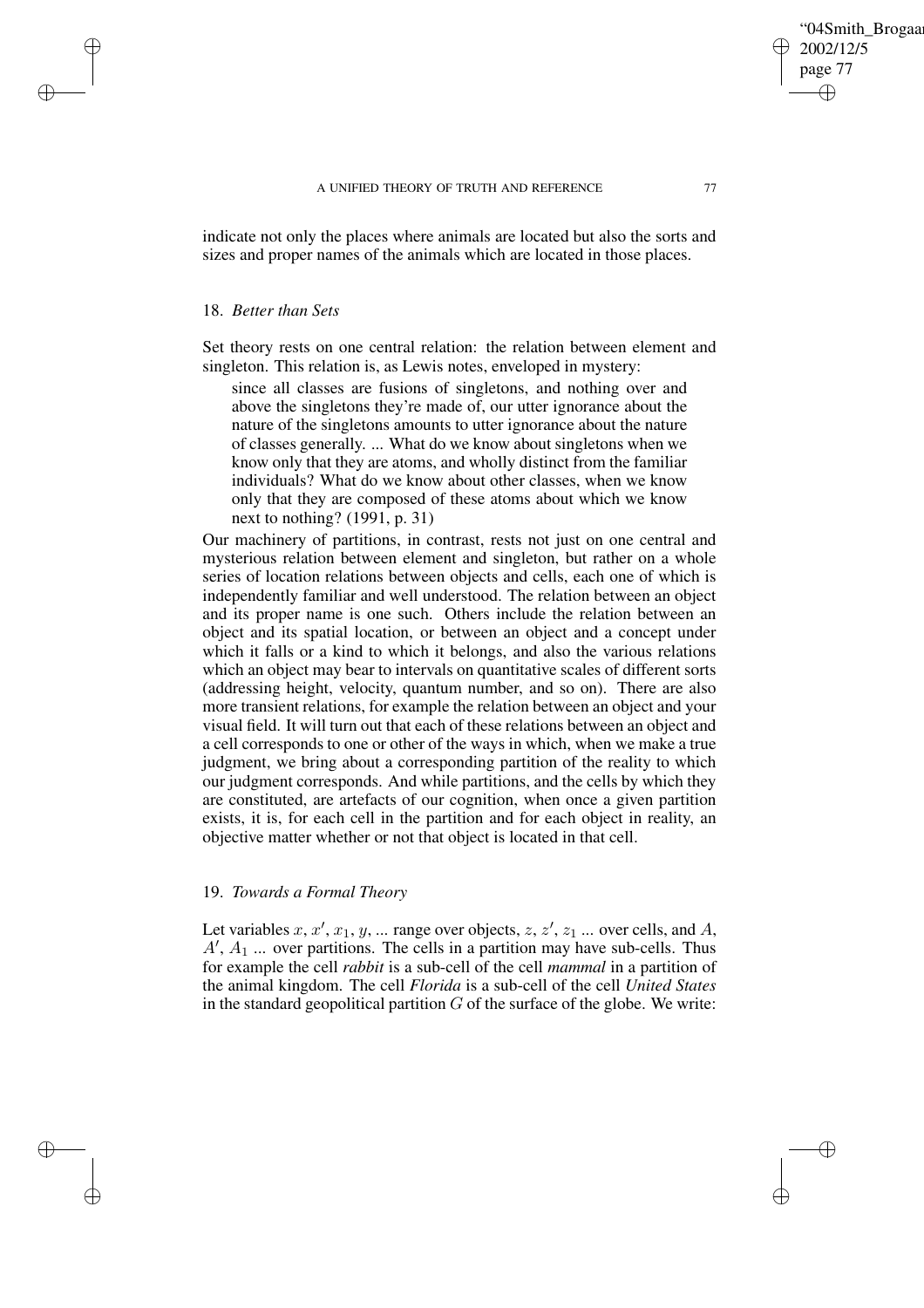✐

#### 78 BARRY SMITH AND BERIT BROGAARD

 $z \subseteq_A z'$ 

as an abbreviation for: z is a sub-cell of the cell  $z'$  in the partition A.

 $\subseteq$  a is reflexive, transitive and antisymmetric. It defines a partial order on the totality of cells in the partition  $A$ , by analogy with the usual settheoretic subset relation. We stipulate further that it satisfies the finite chain condition to the effect that if ...  $\subseteq_A z_1 \subseteq_A z_0$ , then there is some *n* such that  $z_n = z_{n+1} = ...$  An example of such a finite chain is your address (The Oval Office, The White House, 1600 Pennsylvania Avenue NW, Washington, DC 20500, USA).

We can define the property of being a minimal cell within a partition in the obvious way as follows.

DMC  $MC_A(z) =: z \subseteq_A z \land \neg \exists z' (z' \subseteq_A z \land z' \neq z),$ where ' $z \subseteq_A z$ ' is merely a convenient way of rendering: z is a cell in the partition A.

The counterparts of sets within our present framework are then those partitions which can be identified as the mereological fusions of minimal cells in the sense defined, so that minimal cells play the role played by singletons in Lewis's *Parts of Classes*. The corresponding partitions then have minimal cells which represent a jointly exhaustive and pairwise disjoint tiling of the pertinent domain of objects, and a cell  $z$  in such a partition  $A$  satisfies the following:

MC  $\exists z_1...\exists z_n(MC_A(z_1)\wedge...\wedge MC_A(z_n)\wedge z=z_1\cup_A...\cup_A z_n),$ where ' $\cup_A$ ' symbolizes mereological fusion of cells within a partition A.

MC does not hold of partitions in general however. This is because the latter, as artefacts of our cognition, may be incomplete. Thus we can imagine a partition of the animal kingdom containing a cell labelled *mammal*, and other cells labelled *rabbit*, *dog*, etc., which is yet not such as to represent a complete accounting of all the species of mammal which exist.

In addition, partitions do not in general satisfy the usual set-construction principles of union, intersection and complement. However, they satisfy restricted versions of these principles along the lines set out in Smith (1991). Thus the union  $z \cup_A z'$  of two cells in a partition A, which we are to conceive as a  $\subseteq$ <sub>A</sub>-minimal cell satisfying the condition that it contains both z and z', is not in general defined. (Consider, again, the partition  $G$ , and take  $z =$ *Florida*,  $z' = Zambia$ .) Where it is defined it will be, for most naturally occurring partitions, unique. (As applied to *Cyprus* and *Malta*, for example, it currently yields the unique output: *British Commonwealth*.) But it is not in general unique. (Cyprus and Malta are both candidates to join the European Union.)

 $\cup_A$  is commutative, but it is not associative. That is to say  $(z \cup_A z') \cup_A z''$ , even where it is uniquely defined, is not in every case identical to:  $z \cup_A$ 

✐

✐

✐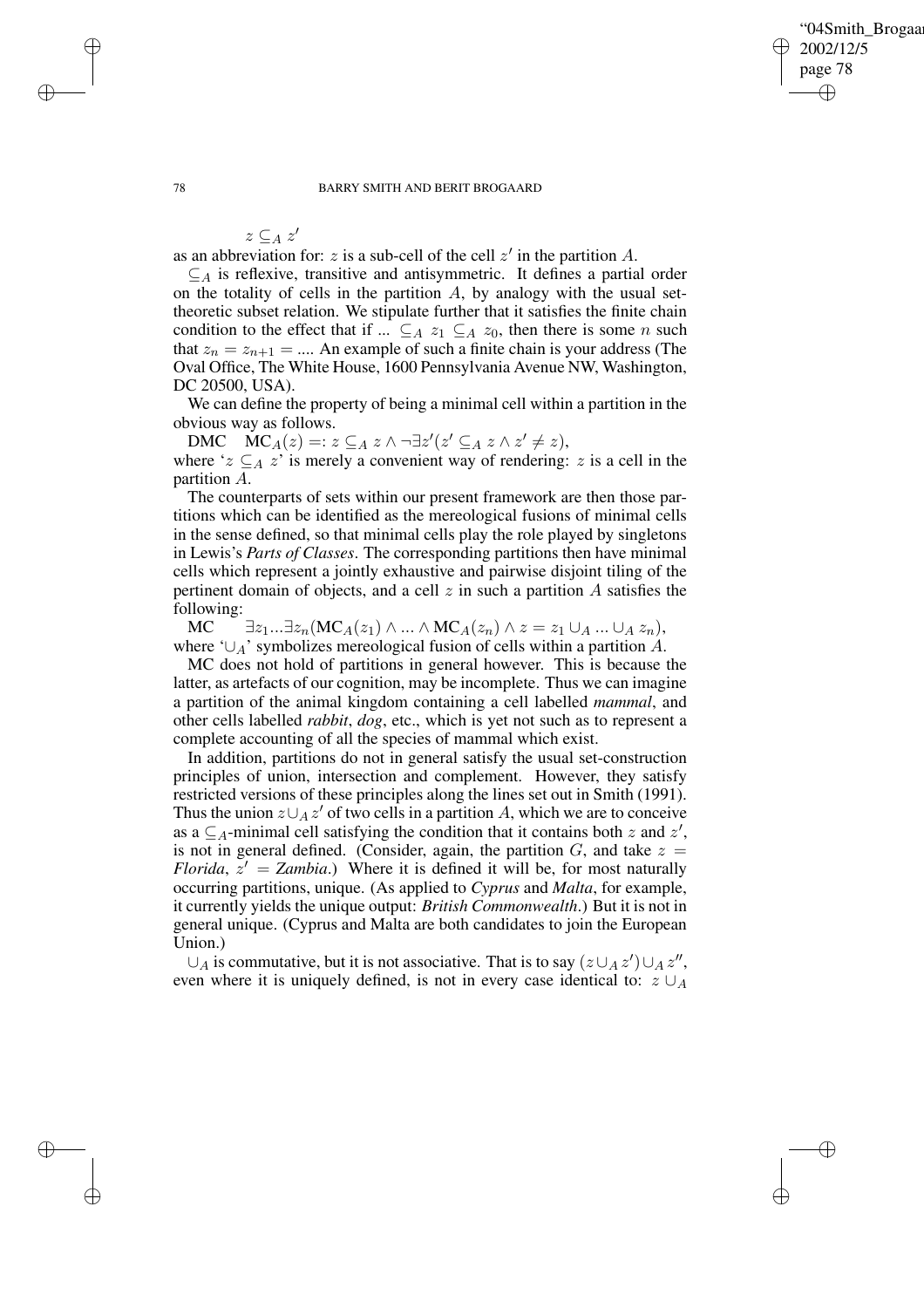$(z' \cup_A z'')$ .<sup>8</sup> We do however have the familiar equivalence of  $z \subseteq_A z'$  and  $z \cup_A z' = z'.$ 

Regarding intersections, we first of all define what it is for two cells of a partition  $A$  to overlap in  $A$ , as follows:

Do  $z_1 \circ_A z_2 := \exists z (z \subseteq_A z_1 \land z \subseteq_A z_2).$ 

The intersection of two cells in A is then defined as any  $\subseteq_A$ -maximal cell which is included as sub-cell within them both. If two cells overlap in a partition A, then these cells do indeed possess an intersection within A. Once again, intersection as thus defined is commutative but it is not in general unique or associative.

Regarding complements, we set  $-Az$  to be a  $\subseteq_A$ -maximal cell which does not overlap with z. The complement of a cell, too, is not in general defined, and even where it is defined it is not in general unique. Consider, once again in relation to our geopolitical partition G, the question as to the  $\subseteq_A$ -maximal political entity which does not contain Florida as part.

That the complement of a cell is not in general defined goes hand in hand with the fact that there is no analogue of the empty set in the theory of partitions. That is to say, there is no cell which is empty *per se*. Even where a partition has a unique and exhaustive maximal cell, there is no complement of this maximal cell within that partition. Each partition will however characteristically contain cells which are empty *per accidens* — because they have no objects located in them (as a chessboard will contain squares empty of pieces, and as a hotel may, on any given night, contain rooms empty of guests). *Dodo* is an empty cell in one standard partition of the animal kingdom.

It will be clear that, while what we are offering is intended as a generalization of Lewis's (1991) conception, our theory is in many respects weaker than his mereologized set theory. Thus it is (for present purposes) without anything like the possibility of cells of higher order within which cells of lower order would be located. Our hierarchy of partitions is thus, like Schroeder's theory of manifolds, truncated at the first type, the sacrifice in mathematical power being compensated for by a gain in ontological realism.

20. *Objects in Cells*

We write:

✐

✐

✐

✐

 $L_A(x, z)$ 

<sup>8</sup> Consider a partition with cells as follows:  $\{z\}$ ,  $\{z'\}$ ,  $\{z''\}$ ,  $\{v\}$ ,  $\{w\}$ ,  $\{z, z', v\}$ ,  $\{z', z'', v'\}$  $w\}, \{z, z', z'', w\}, \{z, z', z'', v, w\}.$ 

'04Smith\_Brogaar

2002/12/5 page 79

✐

✐

✐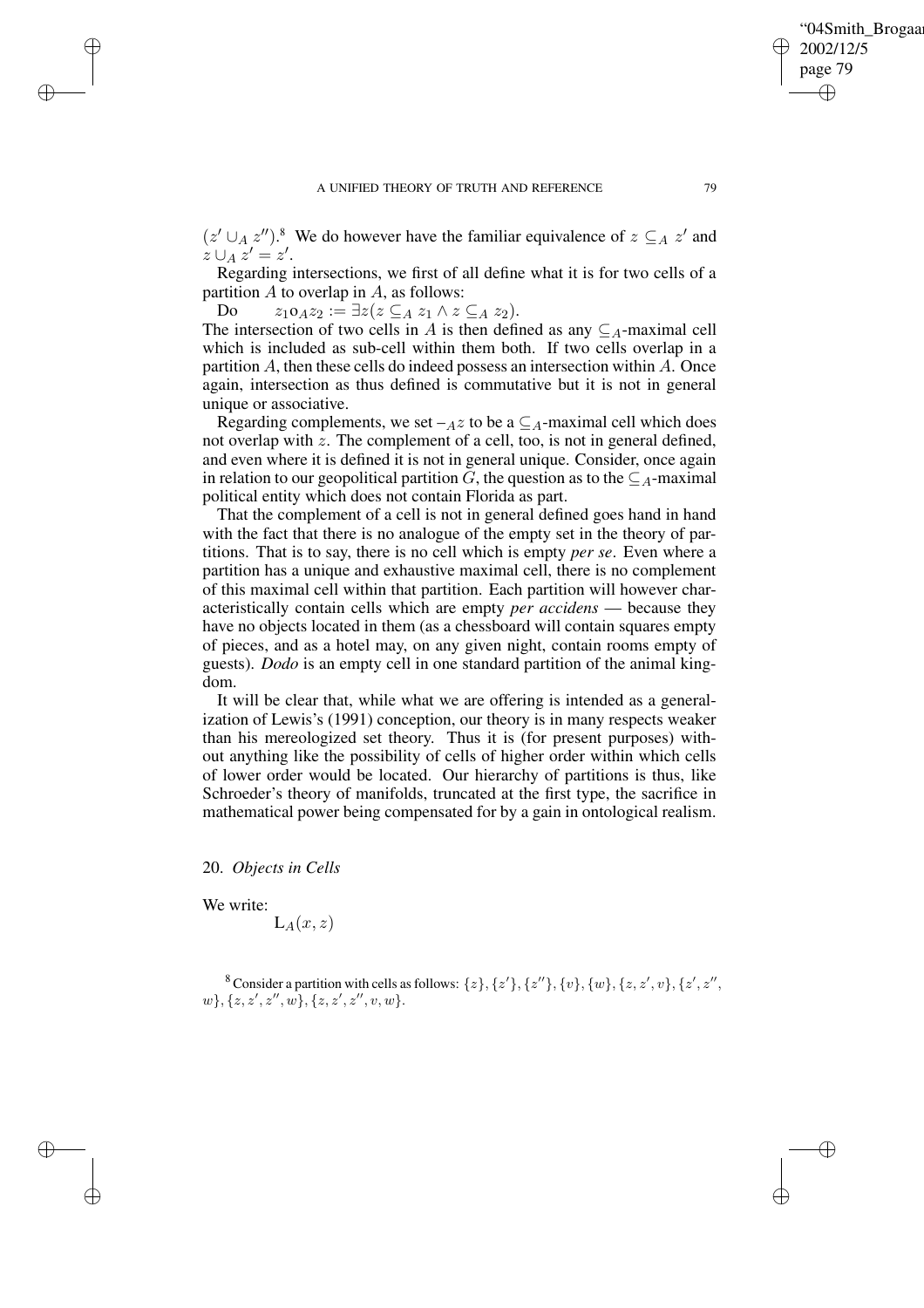✐

#### 80 BARRY SMITH AND BERIT BROGAARD

for 'object x is located in cell z in partition  $A$ .' Objects in and of themselves satisfy the standard axioms of mereology, for example as set out in Simons (1987). Here we are concerned with what happens when objects are viewed through cells and partitions.

The following appears to be an attractive axiom governing L:

ALo  $L_A(x, z) \wedge L_A(x, z') \Rightarrow z \circ_A z'$ 

An object is never in two cells which do not overlap. (Here ' $p \Rightarrow q$ ' abbreviates: it is not possible for p to be true and q false.) From this it follows in turn that if an object is in two distinct cells within a partition, then these cells are not both minimal, and they possess an intersection-cell.

For some partitions, which we can call *distributive*, if object x is a part of object y, and if y is located in a cell z, then x is also located in that cell:

Ddist dist(A) :=  $\forall x \forall y \forall z (x \leq y \land L_A(y, z) \Rightarrow L_A(x, z)),$ 

where '≤' abbreviates: 'is a proper or improper part of' understood according to the usual axioms of classical extensional mereology (Simons 1987). Distributive partitions satisfy the following principle, according to which, if two objects are located in two different cells, then the sum of these objects is located in the sum of these cells:

 $L_A(x, z) \wedge L_A(x', z') \Rightarrow L_A(x + x', z + z').$ 

Spatial partitions are always distributive in the sense specified. If John is in Salzburg and Mary is in Salzburg, then their sum is in Salzburg and so, too, are all their bodily parts. A set, on the other hand, is a simple example of a non-distributive partition, and a partition generated by kinds or concepts, too, is non-distributive. A partition recognizing cats does not *ipso facto* recognize parts of cats. Moreover, if Bruno is a cat and Tibbles is a cat, then the mereological sum of Bruno and Tibbles is not itself a cat.

We can define the notion of recognition that is at work here as follows:

D∈  $x \in A := \exists z(L_A(x,z))$ 

That an object x is *recognized* by a partition A means: x is located in some cell z in A.

If x is located in a cell z in A and if y is a part of x that is recognized by A, then  $y$  is located in  $z$ :

 $L_A(x, z) \wedge y \leq x \wedge y \in A \Rightarrow L_A(y, z)$ 

Suppose John is recognized by a nominal partition  $A$  consisting of a single cell labelled 'John,' so that John  $\in A$ . This, as we have seen, is consistent with its being the case that a whole family F of crisp aggregates  $f_1, ..., f_n$ are such that for each i,  $f_i \in A$ . This is because A does not care about the small (molecule-sized) differences between the different  $f_i$ . The cell *John* captures *all* the aggregates  $f_i$  which are almost identical to John.

 $9$  Our idea of location is inspired on the one hand by Casati and Varzi (1999) and on the other hand by Omnès (1994), whose theory is summarized in Smith and Brogaard (2002).

✐

✐

✐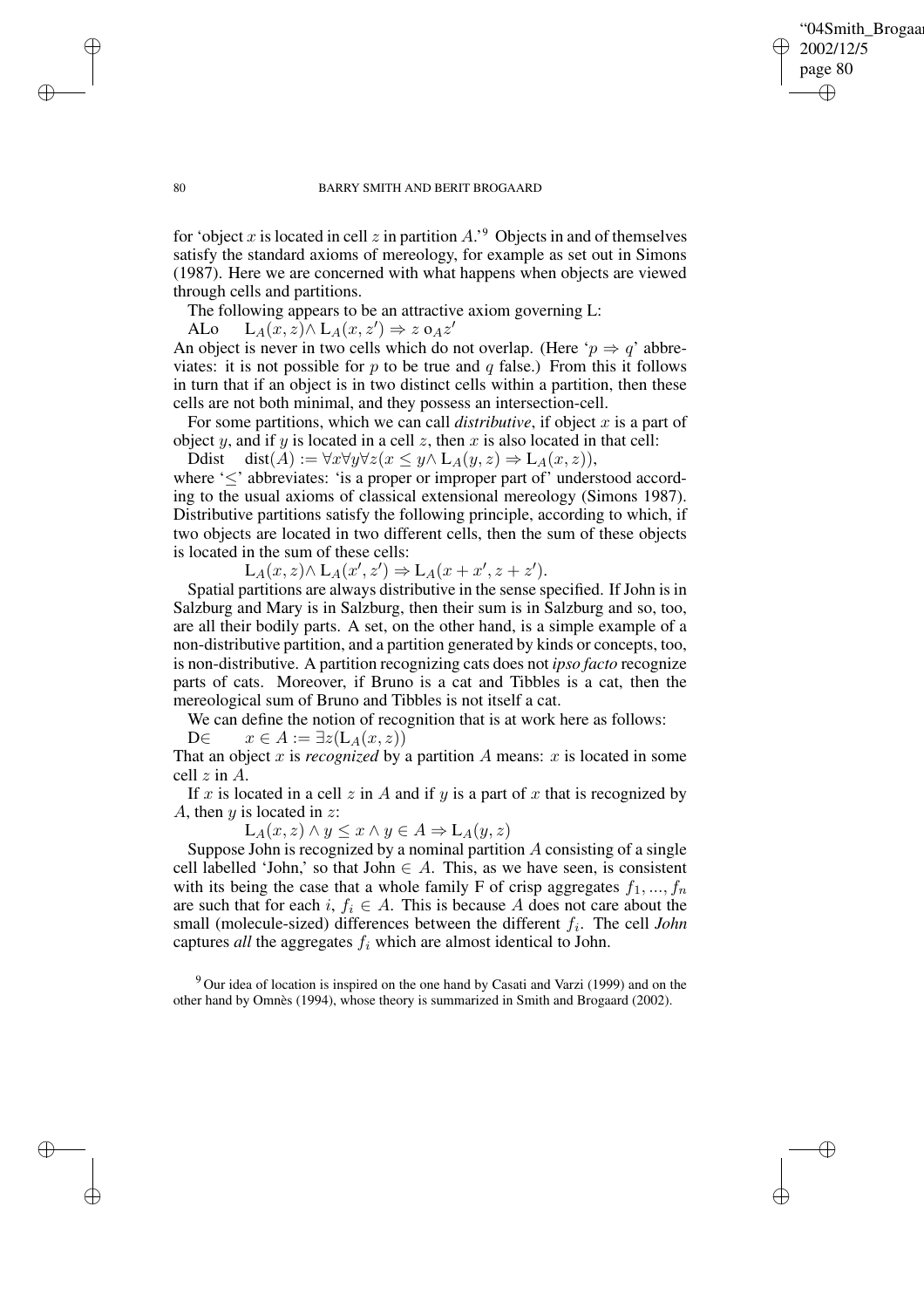## 21. *Judgments and Partitions*

✐

✐

✐

✐

Objects as they exist in nature stand to each other in various relations, they have hooks of various sorts which link them together; these include common boundaries (both fiat and bona fide) and relations of dependence and of functional or causal association. The operator of mereological fusion, when properly handled, preserves these inter-object relations, and it thus preserves the order and location of objects which fall within its grasp: if two objects are linked together in nature, then they are linked together also within their mereological fusion.

A set (class) is a mereological fusion of singletons, and mereological fusion preserves order and location. How can it be, then, that the elements within a set can be permuted at will and the set remain identical? The answer is that the set is built up mereologically not out of elements but out of singletons, and the latter are mere homeless *somethings*, outside time and space. The singleton operator has the effect of stripping away the various sorts of linkages which obtain between the objects to which it is applied and also of setting them apart from their surroundings and from time and change.

Partitions are distinct from sets and fusions however in that they are not constituted out of the objects that are located in their cells. Rather, they belong to the level of our theorizing and classifying activity. They can remain the same even though the objects towards which they are directed are subject at more fine-grained levels to constant change. Some partitions, now, are like sets in the sense that they will apprehend the objects which are located in their respective cells independently of order or arrangement or linkage or time. Other partitions, however, will inherit from mereology the ability to comprehend their objects in ways which map the different kinds of relations that obtain among them. The cells in such partitions project their objects not in isolation, but rather in tandem with other objects located in related cells within the same partition. Consider, for example, those two-celled partitions which capture the relations between a part and its whole or between a substance and its accident. Such partitions apply to pairs of entities in reflection of specific relations in which the latter stand to each other. John and Mary, before they wed, are not, but through marriage they become, located in a two-celled partition of the type: *married pair*. Yet other two-celled partitions, for example the partition captured by our use of paired demonstratives such as *this* and *that*, *here* and *there*, or *left* and *right*, or *first* and *second*, apply to pairs of objects only in reflection of our ways of relating to them intentionally. A three-celled partition might for example capture the way in which, in an action of kissing or congratulating, two objects become bound together by a third object — a relational event — in which the one occurs as agent, the other as patient.

✐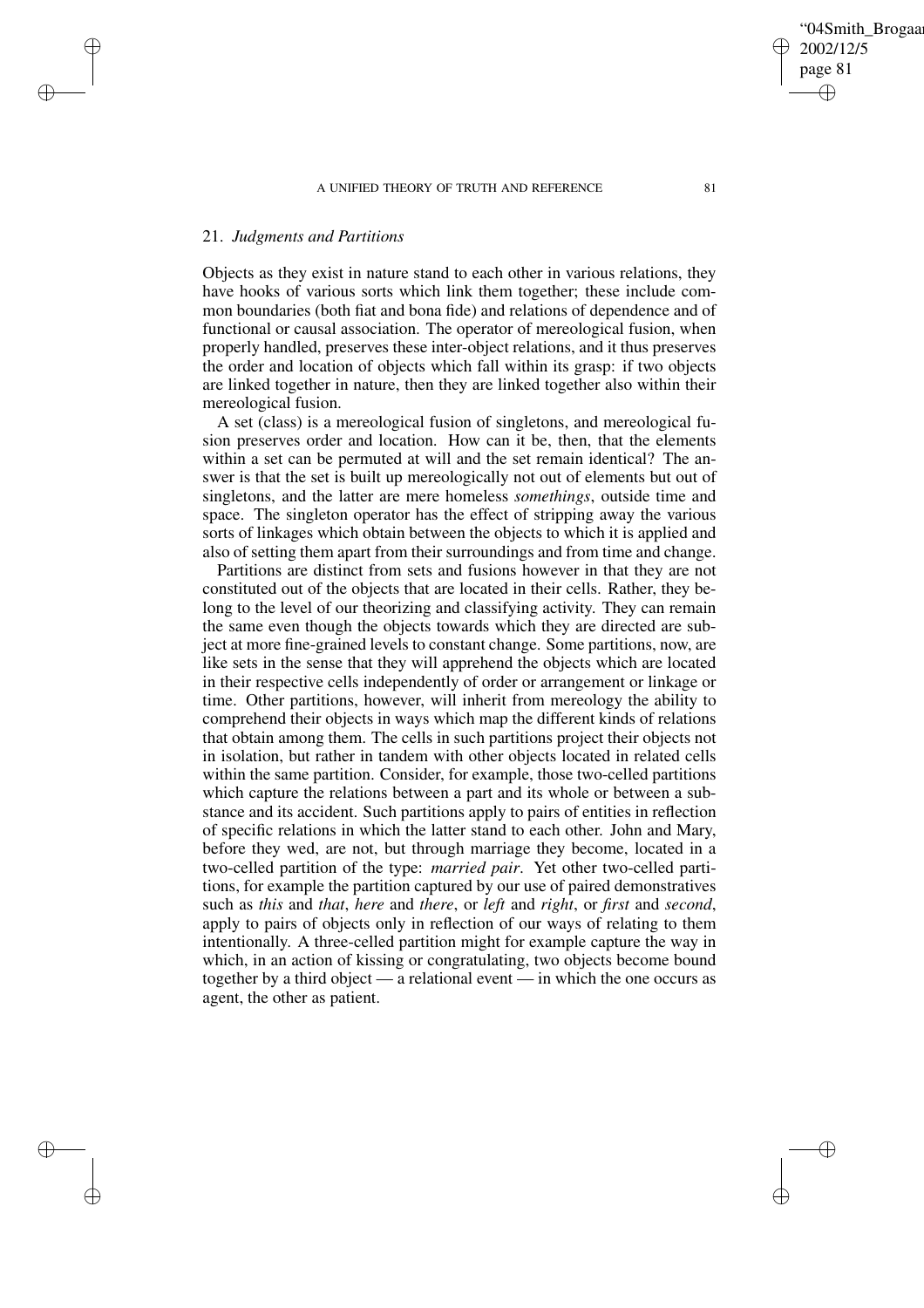✐

#### 82 BARRY SMITH AND BERIT BROGAARD

Some partitions are such as to possess cells which are indeterminate in number, so that there is a sense in which they capture the corresponding objects in reality in indeterminate fashion. Consider the way in which, in quite different (more or less scientific) sorts of contexts, we have partitions of biological reality which divide the latter (perhaps in a variety of slightly different ways) into *biological species*. The latter are built up out of cells having labels like: *the species cat*, *the species rabbit*, and so forth. These in turn are contained as sub-cells within larger cells such as *the sub-kingdom vertebrate*, *the class mammal*, *the phylum chordata*, and so forth. The reality located in the cell labelled *the species cat* is at any given time the mereological fusion of all whole, live cats. As seen through the lens of the given partition this total fusion is parcelled out into individual cats (and not for example into parts or aggregates of cats). This parceling out is however effected in a completely indeterminate fashion, which is to say: in such a way that the partition does not know (or care) how many cats there are within its orbit nor where these cats are located. The partition will in addition trace over all the individual differences between all the different cats which fall within its scope. In this way the partition is able to keep track of all the cats in the world as forming a whole (a species) that is identical from one moment to the next even in spite of the fact that individual cats are born and die.

## 22. *Partitions and Truth*

To see how true judgments are associated with partitions of different sorts in different contexts we consider the following cases, which we have selected at random.

You make a judgment to the effect that event  $e$  occurs before event  $e'$ . A two-celled nominal partition is then associated with your judgment, containing cells which recognize  $e$  and  $e'$ , respectively. The judgment is then supertrue if and only if, in whatever way we select from the parcels of reality acknowledged by the first cell, the reality selected occurs before all the parcels of reality acknowledged by the second cell.

Consider a judgment to the effect that Harvey is a rabbit. Here two partitions are involved. The first is a nominal partition of reality containing a cell which recognizes Harvey. The second is a partition, drawn from some standard larger partition of the animal kingdom into *hare*, *kangaroo*, and so on, which contains the single cell *rabbit*. The given judgment then asserts, roughly, that whatever is located in the cell *Harvey* in the first partition is located in the cell *rabbit* in the second partition. An analysis along similar lines applies also to judgments such as: 'John is male,' 'John is in Salzburg,' 'John is over six feet tall,' and so on.

✐

✐

✐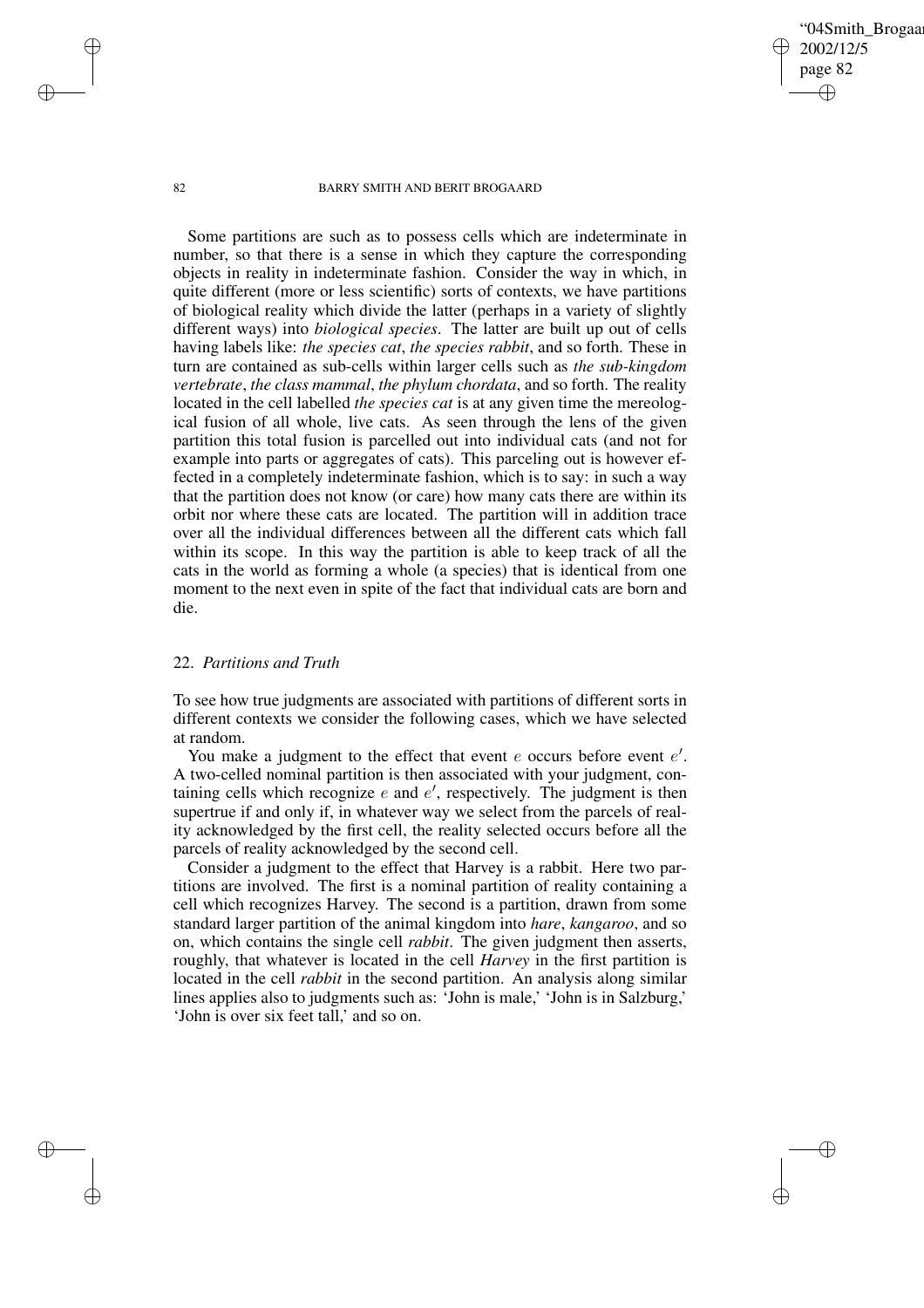✐

✐

✐

✐

A case like 'John is kissing Mary' is more complex. Here (very roughly) three partitions are involved: [1] a partition of the space of those human beings known to the judger, which can be assumed for our purposes to contain just two cells labelled *John* [1a] and *Mary* [1b]; [2] a partition of the event kingdom containing a cell labelled *kissing*; [3] a three-celled partition whose cells are linked together in such a way that the parcels of reality foregrounded in [1a], [2] and [1b] are themselves linked together as *agent*, *action* and *patient*, respectively. The given judgment then asserts (again very roughly) that whatever is located in the John and Mary cells in partition [1] and in the *kissing* cell in partition [2] is at the same time located in the corresponding cells of the relational event partition [3].

The case of 'John kissed Mary' is still more complex. We are to imagine the given sentence as having been uttered by a judger who has no closer acquaintance with the many prior occasions on which Mary was being kissed by John. As noted in Smith (1999) this case differs crucially from the present-tense perceptual judgment 'John is kissing Mary' in a way that makes it more troublesome for the truthmaker theory. This is because the relevant family of truthmakers now lies outside the immediate environment of the judger and there is no one appropriate portion of reality — containing some one suitably qualified kissing event — that here stands forth as being able to perform the truthmaking role. The problem can be solved, however, by calling in aid the notion of an indefinitely-membered partition which we introduced above. The judger must employ a partition which is such as to trace over the differences between the different events which would otherwise serve to play the truthmaking role. Here again the judger imposes upon reality a nominal partition [1] with cells [1a] *John* and [1b] *Mary*. As far as *kissing* is concerned, he must now direct himself not to a single scene that is contemporaneous with his own judging activity, but rather to the whole history of relations between John and Mary extending back in time. He now imposes  $[2^*]$  an indefinitely-membered partition upon this history which projects in indeterminate fashion upon the many pertinent kissing events therein contained. [2\*] knows neither how many such events have taken place nor where or when they have occurred. Hand in hand with this, the judger then imposes, for each of the indefinitely many *kissing* portions of reality projected by  $[2^*]$ , a partition of type  $[3]$ , once again involving members: *agent*, *action* and *patient*. The first and last members then point in each case to the enduring objects John and Mary captured by [1a] and [1b], while each successive *action* member points to a portion of reality picked out by a corresponding *kissing* term. In sum, the judgment 'John kissed Mary' projects onto reality in indeterminate fashion all the many kissing events involving John and Mary which have ever taken place, and it traces over the differences between them.

'04Smith\_Brogaa 2002/12/5 page 83 ✐ ✐

✐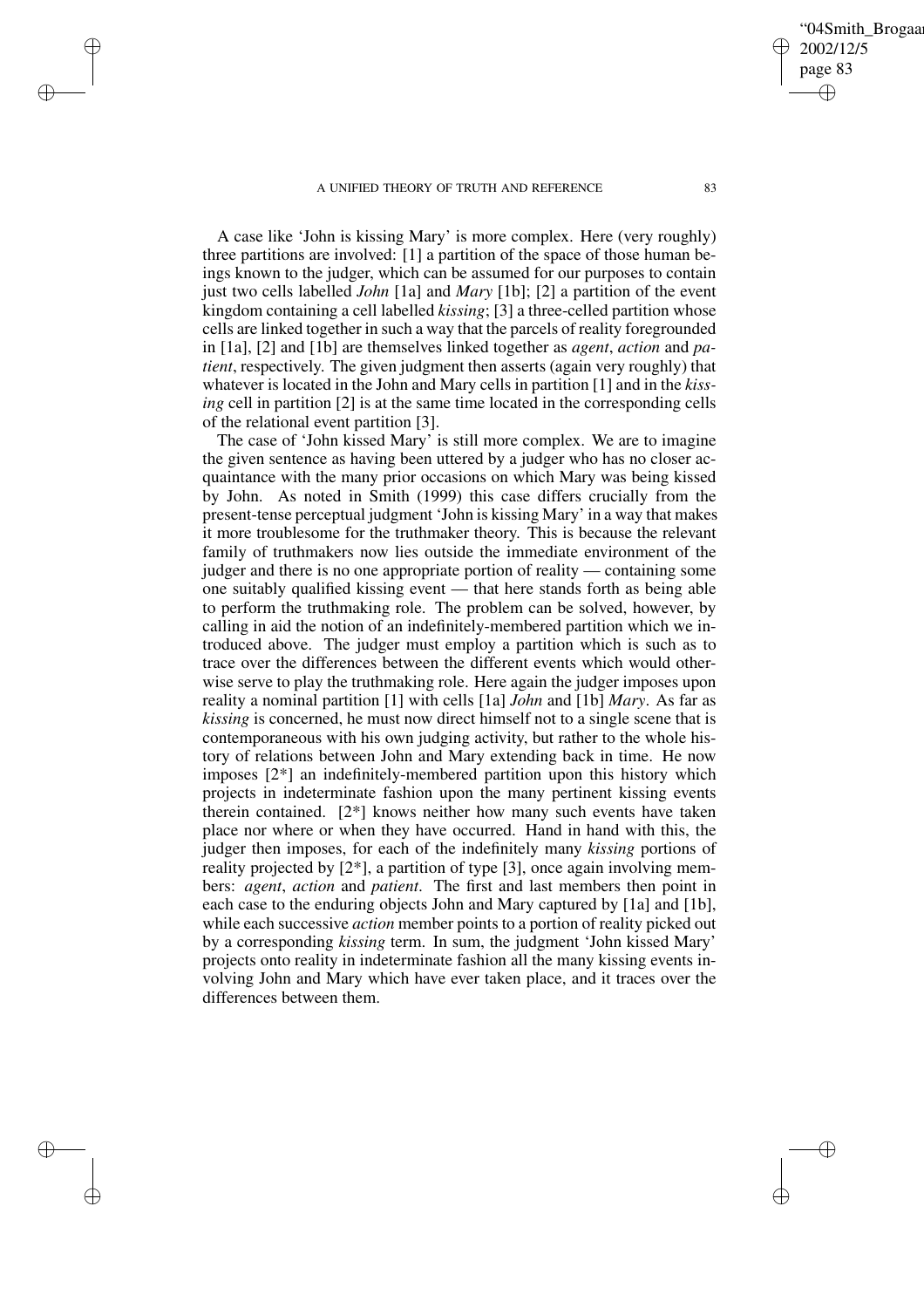✐

#### 84 BARRY SMITH AND BERIT BROGAARD

The two judgments 'John is kissing Mary' and 'John kissed Mary' illustrate a difference between specific and generic judgments that is analogous to the *de dicto/de re* distinction in the literature on belief. Specific judgments project onto specific portions of reality — which are characteristically present to the judger and form part of the context of his judgment. Generic judgments, in contrast, partition the world in a more diffuse way, and in a way that will characteristically involve portions of reality not present to the judger. Examples of specific judgments are: I am hungry, that bird is flying high, the tables look like they need dusting. Examples of generic judgments are: Armadillos exist, there is life on distant galaxies, there are neutrinos passing through my body.

But there are also mixed cases. You point to the gum wrapper you see before you in the street and you judge: The person who dropped that gum wrapper is a careless slob. Or suppose Jones is murdered at a dinner party. You gather all the guests into the library and say: I don't yet know who the murderer is. I don't even have a suspect. But I have deduced that the murderer, whoever he is, is the one and only person in the library with a copy of the pantry key on his person. (Dennett, 1982) The object of your judgment is present to you; but your judgment is nonetheless of the generic sort. The partition labelled *the murderer* relates to its object in indeterminate fashion even though the relevant total object is simultaneously presented to you visually through partitions which are determinate in nature.

## 23. *Truthmakers are Necessitators*

If a given object x exists, and if the existence of x entails that a judgment  $p$ is true, then we say that  $x$  necessitates  $p$ . In symbols:

DN  $x \in \mathbb{R} : E!x \wedge (E!x \Rightarrow p)$ 

Whenever x makes p true, then x necessitates p.

It is not always particular events or pluralities of events that are truthmakers for our empirical judgments. Consider the judgment that John is generous. The truthmaker of this judgment is, in first approximation, a particular aspect of John, something like a generosity trope. John's generosity is a trope that only he can have, for tropes do not migrate. The existence of this trope thus necessitates that 'John is generous' is true.

On more careful consideration, however, we see that the thesis that there is some one item in reality which secures the truth of 'John is generous' must be a simplified reading of the matter in hand. Rather we must say that the judgment in question imposes upon the reality around John and his life a partition whose corresponding *generosity* cell comprehends (once again in indeterminate fashion) a wide range of phenomena — all of those actions, attitudes, habits and dispositions which taken together are labelled 'John's

✐

✐

✐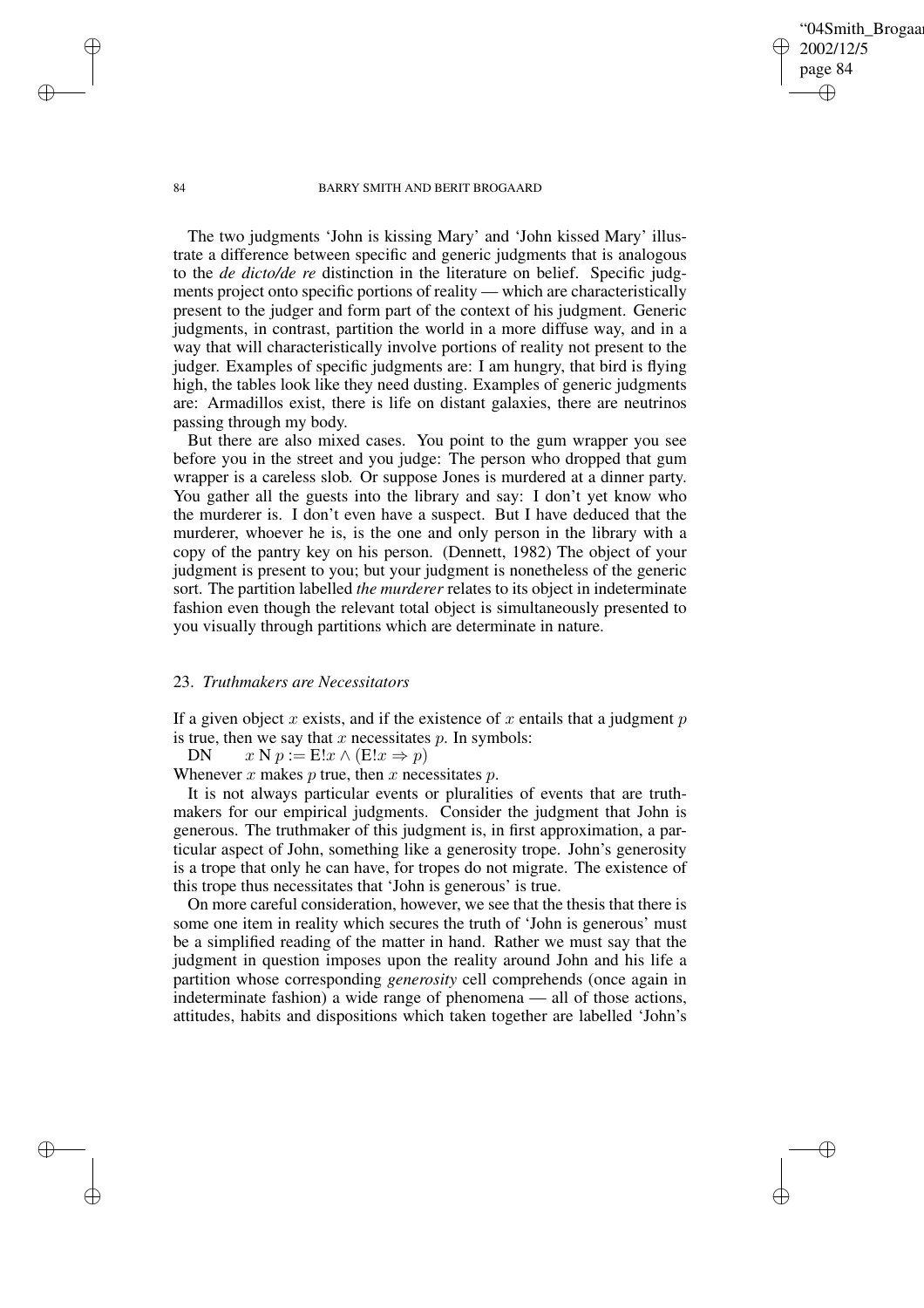✐

✐

✐

generosity' — instanced at different times in his life. This cell serves to unify together under a single heading those of John's actions and attitudes which are relevant to the issue of his generosity. The factual material which is John's life is thereby comprehended in a quite specific way and in a quite specific direction, so that out of a congeries of disparate states, events and dispositions there is demarcated a unity of a certain sort, called 'generosity.' (Compare the way in which, out of the many diverse islands and promontories between Sweden and Germany there is demarcated a unity of a special sort, called 'Denmark.')

Similar kinds of comprehending and demarcating are at work in almost all our judgments. They may be at work already when we comprehend a certain congeries of psychological and physiological events in the neighborhood of John and Mary as a case of *kissing*. More nuanced varieties of comprehending and demarcating are at work in our judgments when we make distinctions of verbal aspect, for example between: 'John has kissed Mary,' 'John used to kiss Mary,' 'John was kissing Mary,' 'John resumed kissing Mary,' and the like.

Yet even when all of this has been said, one might still wonder why it is necessary to appeal to anything like tropes (including variously chopped about and unified events, states, and dispositions) in order to account for the ways in which subject-predicate sentences are made true. The reason is precisely that a truthmaker is a necessitator. John himself does not necessitate that he is generous. In a different possible world he might exist and yet not be generous at all. As Mulligan *et al.* (1984) and Armstrong (1997) have argued, a truthmaker relation should not be an entity that merely in some circumstantial fashion brings it about in this actual world at this actual time that a given statement is true (as a thief might bring it about that you are disembarrassed of your wallet). If John himself were the truthmaker of 'John is generous,' then it would follow that John could not have been different in the generosity stakes than he in fact is. Similarly, John may of course play a role in making it true that John is kissing Mary, but he cannot do this alone.

On one option the truthmaking relation would be identified with the relation of necessitation — an exclusively world-to-mind complement of the semantic mind-to-world relation of projection. Here, however, we favor a usage according to which, while necessitation is indeed the heart of the truthmaker relation, truthmakers are necessitators of certain special kinds. For there are *malignant necessitators* — entities which are such that their existence entails the truth of a given judgment but for reasons which are skew to those involved in the the relation of making true. Examples might be: the successive necessitating acts of will of a Malebranchian God. If there are necessary truths, then every contingently existing object is a necessitator for all such truths. Smith (1999) sought to exclude malignant necessitators by stipulating that a truthmaker for a given judgment is a necessitator for '04Smith\_Brogaa

2002/12/5 page 85

✐

✐

✐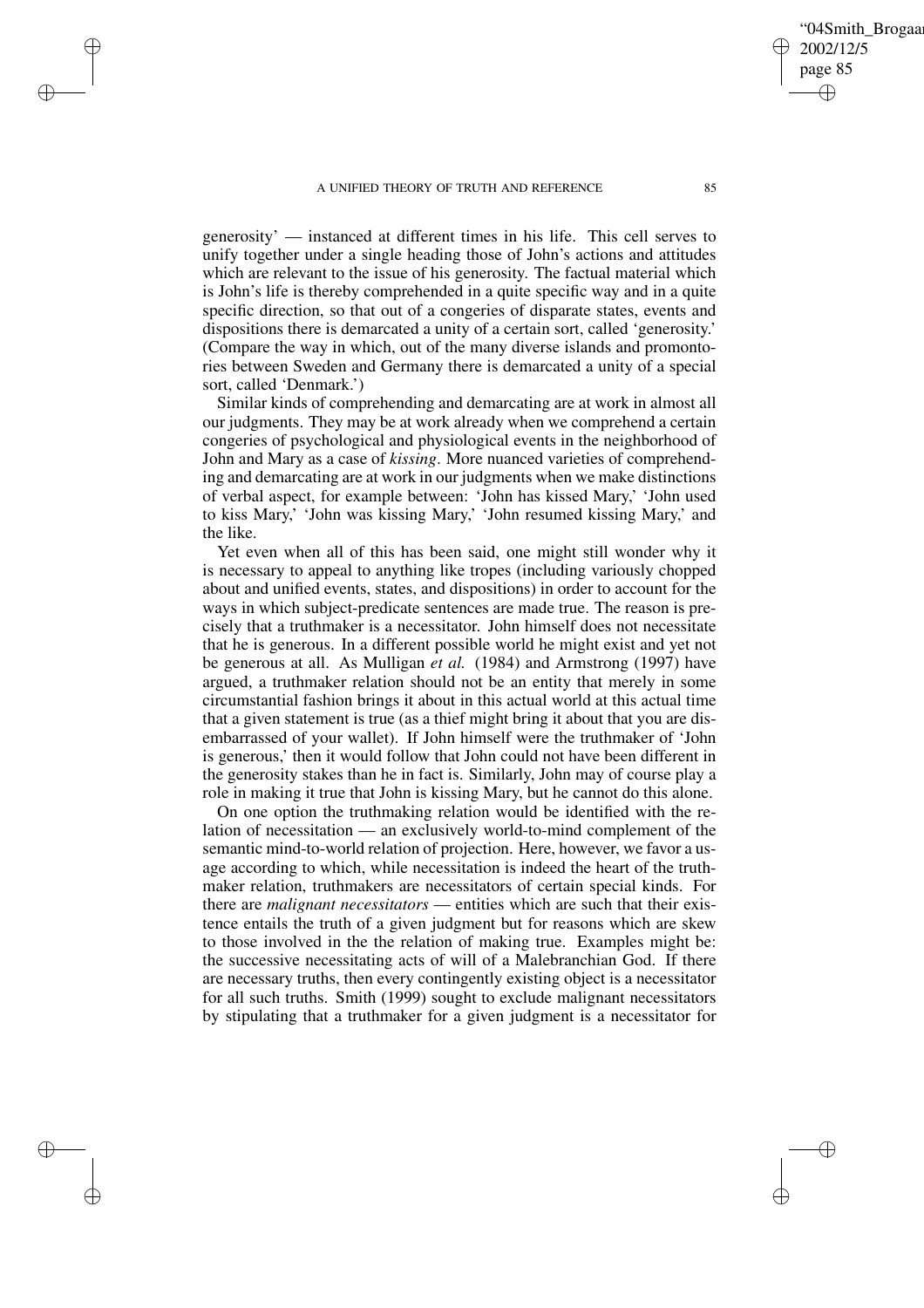'04Smith\_Brogaa 2002/12/5 page 86 ✐ ✐

✐

✐

#### 86 BARRY SMITH AND BERIT BROGAARD

that judgment which is in addition such as to satisfy a *projection constraint*. Roughly, it must be a necessitator which is in addition such as to fall within the totality of what that judgment is about.<sup>10</sup> Or in other words: 'x is a truthmaker for p' means: x necessitates that there is some y containing x as part and falling within the projection of  $p$ . In what follows we show how the theory of partitions yields a very natural formulation of a projection constraint along these lines.

## 24. *Acknowledgment*

Our judgments, as we have seen, come along with partitions of reality of various sorts, whose type, granularity and scope depend upon the contexts in which our judgments are made. Examples have been given in the previous section. The judgment 'John is kissing Mary,' for example, comes along with partitions like the ones listed under [1], [2] and [3] above. This relation between judgment and partitions is a complex one, and we have of course presented in the above only a scattering of examples which seem intuitively acceptable in relation to the specific cases mentioned. Given our general thesis, however, according to which there are standardly many (whole clouds of) truthmakers associated with any given judgment, even this opportunistic approach will suffice for present purposes.

We first of all introduce the relation of *acknowledgment*, which is to serve as our analysis of the relation of aboutness between a judgment and its objects. Each token act of judgment will then have associated with it some specific repertoire of partitions, along the lines described informally above. This having been said, we now set: $11$ 

 $x \mathbf{A}_1 p := x$  is recognized by some partition that is associated with the judgment p.

We then define, for  $n \geq 1$ ,

 $10$  More precisely he introduced a relation of projection, the dual to the relation of necessitation, as follows:

 $x P p := p \wedge (p \Rightarrow E!x)$ 

If a judgment  $p$  is true, and if  $p$  entails the existence of a given object  $x$ , then we say that  $x$ *falls within the projection of* p.

He then proposed the following definition of truthmaking in terms of necessitation and projection:

 $x \models p := x \text{ N } \exists y (x \leq y \land y \text{ P } p)$ 

 $11$  Our formulations here are provisional only. In a more adequate treatment we shall need to distinguish the separate roles performed by the variables  $p, q, ...$  by admitting, in addition to propositional variables, also variables ranging over both *token sentences* and *token acts of judgments*.

✐

✐

✐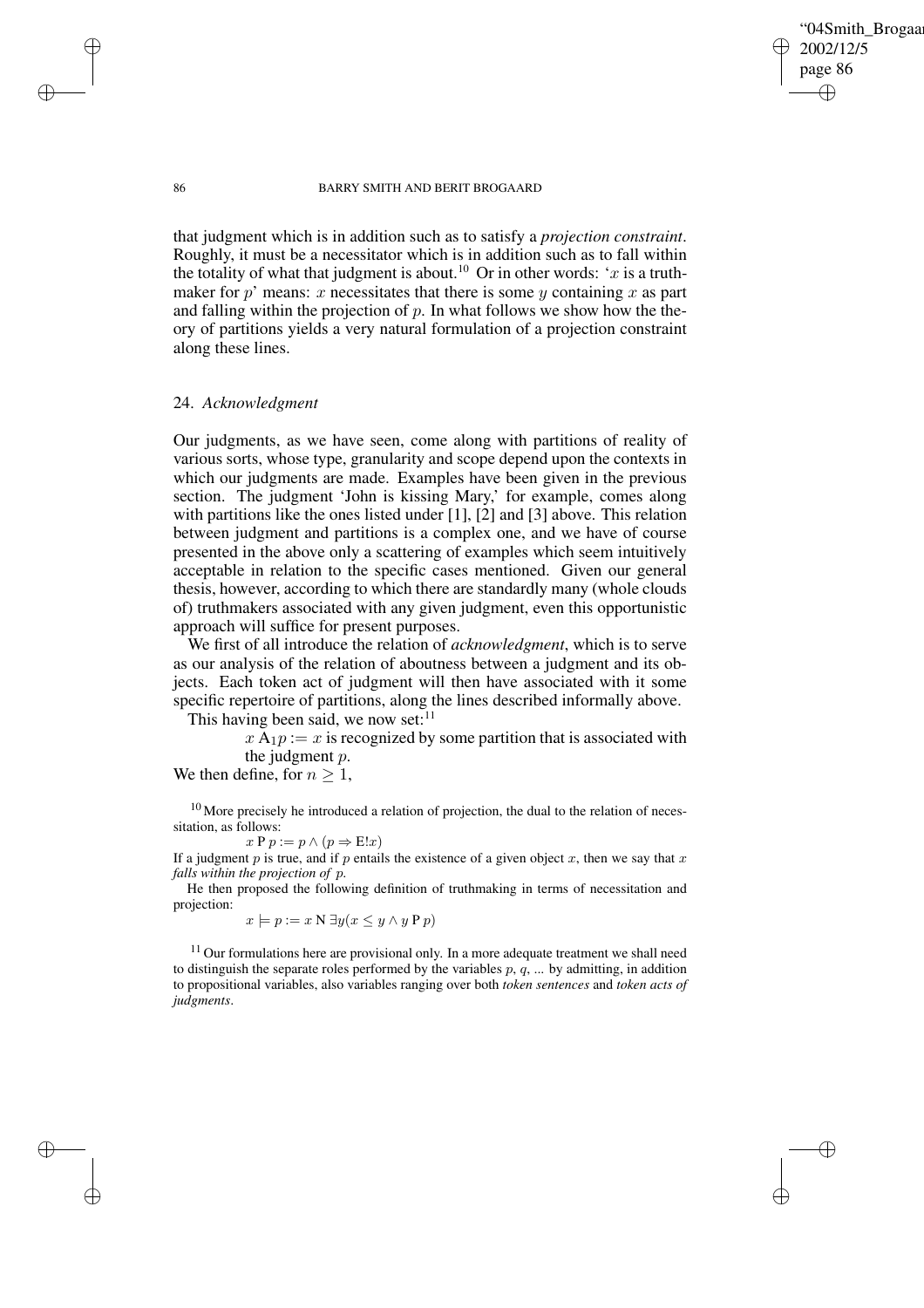$$
x \mathbf{A}_{n+1} p := \exists y z (x = y \cup z \land y \mathbf{A}_1 p \land z \mathbf{A}_n p)
$$

We can now write:

✐

✐

✐

✐

DA  $x A p := \exists n (x A_n p)$ 

x is acknowledged by p, in the simplest case, just in case  $p$  is true and there is a partition A such that A is associated with  $p$  and  $x$  is recognized by A. In more complex cases,  $x$  is acknowledged by  $p$  just in case  $x$  is a mereological sum of parts each of which is acknowledged by  $p$ .

A now satisfies the basic requirement of an adequate theory of truthmaking isolated in our discussion of the problem of granularity in the above, namely that it does not satisfy:

\*If x A p and  $y \leq x$ , then y A p For although John himself is acknowledged by 'John exists' in standard contexts, this is not the case of the molecules in John's ear.

The two relations of necessitation and acknowledgment are independent. From  $x \in Y$  p we cannot infer  $x \in Y$  (take  $x$  to be your rabbit Harvey, and p to be the judgment 'Rabbit DNA exists'<sup>12</sup>); and from x A p we cannot infer x N  $p$  (take x to be Bruno and  $p$  to be the judgment 'Bruno is in your living room'). Neither N nor A will suffice alone to yield an account of the truthmaker relation. Rather, what makes a given judgment true is any object which both necessitates and is acknowledged by p.<br>  $D \models x \models p := x \land p \land x \land p$ .

 $x \models p := x \text{ N } p \land x \text{ A } p.$ 

One problem faced by the resulting theory is that it rests on the still only informally specified relation of 'association' between a judgment and its partitions. Another problem turns on the fact that we can no longer prove the otherwise attractive:

 $T=\models$  \*If  $x \models p$ , then  $x \models (x \models p)$ .

(If x makes p true, then it is x which makes this true: truthmaking is its own reward.)

 $T = \equiv$  comes at a price, however, since it implies that, if the truthmaker relation holds in one instance, then it holds in an infinite number of instances. The realm of *truthbearers* thus becomes infinitely large, and this runs counter to our general policy, in the above, of conceiving episodic judging acts as the bearers of truth. Only judgments actually made (that is to say, if you read it right: all judgments) have truthmakers, on our present dispensation, since only judgments actually made are such that the corresponding objects in reality fall within the scope of partitions, and only partitions are in a position to do the job of carving up reality in the ways required to yield truthmakers.

04Smith\_Brogaar

2002/12/5 page 87

✐

✐

✐

 $12$  Or suppose (for the sake of argument) that the existence of a certain taxi receipt entails the prior occurrence of a certain taxi ride. Then the receipt necessitates the truth of 'this taxi ride occurred'. Clearly, however, there are contexts in which the receipt is not acknowledged by a judgment of this form. (We might think of the receipt as a *proof* that the ride occurred. The similarities between proofs and truthmakers have been expounded by Sundholm 1994.)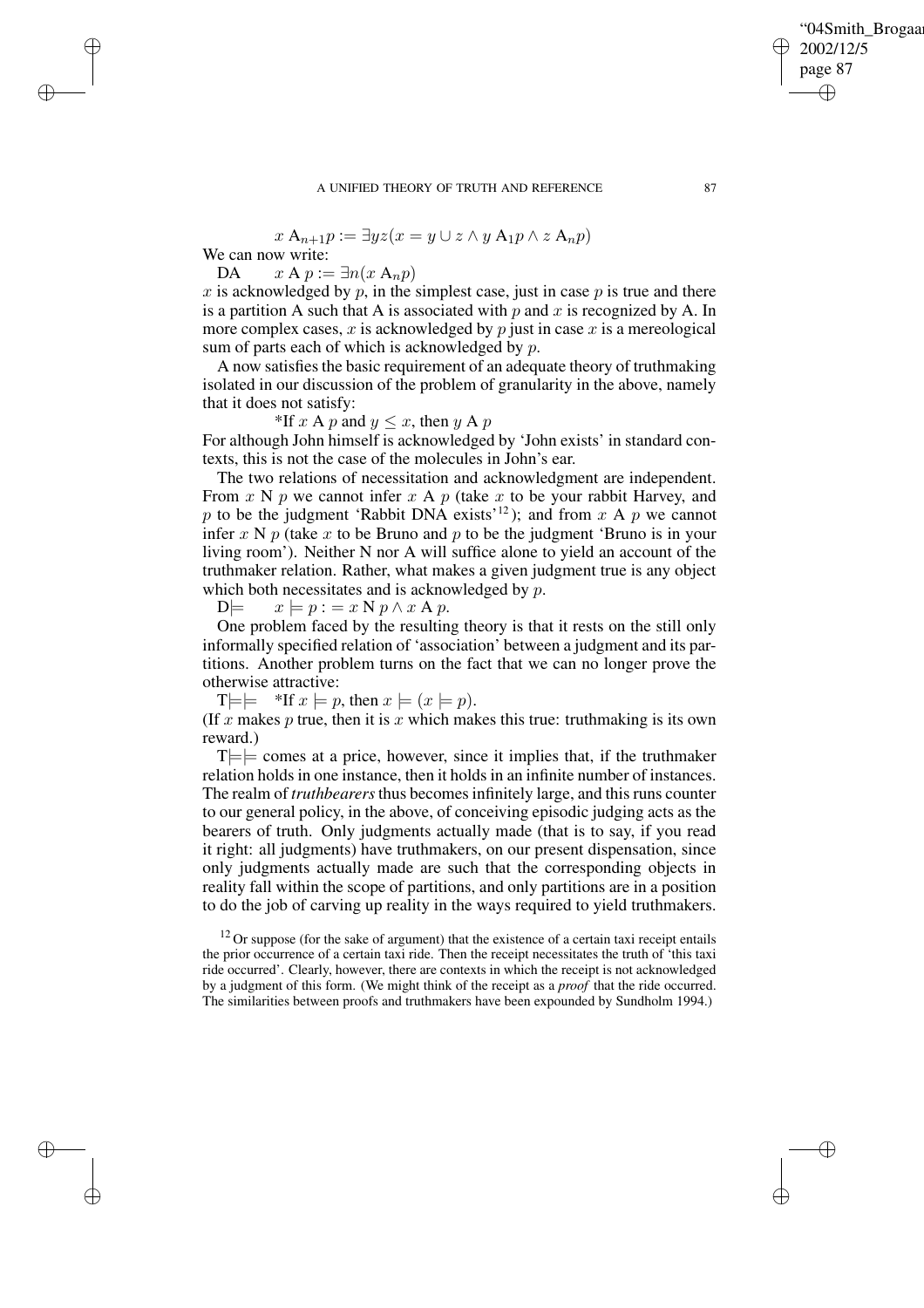✐

#### 88 BARRY SMITH AND BERIT BROGAARD

This is, as we shall see, no threat to the objectivity of truth. The truthmaker relation is precisely that: a relation. It holds between judgments and portions of reality. A portion of reality does not stand in this relation in and of itself, but only when a judgment comes along, with its associated partitions, to cast it into the light.

A more serious objection to  $D$  = is the following. Suppose p is of the form  $'a \wedge r$ ,' and suppose x N p, but that x is acknowledged by only one conjunct of p. Take  $x =$  Restall's refrigerator,  $q =$  'Restall's refrigerator exists,' and  $r =$  Fermat's last theorem. Then trivially:

i. 
$$
x \land q
$$
,

✐

✐

✐

✐

from which we infer:

ii.  $x \mathbf{A} q \wedge r$ .

From DN we then derive immediately, for the given  $q$  and  $r$ : iii.  $x \mathbf{N} q \wedge r$ ,

whence, from ii. and iii. and the definition  $D =$ , we have:

iv.  $x \models q \land r$ ,

from which finally we can infer:

v.  $x \models r$ ,

or in other words: Restall's refrigerator is a truthmaker for Fermat's last theorem. (Compare Restall 1996)

Only the steps from i. to ii. and from iv. to v. are non-trivial; yet both seem to be supported on intuitive grounds. For it seems reasonable, surely, to suppose that if  $x$  is recognized by a partition associated with a judgment q, then this same partition will be associated also with any judgment of the form ' $q \wedge r$ .' And similarly it seems reasonable to infer from the premise that x makes  $q \wedge r$  true to the conclusion that x makes r true.

One way to resolve this problem is to see  $D$  = as holding only in relation to judgments expressed by sentences which are logically simple. We would then define the more general truthmaker relation  $\models$  \* as follows:

 $D \models * \quad x \models *p :=$ 

for p logically simple:  $x \models p$ 

for p of the form  $q \vee r$ , where q and r are logically simple:  $x \models q$ or  $x \models r$ .

for p of the form  $q \wedge r$ , where q and r are logically simple:  $x \models q$ and  $x \models r$ ,

and so forth,

along the lines set forth already in Mulligan *et al.* (1984).

This blocks the move from iii. to iv., and it seems to do so in the right way. That is, it ensures that the A and N components of the truthmaker relation flow in the appropriate way through the pertinent logical parts of each judgment that is in the market for being made true. The argument from i. to v. can be questioned also at other points, however. Above all, it is not clear that the move from iv. to v. is trivial. Thus no such move is sanctioned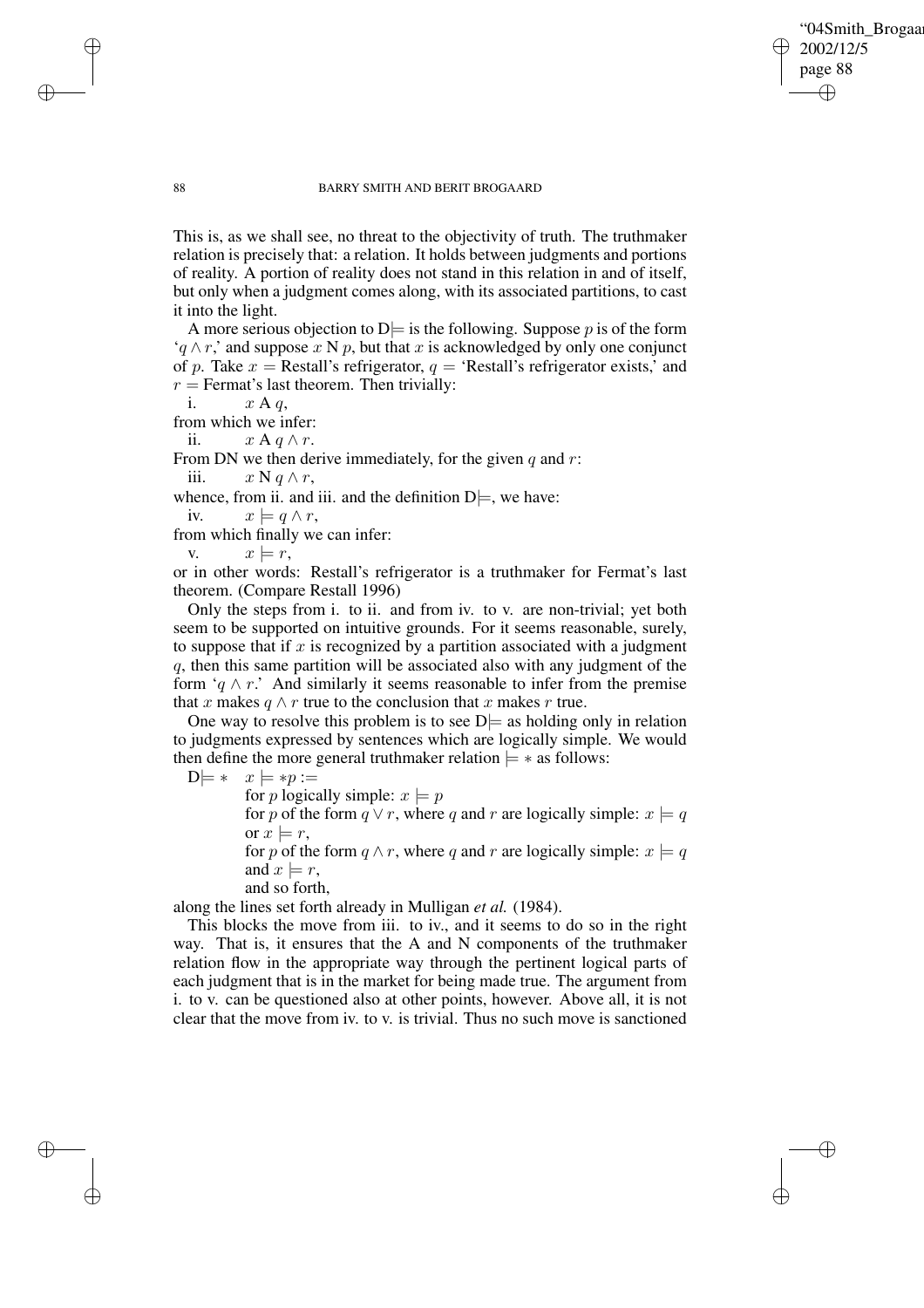✐

by the principles for truthmaking set forth in Smith (1999). Here, however, it is the move from i. to ii. upon which we should concentrate, and then we can note that the principle

\*If x A p, then  $x \land p \land q$ ,

✐

✐

✐

✐

which sanctions this move, clearly cannot be of unrestricted validity. For it, too, would imply that the realm of truthbearers is infinitely large. The principle:

A $\wedge$  If x A p and x A q, then x A p  $\wedge$  q,

on the other hand, is acceptable, but this principle does not allow us to construct a Restall-type argument.

Under what conditions, then, can we go from x A p to x A  $p \wedge q$ ? Given the tenor of our arguments on contexts and judgeability in the above, it will be clear that it is via an appeal to some sort of relevance that this question must be answered. One might then define what it is for a judgment  $q$  to be relevant to a judgment p in terms of: p and q share the same context.<sup>13</sup> Since judgments are associated with partitions *in their contexts*, however, this approach would almost certainly bring us back to a principle like A∧.

We consider here one final objection against definitions of the truthmaker relation along the lines of  $D \models$ . Suppose that x is a malignant necessitator for p. This means that p is true and x is such as to necessitate p, but that x falls outside the scope of what  $p$  is about. Our truthmaker definition seems to sanction x's becoming qualified as a truthmaker for  $p$  merely by dint of p's being judged by a judger who employs a sufficiently weird partition.

Suppose, for example, that Malebranchianism is true, but that this fact is known only to Mary. Whenever Mary makes any empirical judgment, she thereby brings certain extra partitions to bear upon reality in which God's successive necessitating acts of will are set into relief. Let us bite this bullet. God's acts of will are indeed, under this scenario, truthmakers for Mary's judgments (when the latter are true). When Mendeleev made his prediction, somewhere around 1869, to the effect that there exists a hitherto unknown element which he called eka-aluminium, he was using a strange partition of the elements based upon the arrangements of cards in his favorite game of solitaire. The element *gallium* was later found to fit his predictions almost exactly, and his strange partition is nowadays what we call the Periodic Table.

<sup>13</sup> As Smith (1991) shows, there then results a version of relevance logic that is similar to Parry's (1933) system of analytic implication.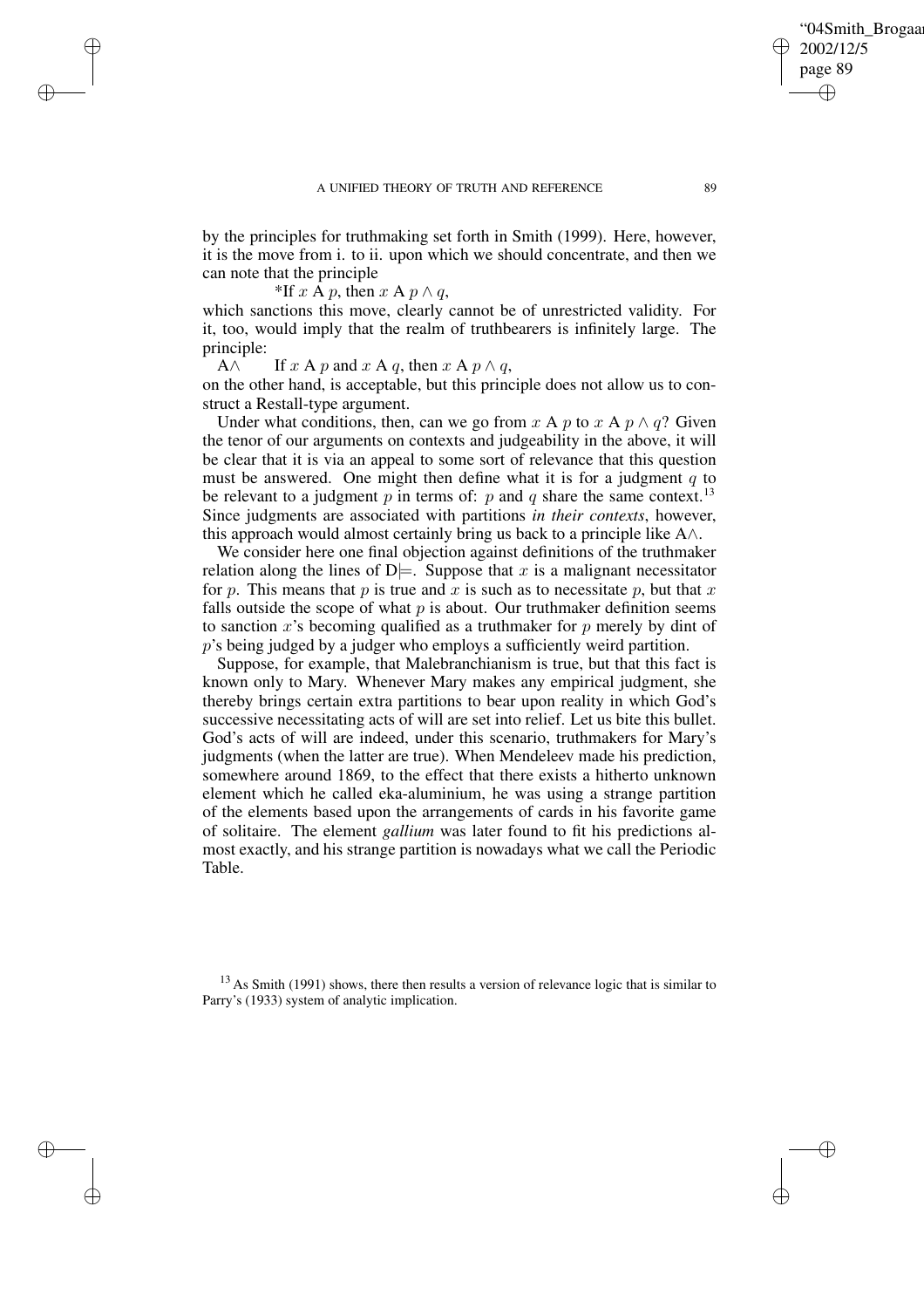## '04Smith\_Brogaar 2002/12/5 page 90 ✐ ✐

✐

✐

#### 90 BARRY SMITH AND BERIT BROGAARD

# 25. *A Coda on Realism and the Objectivity of Truth*

✐

✐

✐

✐

That scattered portion of the world that is made up of rabbits, that which is made up of rabbit stages, and that which is made up of undetached rabbit parts, are all three just the same scattered portion of the world. The only difference, as Quine sees the matter, 'is in how you slice it.' (1969, p. 32). There are, we can now conclude, two sorts of slicings: the bona fide and the fiat. Both kinds of slicing are represented in our partitions. For even though the cells of the latter are entirely fiat in nature, some of them are coordinated with bona fide demarcations on the side of objects in reality and some of them merely with fiat demarcations which we ourselves have introduced into reality in our various dealings with nature.

Different philosophers have different views as to which slicings are bona fide and which are fiat. Quine himself holds a view which implies that the metaphysical distinctions between continuants, stages and undetached parts belong in the realm of fiat slicings. Since reference is behaviorally inscrutable as concerns such distinctions, Quine concludes that there is no fact of the matter which they might reflect — no fact of the matter on the side of the objects themselves as these exist before we address them in our language. (It is as if God, in regard to these distinctions, had behaved like the governments of Austria, Germany and Switzerland with regard to their mutual borders around the area of Lake Constance.)

Notice that this is not an epistemological thesis. Quine must hold that even an omniscient being would be in the same predicament as you or me as concerns referential inscrutability. Continuants, parts and stages do not differ from each other in virtue of any corresponding (bona fide) differences on the side of the entities in reality. Rather they differ from each other in the way in which, when asked to count the number of objects in the fruit bowl, you can say either: one orange, or: two orange-halves, or: four orange-quarters, and so on — and you will give the right answer in each case. The distinctions in question are merely the products of our purely fiat partitions of one and the same reality.

But note that Quine is being too hasty when he asserts that there is *no* fact of the matter as concerns the reality to which we are related when using singular referring terms. For it follows from his own doctrine that it is a fact of the matter that this reality is intrinsically undifferentiated as far as metaphysical distinctions and categories are concerned. This is just the other side of the coin from the fact that the corresponding boundaries are entirely fiat in nature.

Quine indeed comes close to a view according to which all boundaries on the side of objects in reality are of the fiat sort. Objects of reference, for him, can comprise any content of some portion of space time, however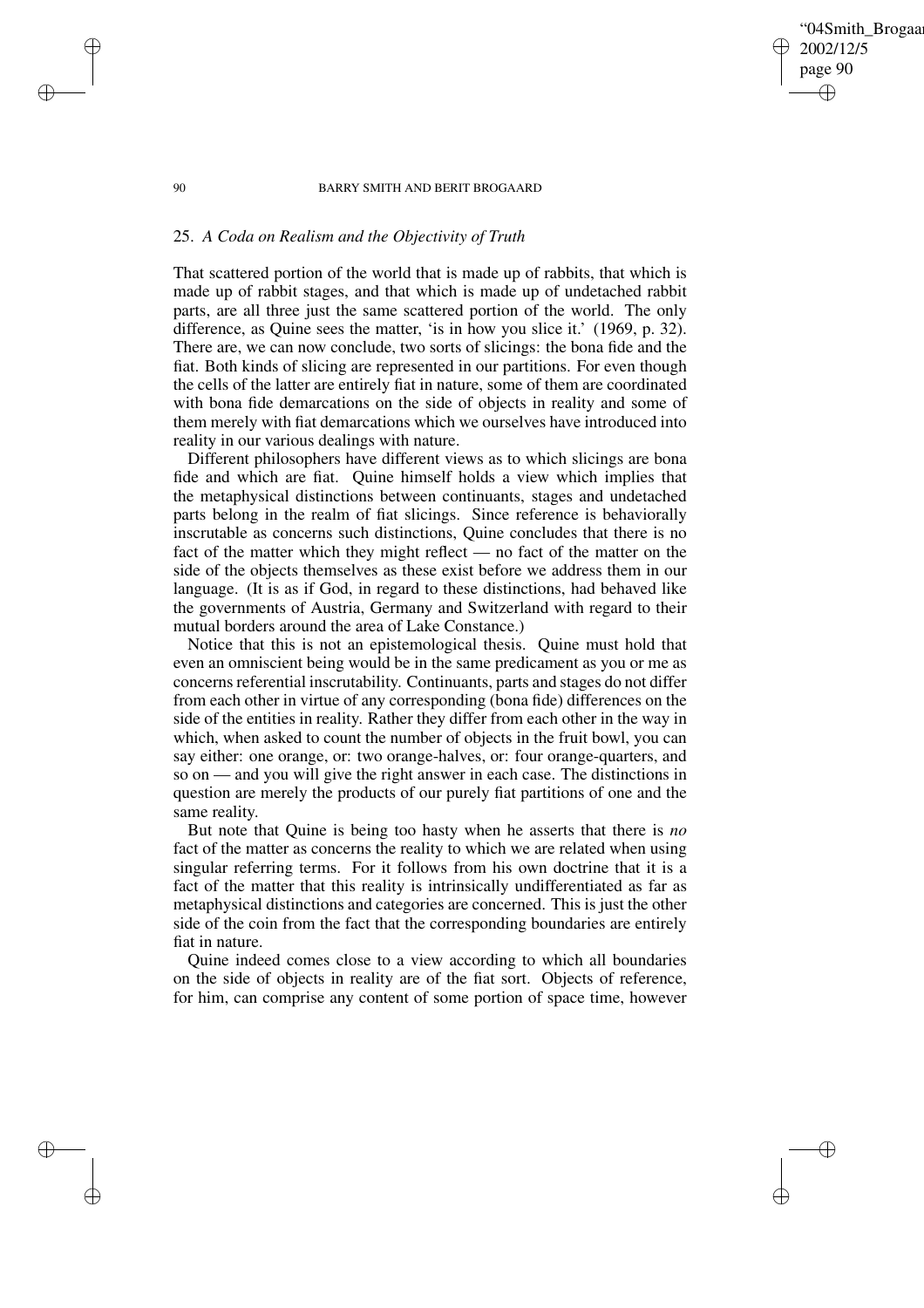✐

✐

✐

heterogeneous, disconnected and gerrymandered this may be. For Lewis, on the other hand, whose perspective on these matters we find more congenial:

Among all the countless things and classes that there are, most are miscellaneous, gerrymandered, ill-demarcated. Only an elite minority are carved at the joints, so that their boundaries are established by objective sameness and difference in nature. Only these elite things and classes are eligible to serve as referents. (Lewis 1984, p. 227)

Elite things and classes are in our terms the things and classes captured by those partitions which track bona fide boundaries and relations in reality. It is the job of science to move us in the direction of partitions of this sort. Even when science has completed this job, however, there will still be room for partitions of the lesser sort, partitions which track boundaries — for example the boundary of Tibbles' tale, or of Mary's kiss, or of the No Smoking Section of your favorite restaurant — which exist only as a result of our acts of fiat.

True judgments of many sorts will thus have truthmakers which are at least partly fiat in nature — and, if our remarks on vagueness in the above are correct, then this will hold not least of our judgments about ourselves. But once again: this is in any case no threat to the objectivity of truth, and nor does it imply that we are completely free in the sorts of partitions we manufacture. This is because, whether our truthmakers are of the bona fide or the fiat type, the relevant portions of the world (including all their causal powers) do of course exist, even before we come along to make our judgments — just as the territory of Denmark did of course exist even before the Danes came along to claim it as their own.

## **REFERENCES**

- Armstrong, D.M. 1997. *A World of States of Affairs*, Cambridge University Press, Cambridge.
- Casati, R. and Varzi, A.C. 1999. *Parts and Places. The Structures of Spatial Representation*, Cambridge, MA, and London: MIT Press, Bradford Books.

Crimmins, M. 1992. *Talk about Beliefs*, Cambridge: MIT Press.

- Dennett, D.C. 1982. "Beyond Belief," in A. Woodfield (ed.), *Thought and Object*, Oxford: Clarendon Press, 1–95.
- Donnellan, K. 1966. "Reference and Definite Descriptions," *Philosophical Review* 75, 281–304.
- Evans, G. 1982. *The Varieties of Reference*, J. McDowell, ed., Oxford: Clarendon Press.
- Fine, K. 1975. "Vagueness, Truth and Logic," *Synthese* 30, 265–300.

'04Smith\_Brogaa

2002/12/5 page 91

✐

✐

✐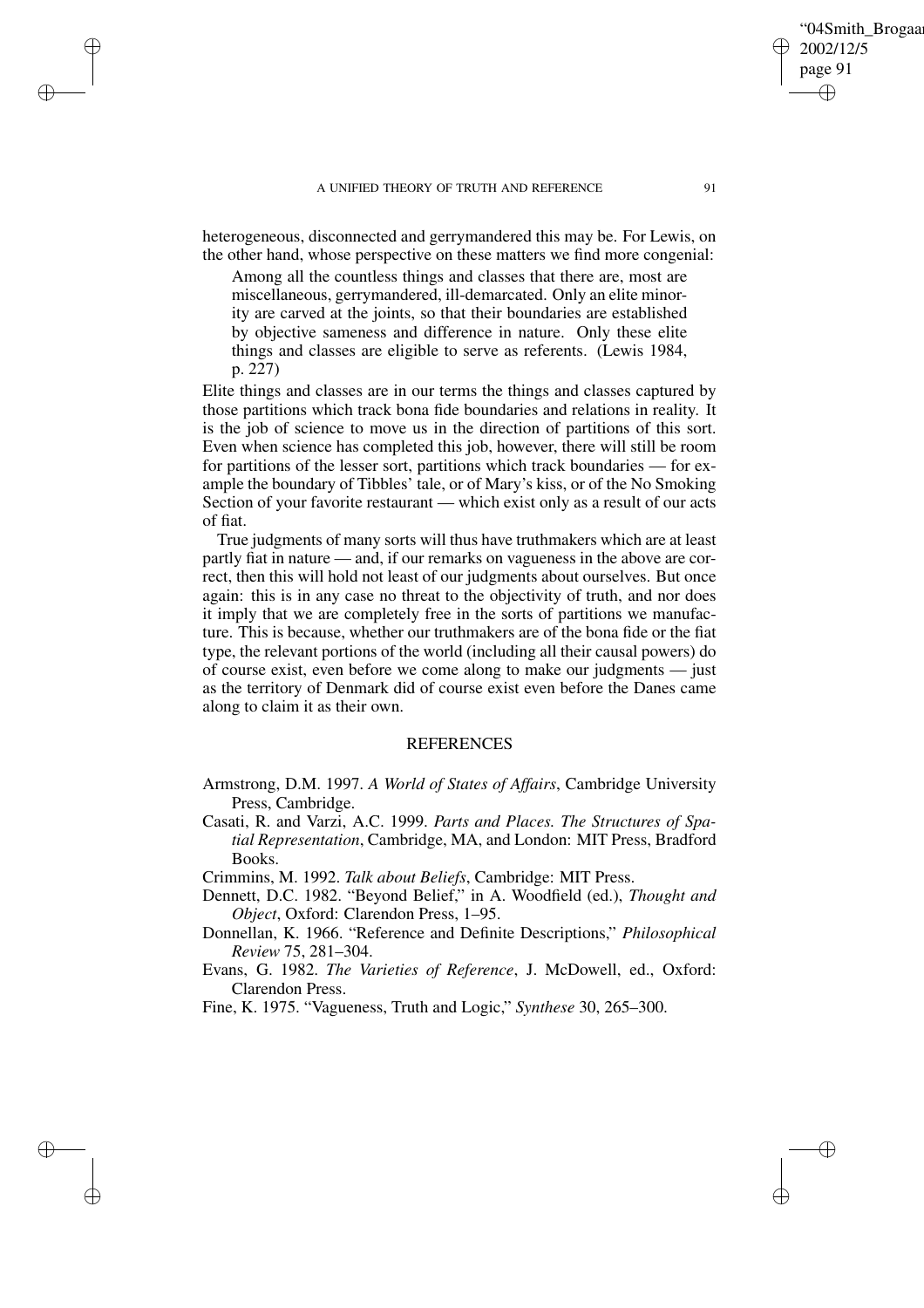✐

#### 92 BARRY SMITH AND BERIT BROGAARD

- Heller, M. 2000. "Temporal Overlap is not Coincidence," *The Monist* 83, 362–380.
- Kriegel, U. 1998. "Wide Sense or Narrow Reference?," unpublished paper.
- Lewis, D. 1984. "Putnam's Paradox," *Australasian Journal of Philosophy* 62, 221–236. Reprinted in *Papers in Metaphysics and Epistemology*, Cambridge: Cambridge University Press, 1999, 56–77.

Lewis, D. 1991. *Parts of Classes*, Oxford: Blackwell.

- Lewis, D. 1993. "Many, But Almost One," in J. Bacon, K. Campbell & L. Reinhardt, *Ontology, Causality and Mind: Essays in Honour of D.M. Armstrong*, Cambridge: Cambridge University Press, 1993. Cited as reprinted in *Papers in Metaphysics and Epistemology*, Cambridge: Cambridge University Press, 1999, 164–182.
- Lewis, D. 1996. "Elusive Knowledge," *Australasian Journal of Philosophy* 74, 549–567.
- Lowe, E.J. 1995. "The Problem of the Many and the Vagueness of Constitution," *Analysis* 55, 179–82.
- Mulligan, K. 1997. "How Perception Fixes Reference," in A. Burri (ed.), *Sprache und Denken / Language and Thought*, Berlin/New York: de Gruyter, 122–138.
- Mulligan, K., Simons, P. and Smith, B. 1984. "Truth-Makers," *Philosophy and Phenomenological Research* 44, 287–321.
- Mulligan, K. 1999. "Perception, Predicates and Particulars," in D. Fisette (ed.), *Consciousness and Intentionality: Models and Modalities of Attribution*, Dordrecht/Boston/London: Kluwer, 163–194.
- Omnès, R. 1994. *The Interpretation of Quantum Mechanics*, Princeton: Princeton University Press.
- Parry, W.T. (1933), "Ein Axiomensystem für eine neue Art von Implikation (analytische Implikation)," *Ergebnisse eines mathematischen Kolloquiums* 4, 5–6.
- Quine, 1969. "Ontological Relativity," in *Ontological Relativity and Other Essays*, New York, Columbia University Press, 26–68.
- Restall, G. 1996. "Truthmakers, Entailment and Necessity," *Australasian Journal of Philosophy* 72, 331–340.
- Richard, M. 1990. *Propositional Attitudes*, Cambridge: Cambridge University Press.

Salmon, N. 1986. *Frege's Puzzle*, Cambridge, MA: MIT Press.

- Saul, J.M. 1999. "Substitution and Simple Sentences," *Analysis* 57, 102– 108.
- Schiffer, S. 1977. "Naming and Knowing," *Midwest Studies in Philosophy* 2, 28–41.

Sider, T. 1995. "Three Problems for Richard's Theory of Belief Ascription," *Canadian Journal of Philosophy* 25, 487–514.

Simons, P. 1987. *Parts. An Essay in Ontology*, Oxford: Clarendon Press.

✐

✐

✐